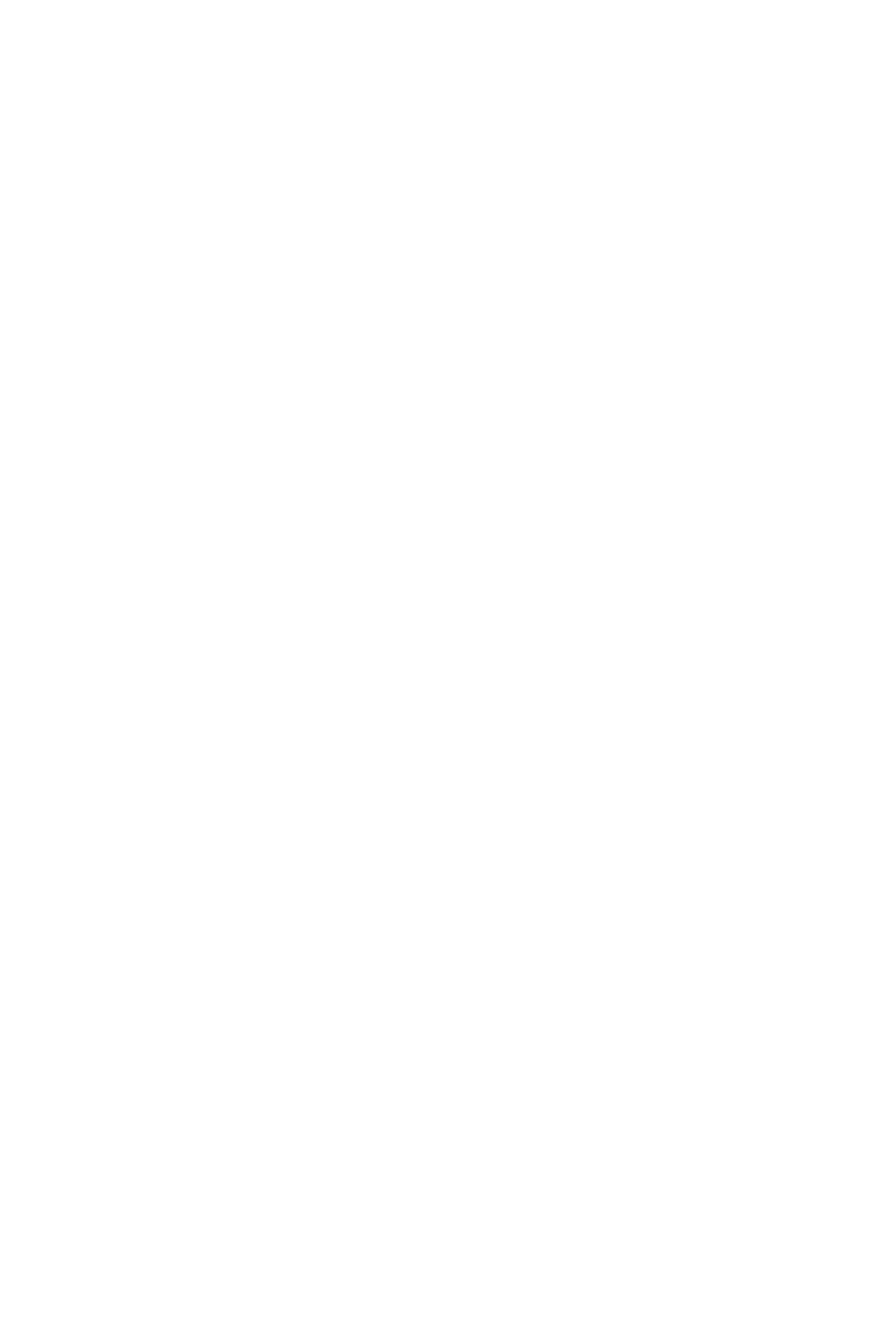FAS Special Report No. 1

# **Upsetting the Reset : The Technical Basis of Russian Concern Over NATO Missile Defense**

By YOUSAF BUTT and THEODORE POSTOL

Federation of American Scientists [www.FAS.org](http://www.FAS.org)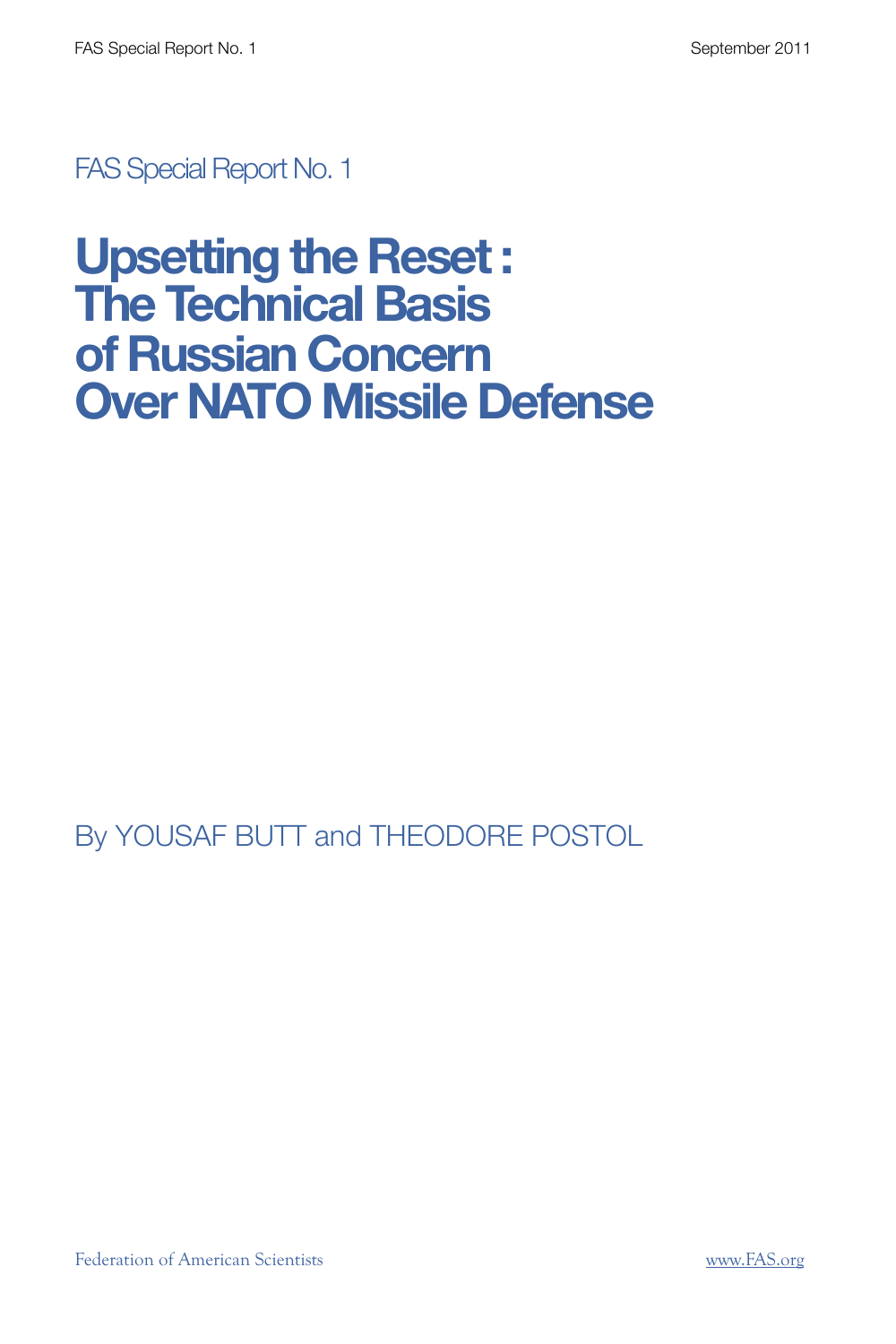# About FAS and the FAS Special Reports

Founded in 1945 by many of the scientists who built the first atomic bombs, the Federation of American Scientists (FAS) is devoted to the belief that scientists, engineers, and other technically trained people have the ethical obligation to ensure that the technological fruits of their intellect and labor are applied to the benefit of humankind. The founding mission was to prevent nuclear war. While nuclear security remains a major objective of FAS today, the organization has expanded its critical work to issues at the intersection of science and security.

FAS Special Reports are produced to increase the understanding of policymakers, the public, and the press about urgent issues in science and security policy. Individual authors who may be FAS staff or acknowledged experts from outside the institution write these reports. Thus, these reports do not represent an FAS institutional position on policy issues. All statements of fact and expressions of opinion contained in this and other FAS Special Reports are the sole responsibility of the author or authors.

For more information about FAS or this Special Report, please call 1-202-546-3300, email  $f$ as  $@$  fas.org, or visit the website at [www.FAS.org](http://www.FAS.org/).

Copyright © 2011 by the Federation of American Scientists. All rights reserved. Printed in the United States of America.

iİ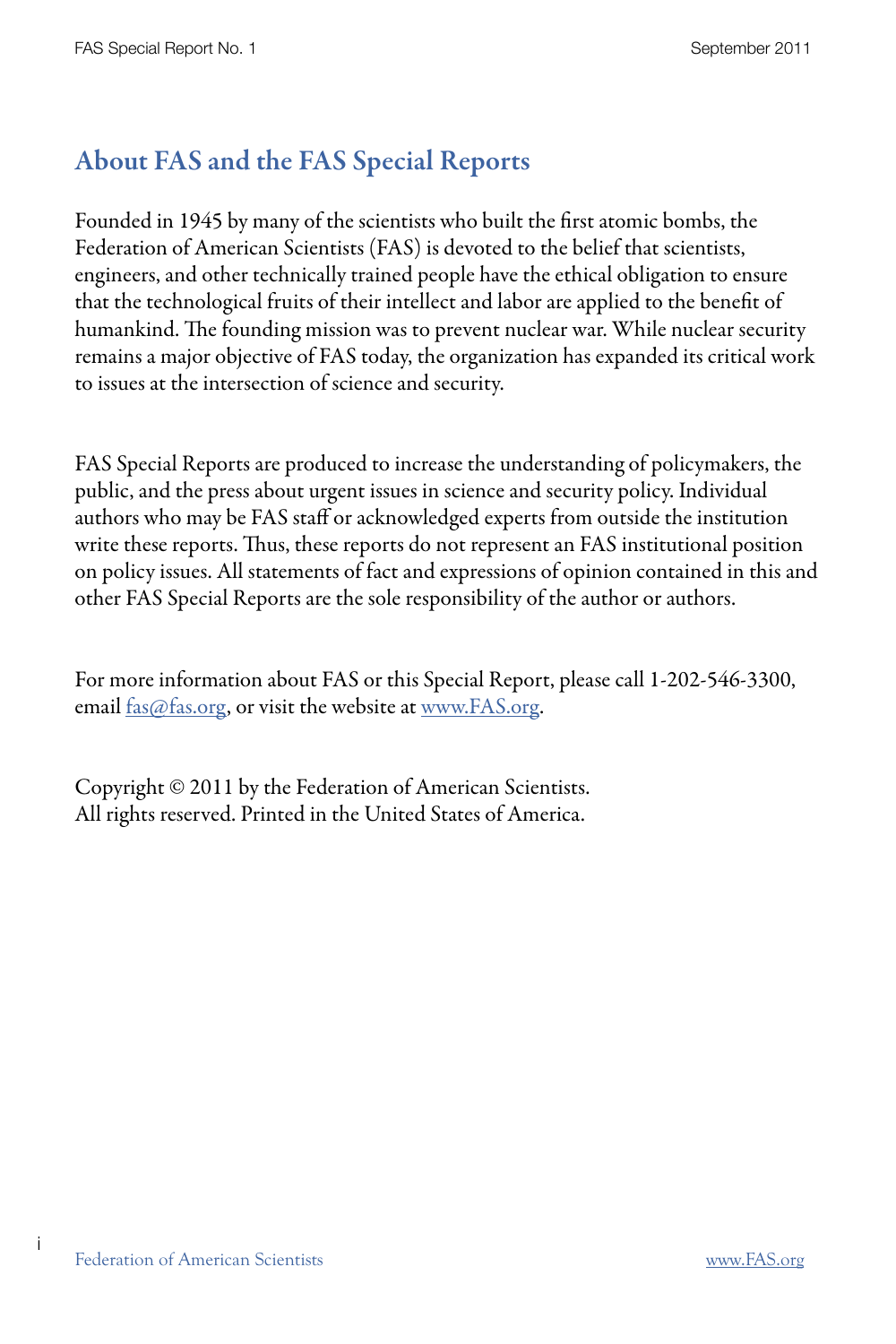### FOREWORD

The New START Treaty, which entered into force on February 5, 2011, while modest in terms of strategic warhead reductions, represents an important accomplishment for Russia and the United States. It re-established the data exchange on strategic weapon systems and reset the U.S.-Russia nuclear arms control relationship.

However, as Yousaf Butt and Theodore Postol underscore in this report, the renewed relationship is at risk because of Russian concerns about the future capability of the planned missile defense system to erode Russia's strategic nuclear deterrent. Their technical assessment shows how the planned system could be geographically reconfigured to engage Russian (and Chinese) warheads. The authors explain that even though the defense could be defeated by countermeasures, it may still raise concern in the mind of a cautious Russian military planner that the delicate balance of arms agreed to in New START will be upset. While the first two phases of the planned system would raise little or no concern, proceeding with the last two phases (post-2018) could set back further U.S.-Russia nuclear arms reductions. Russian officials would, at the least, want binding assurances that the then more potent system would not devalue their nuclear deterrent.

Upsetting the Reset: The Technical Basis of Russian Concern over NATO Missile Defense makes a technically sound contribution to the policy debate about the future of missile defense and the implications for further cooperation between Russia and the United States. Officials in the Obama administration and Congress should heed Dr. Butt and Prof. Postol's warning that the latter phases of the Phased Adaptive Approach could "threaten to provoke Russia's exit from New START, in addition to possibly restarting a nuclear arms race – while providing no credible defense against possible future Iranian or North Korean missiles hosting simple countermeasures. Russia and China might increase their arsenals, end future arms reductions talks with the United States, and decrease their assistance with worldwide counter-proliferation efforts. Such a result would diminish U.S. – and global – security and would be at odds with President Obama's vision of a nuclear-weapons-free world."

Charles D. Ferguson President Federation of American Scientists September 2011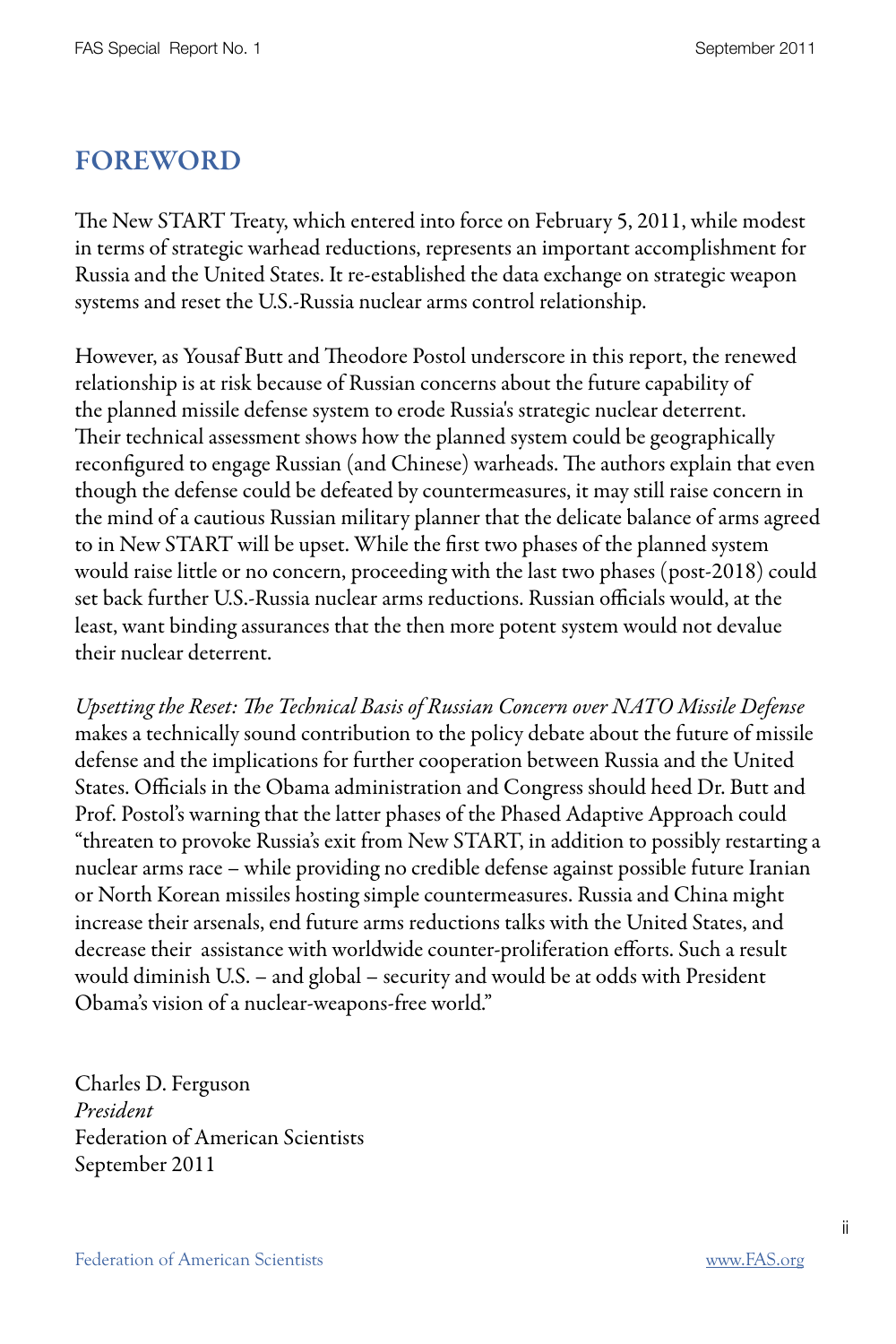## ACKNOWLEDGEMENTS

We would like to express our thanks to the many people who made this report possible. We are grateful for the guidance from FAS President Charles D. Ferguson. During the drafting of the report, we benefited from an advisory committee whose members are listed at the back of this report. We are especially appreciative of the extensive comments and valuable advice from David Wright. In addition, we are grateful for the editing by FAS Director of Communications Monica Amarelo.

This work was made possible by a generous grant from the Ploughshares Fund. The statements made and views expressed herein are solely our own.

Yousaf Butt and Theodore Postol

iii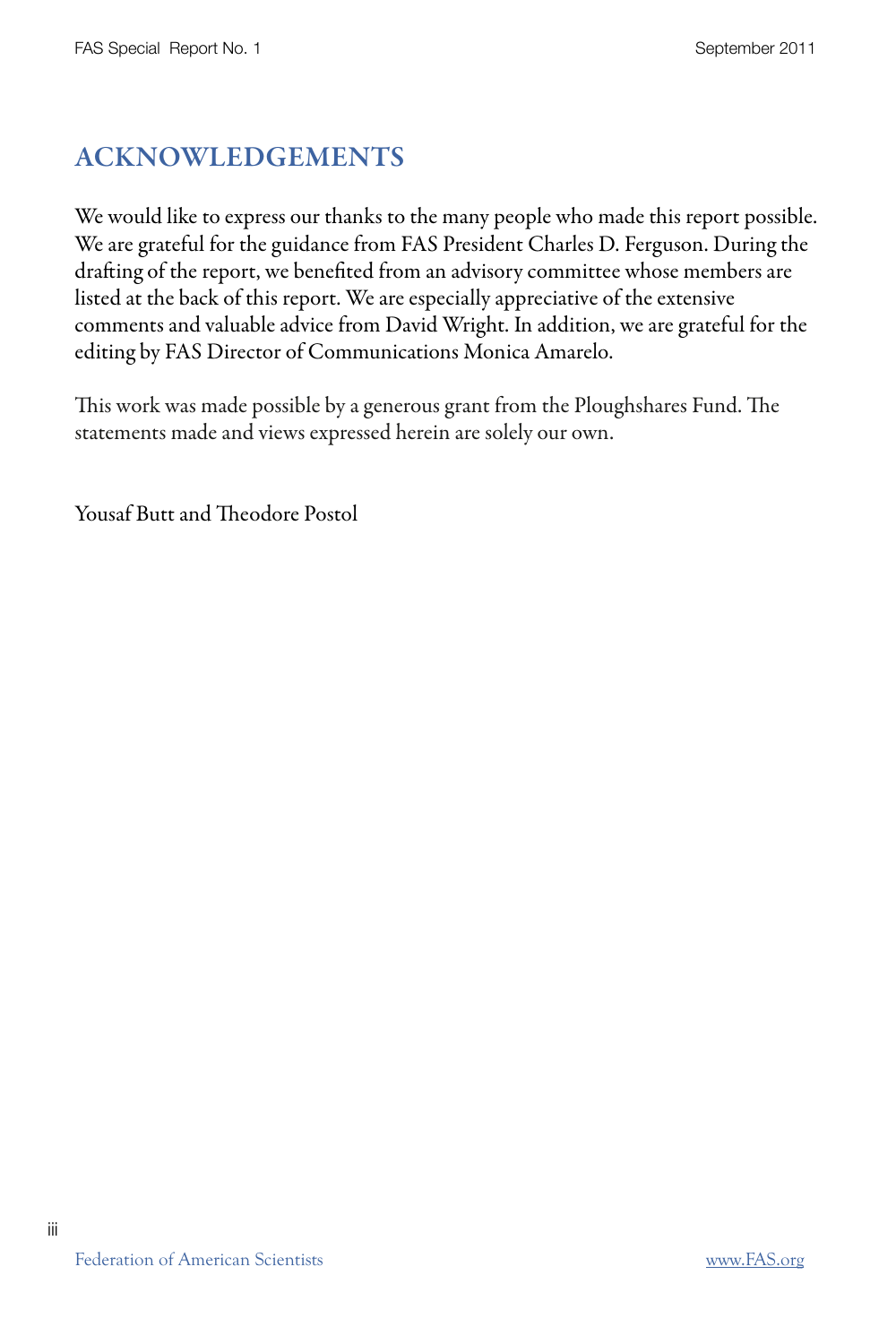# TABLE OF CONTENTS

| Foreword                                                              | ii  |
|-----------------------------------------------------------------------|-----|
| Acknowledgements                                                      | iii |
| <b>Executive Summary</b>                                              | 1   |
| I. Introduction                                                       | 3   |
| II. Midcourse Missile Defense - General Considerations                | 7   |
| III. Details of the Phased Adaptive Approach                          | 13  |
| IV. Technical Study                                                   | 17  |
| V. Results                                                            | 29  |
| VI. Russian and Chinese Concerns with the Phased<br>Adaptive Approach | 30  |
| VII. Alternate Ballistic Missile Defense Architectures                | 34  |
| VIII. Final Comments                                                  | 37  |
| Appendix: The Evolution of SM-3 Interceptors                          | 39  |
| About the Authors                                                     | 40  |
| <b>Advisory Committee</b>                                             | 41  |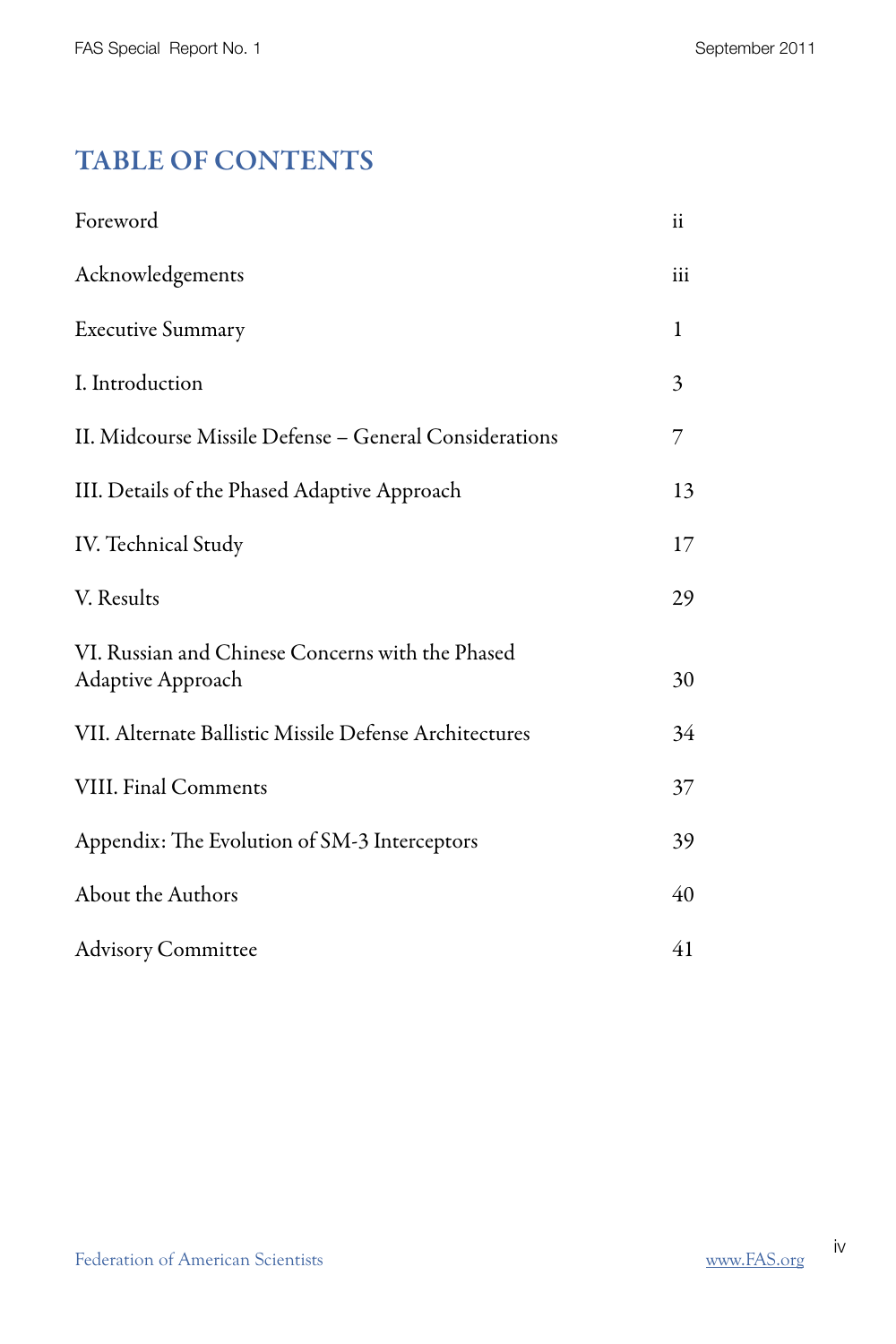# **FAS Special Report No. 1**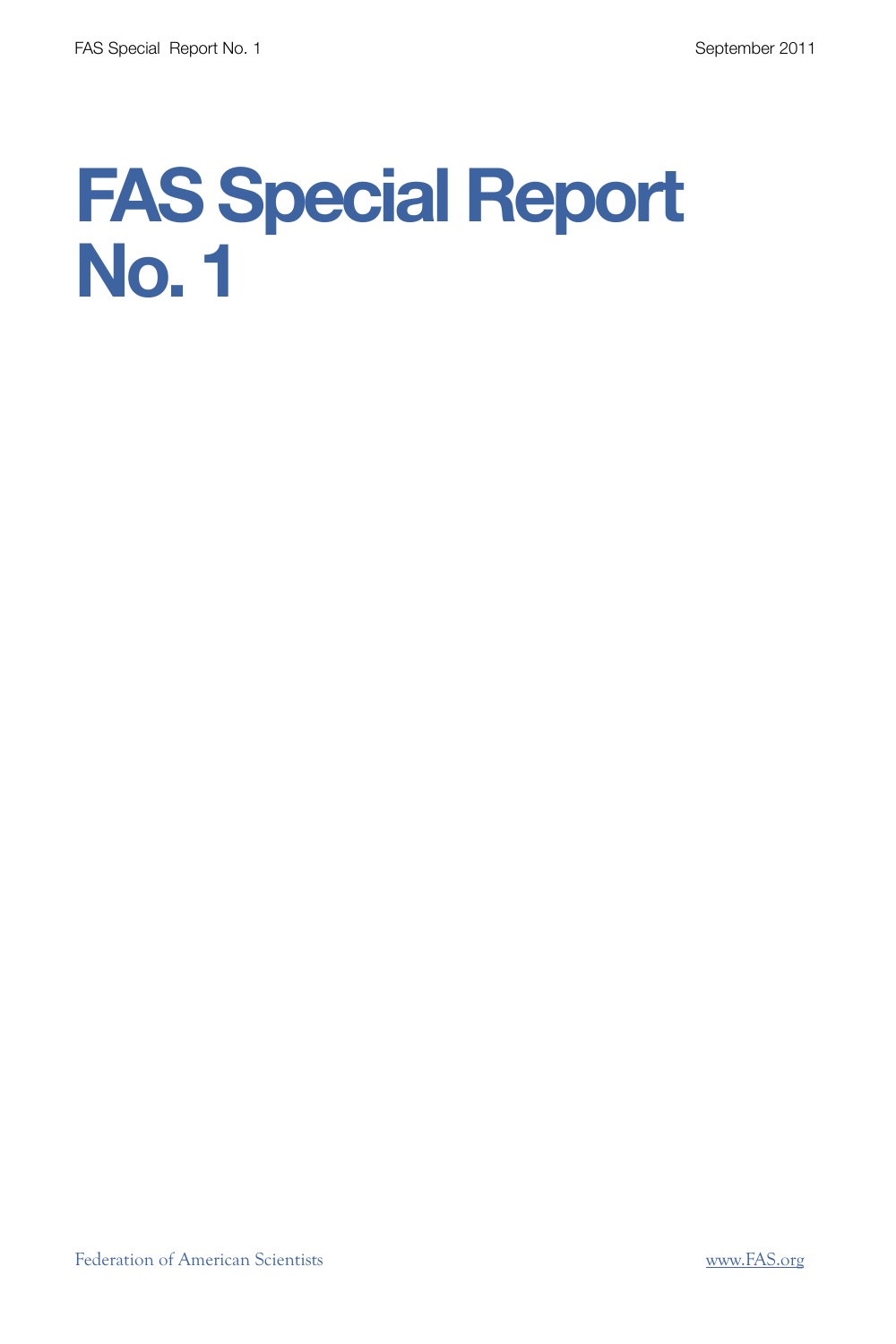#### EXECUTIVE SUMMARY

This study examines the Obama administration's planned Phased Adaptive Approach (PAA) to the European missile defense system in order to assess its technical capacity for engaging Russian ICBM warheads on various flight paths to the United States. The main aim is to ascertain whether there might be some genuine technical merit in recent expressions of Russian concern regarding the capability of the planned system against its strategic nuclear forces. While the focus is on Russian ICBMs, the study also includes an analysis of the capability of this system for engaging Chinese warheads.

According to the Congressional Research Service (CRS), the planned PAA calls for more than 500 SM-3 interceptors based on 43 ships and two land sites in Europe by 2018[.1](#page-8-0) Increasing numbers of the more capable SM-3 "Block II" interceptors are envisioned in the later phases III and IV of the PAA. The Russians have expressed concern regarding the plan, as encapsulated in their resolution of ratification to the New Strategic Arms Reduction Treaty (New START). The U.S. (and NATO) response has been to state that the system does not pose a threat to the Russian strategic forces. Indeed, NATO has invited the Russians to participate in the program.

This study does not aim to judge the actual effectiveness of the PAA against Russian strategic forces. Previous technical studies have shown how simple decoys and other countermeasures can render midcourse missile defenses largely ineffective.<sup>[2](#page-8-1)</sup> The focus here is on what would be the main concern of cautious Russian military planners —the capability of the missile defense interceptors to simply reach, or "engage," Russian strategic warheads—rather than whether any particular engagement results in an actual interception, or "kill." Interceptors with a kinematic capability to reach Russian ICBM warheads would be sufficient to raise concerns in Russian national security circles – regardless of the possibility that Russian decoys and other countermeasures might defeat the system in actual engagements. In short, even a missile defense system that

<span id="page-8-0"></span><sup>1</sup> Ronald O'Rourke, CRS Report: "Navy Aegis Ballistic Missile Defense (BMD) Program: Background and Issues for Congress," Congressional Research Service (CRS) Report, April 19, 2011. <http://www.fas.org/sgp/crs/weapons/RL33745.pdf>

<span id="page-8-1"></span> $2$  For example, A. Sessler et al., "Countermeasures: A Technical Evaluation of the Operational Effectiveness of the Planned U.S. National Missile Defense System," Union of Concerned Scientists and the Security Studies Program at the Massachusetts Institute of Technology, (April 2000). [http://www.ucsusa.org/assets/documents/nwgs/cm\\_all.pdf](http://www.ucsusa.org/assets/documents/nwgs/cm_all.pdf)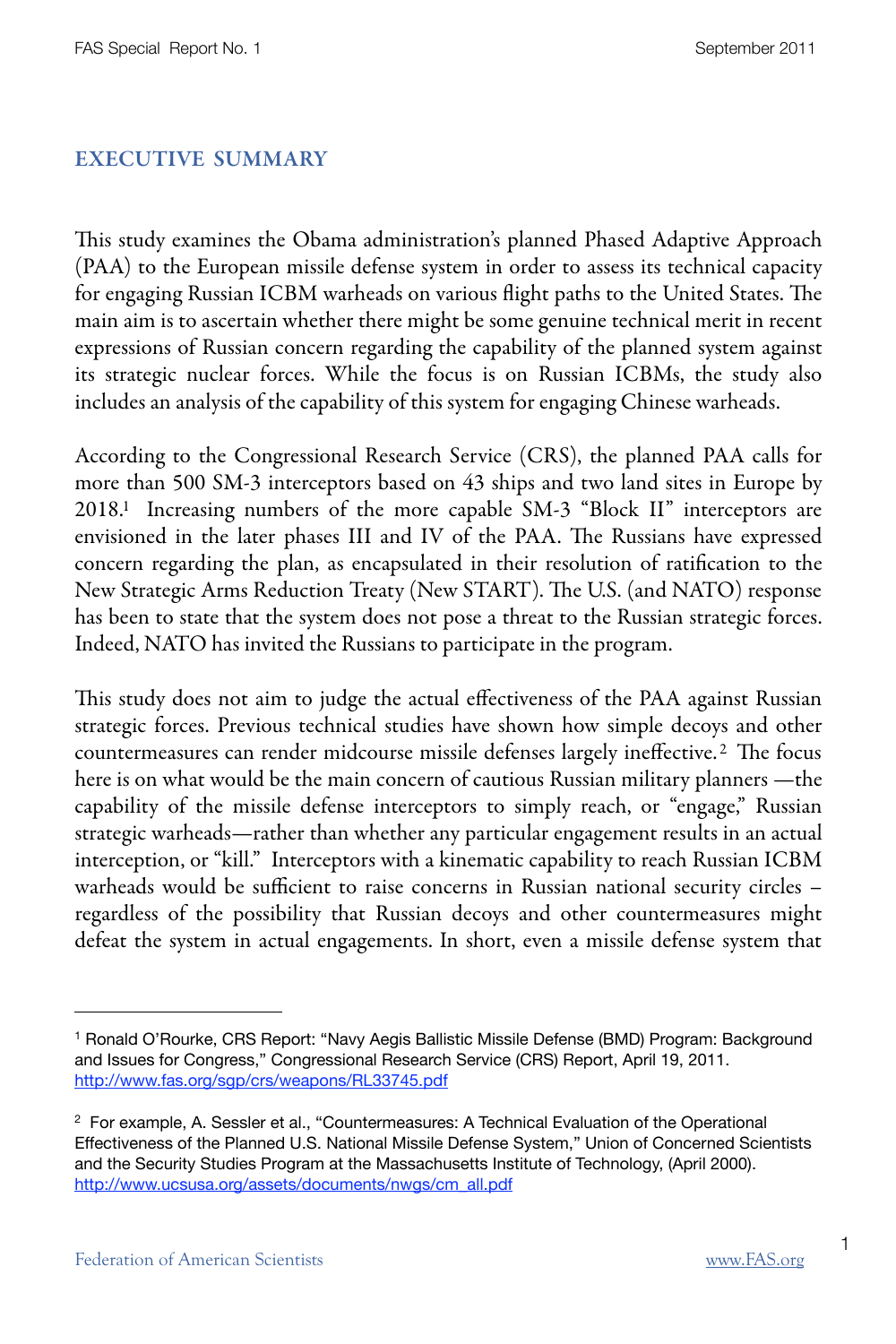could be rendered ineffective could still elicit serious concern from cautious Russian planners.

The last two phases of the PAA – when the higher burnout velocity "Block II" SM-3 interceptors come on-line in 2018 – could raise legitimate concerns for Russian military analysts. The higher speed SM-3 Block IIA and Block IIB interceptors could be used to create an integrated continental U.S. missile defense system that could engage Russian ICBM warheads, either in combination with, or independent of, the strategic Ground-Based Midcourse (GMD) system now deployed in Alaska and California. This fact introduces the possibility that Russian ICBMs could face many hundreds, or eventually thousands, of SM-3 interceptors in addition to the already deployed 30 or so GMD interceptors. Such large numbers of interceptors, which might in reality have little capability in combat, could be expected to create fears among Russian political and military leaders that the PAA could cause some attrition of Russian warheads. As the preamble to New START explicitly recognizes the interplay between strategic offense and defense, the potential of a substantially expanded U.S. continental ballistic missile defense system could be considered an infringement on the numerical parity that forms the basis of New START, and a threat to Russia's strategic deterrence forces.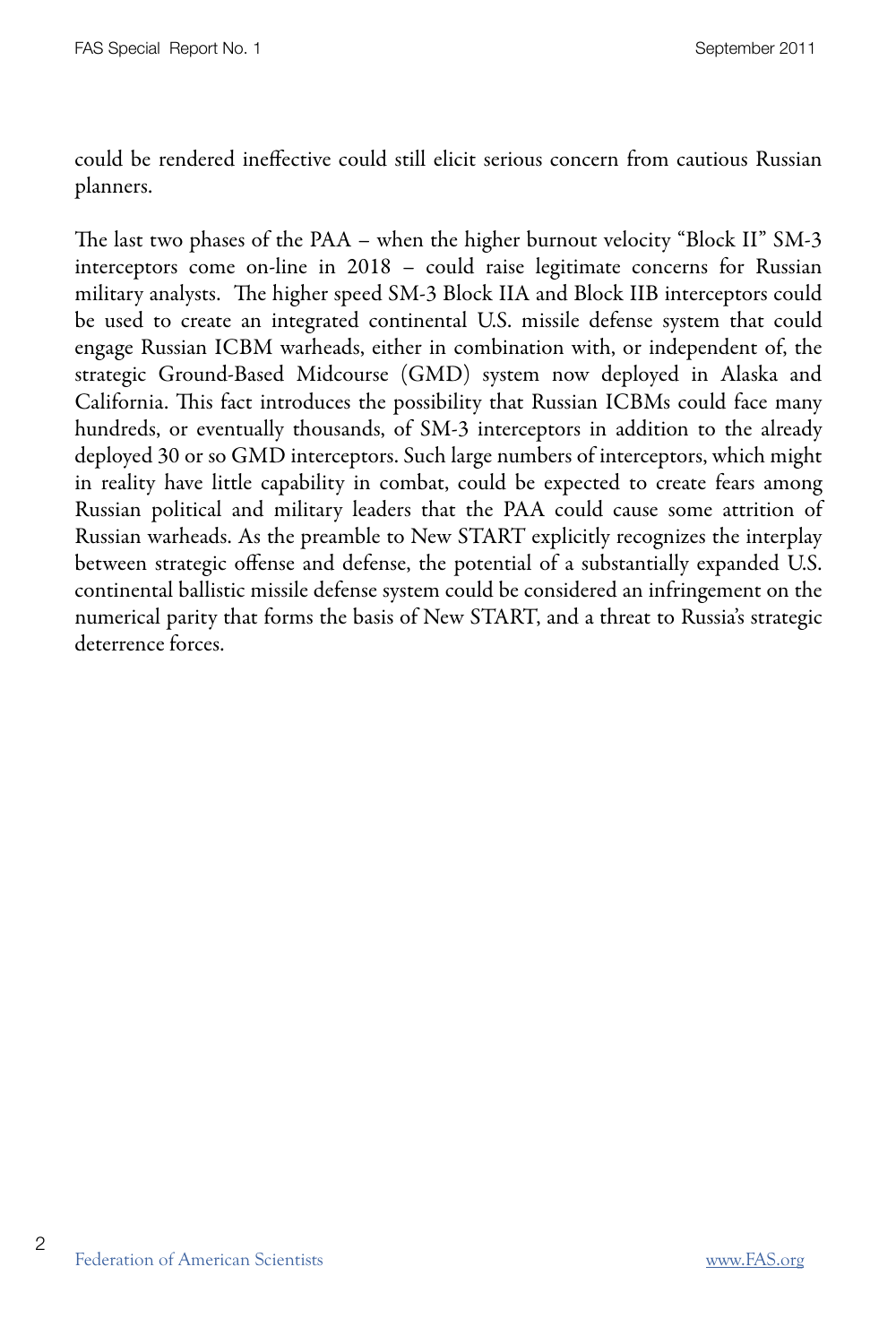#### I. Introduction

In September 2009, the Obama administration discarded its predecessor's European missile defense initiative that called for powerful ground-based interceptors (GBIs) in Poland with a large radar site in the Czech Republic. The GBIs are large silo-launched rockets, weighing more than 20 tons each, derived from the Pegasus, Taurus, and Minotaur space launch boosters. Some Russian critics characterized them as threatening because they could potentially be re-engineered to be offensive nucleartipped missiles[.3](#page-10-0)

e Obama administration instead proposed the new European Phased Adaptive Approach (PAA), presented as a more flexible alternative based on the roughly ten times smaller SM-3 interceptors. These smaller and lighter interceptors would be incrementally tailored to the perceived threat over the coming decade. Current versions of the interceptors are designed to engage missiles with ranges up to a few thousand kilometers. Over this decade, the United States, working with NATO, would ramp up the deployment of a mix of sea- and land-based SM-3 interceptors, including a next generation of longer range interceptors around Europe in an attempt to guard against missiles launched from Iran.

The shelving of the original plan was initially greeted with much optimism as it was seen as the first step in "resetting" bilateral relations with Russia, which had suffered under the George W. Bush administration. It allowed the discussions of New START to get off the ground and cleared the way for greater cooperation on areas of common concern, such as addressing the possible military dimension of the Iranian nuclear program.

Over the last two years – as details and analysis of the PAA plan have emerged – Russian officials have voiced increasing concern about its scope and implications for Russia's strategic deterrent forces. Specifically, they fear the possibility that the missile defense system might undermine the smaller Russian strategic nuclear forces post-New

<span id="page-10-0"></span><sup>&</sup>lt;sup>3</sup> Pavel Felgenhauer, Interview CFR Report: "Russians See U.S. Missile Defense in Poland Posing Nuclear Threat," Council on Foreign Relations, (March 18, 2009). [http://www.cfr.org/missile-defense/](http://www.cfr.org/missile-defense/russians-see-us-missile-defense-poland-posing-nuclear-threat/p18813) [russians-see-us-missile-defense-poland-posing-nuclear-threat/p18813](http://www.cfr.org/missile-defense/russians-see-us-missile-defense-poland-posing-nuclear-threat/p18813)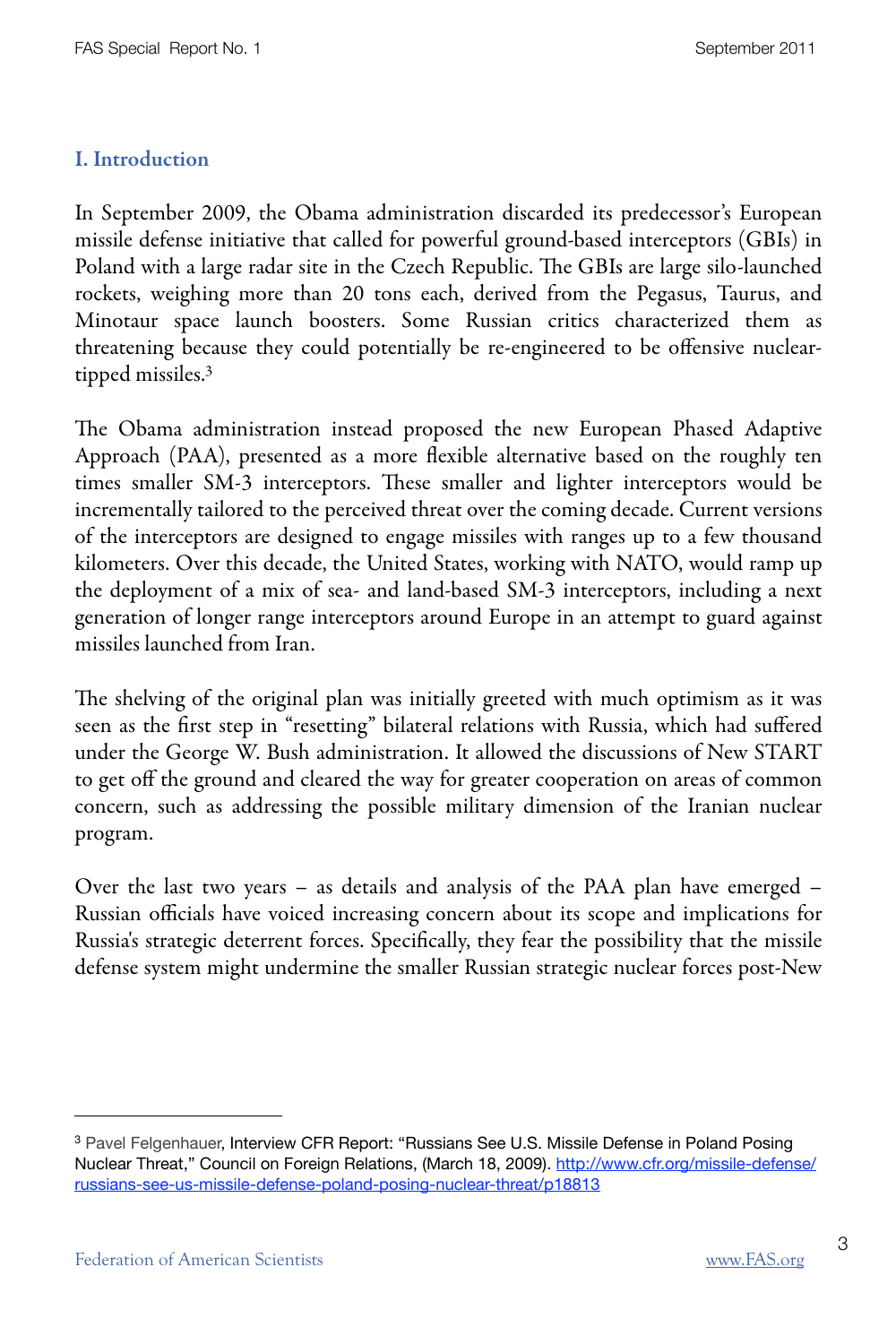$STAT.4$  $STAT.4$  These concerns have been expressed in Articles 2, 3, and 4 of the Russian resolution of ratification of New START [5](#page-11-1) [emphasis added]:

New START shall be implemented subject to the following conditions:

"Article 2:

(1) Maintaining the capacity of the Russian Federation's strategic nuclear forces at a level necessary to ensure the national security of the Russian Federation, including by the development, testing, production, and deployment of new types and new kinds of strategic offensive arms that will have advantages for overcoming missile defense;

Article 3:

(2)The Government of the Russian Federation: ... (g) shall, after the day of entry into force of the New START Treaty, annually inform the chambers of the Russian Federation Federal Assembly about the progress of implementation of the New START Treaty in regard to the following issues: ... deployment by other states of missile defense systems, their effect on the capacity of the Russian Federation's strategic nuclear forces;

Article 4

[...]

4

(3) The Russian Federation shall exercise the right provided by Article XIV of the New START Treaty to withdraw from it in case of extraordinary events that jeopardize its supreme interests. These events may include: [...] deployment by the United States of America, another state, or a group of states of a missile defense system capable of significantly reducing the effectiveness of the Russian Federation's strategic nuclear forces."

<span id="page-11-0"></span><sup>4</sup> For example, Nikolai Sokov, Center for Nonproliferation Studies report, "New Start Ratification in Russia: Apparent Smooth Sailing Obscures Submerged Drama and Revelations," Center for Nonproliferation Studies, (January 2011). [http://cns.miis.edu/stories/110125\\_russia\\_new\\_start\\_ratification.htm](http://cns.miis.edu/stories/110125_russia_new_start_ratification.htm),

<span id="page-11-1"></span><sup>&</sup>lt;sup>5</sup> Official Russian text of the resolution of Ratification of New START: [http://m.rg.ru/2011/02/01/snv](http://m.rg.ru/2011/02/01/snv-dok.html)[dok.html](http://m.rg.ru/2011/02/01/snv-dok.html) and English translation available at Arms Control Wonk, January 15, 2011. <http://lewis.armscontrolwonk.com/archive/3481/russian-new-start-resolution>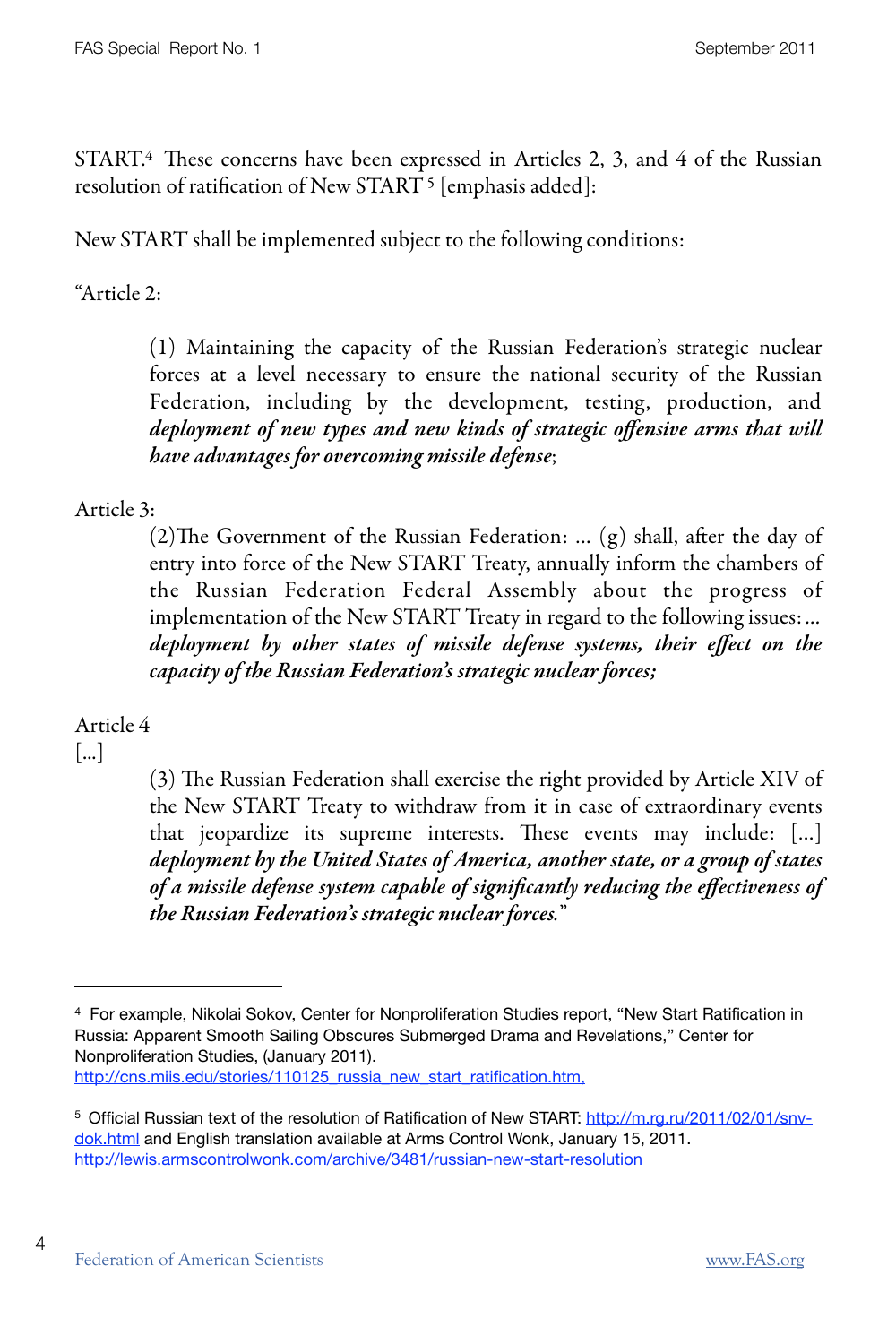In addition, a draft supplementary statement to the resolution of ratification states that "[t]he State Duma believes that maintaining Russia's nuclear deterrent in an adequate state of readiness is one of the main tasks of the country's military policy, with the focus on those strategic offensive systems that are most survivable and that have the highest potential to penetrate missile defenses."[6](#page-12-0)

The United States and NATO have stated that the PAA is not directed at Russia and poses no threat to its nuclear deterrent forces. Though NATO has invited the Russians to join the program, there has been no consensus on the degree or the form of that participation. Moscow prefers to develop a joint European missile defense network with NATO to ensure that the elements of the PAA (in a number of European countries) will not threaten Russia's national security. NATO, in contrast, proposes the creation of two entirely separate systems that would exchange information. On January 24, 2011, President Dmitry Medvedev of the Russian Federation expressed his view on this impasse: "[e]ither we agree to certain principles with NATO, or we fail to agree, and then in the future we are forced to adopt an entire series of unpleasant decisions concerning the deployment of an offensive nuclear missile group...["7](#page-12-1)

Recent moves by elements of the U.S. government may further incite Russian fears. For example, some U.S. senators have endorsed the placement of a missile defense radar facility in the nation of Georgia, which fought a brief war with Russia in 2008, instead of in NATO-ally Turkey[.8](#page-12-2) And the NATO Secretary General has mentioned Ukraine as another possible site for elements of the missile defense system[.9](#page-12-3) Moreover, Poland is once again planned as the site of land-based missile defense interceptors, though the "Aegis ashore" SM-3 interceptors will launch kill vehicles with significantly smaller infrared target acquisition ranges to much lower velocities than the Bush-era GBIs.

<span id="page-12-0"></span><sup>&</sup>lt;sup>6</sup> Translated from Russian Duma document at [http://ntc.duma.gov.ru/duma\\_na/asozd/](http://ntc.duma.gov.ru/duma_na/asozd/asozd_text.php?nm=4765-5%20%C3%C4&dt=2011) [asozd\\_text.php?nm=4765-5%20%C3%C4&dt=2011](http://ntc.duma.gov.ru/duma_na/asozd/asozd_text.php?nm=4765-5%20%C3%C4&dt=2011). Also mentioned in a news report with a slightly different translation, "Russian Missiles Must Penetrate Any Defenses – Parliament," *Ria Novosti*, January 22, 2011 at: [http://en.rian.ru/mlitary\\_news/20110122/162246289.html](http://en.rian.ru/mlitary_news/20110122/162246289.html)

<span id="page-12-1"></span><sup>7 &</sup>quot;Russia demands role in NATO missile shield: otherwise will deploy nuclear weapons," *Nuclear News,* January 2011. [http://nuclear-news.net/2011/01/25/russia-demands-role-in-nato-missile](http://nuclear-news.net/2011/01/25/russia-demands-role-in-nato-missile-shield-otherwise-will-deploy-nuclear-weapons/)[shield-otherwise-will-deploy-nuclear-weapons/](http://nuclear-news.net/2011/01/25/russia-demands-role-in-nato-missile-shield-otherwise-will-deploy-nuclear-weapons/)

<span id="page-12-2"></span><sup>8 &</sup>quot;Build Radar Station in Georgia, Senators Urge" *Global Security Newswire,* February 4, 2011. [http://gsn.nti.org/gsn/nw\\_20110204\\_9039.php](http://gsn.nti.org/gsn/nw_20110204_9039.php)

<span id="page-12-3"></span><sup>9</sup> Interfax news report, "Rasmussen plans to discuss Ukraine's participation in NATO missile defense system," February 17, 2011.<http://www.interfax.com.ua/eng/main/61371/>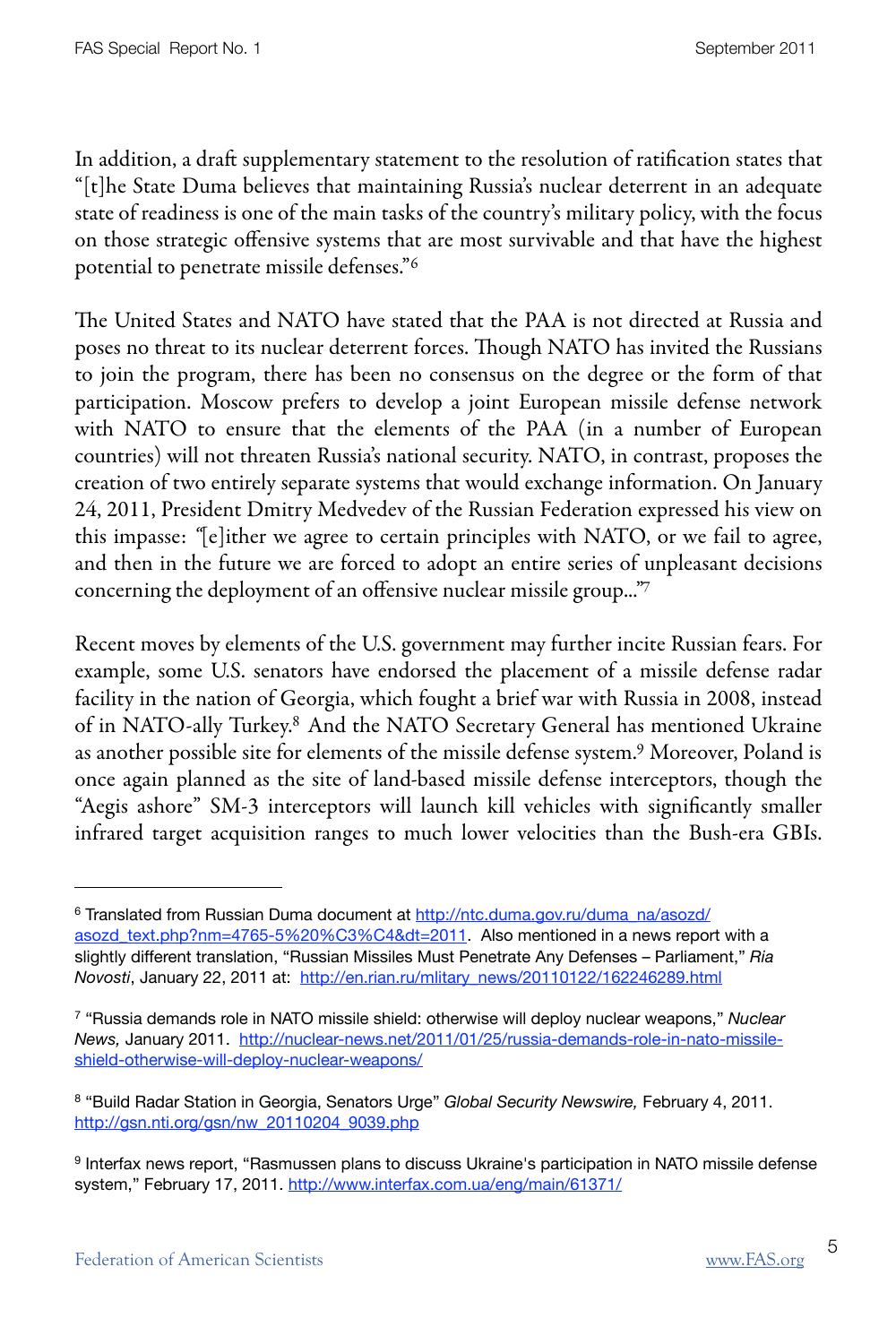The Deveselu Air Force Base near Caracal in Romania is also slated as another Aegis ashore site. Several radars are also part of the PAA infrastructure and potential sites include Bulgaria, Turkey, the Czech Republic, Azerbaijan and Georgia, as well as Israel for a transportable AN/TPY-2 radar (originally designed for the Terminal High Altitude Area Defense, THAAD, anti-ballistic missile system)[.10](#page-13-0)

<span id="page-13-0"></span><sup>10 &</sup>quot;Russia Says U.S. May Extend Missile Shield to Bulgaria, Turkey," *Bloomberg News,* May 20, 2011. [http://www.bloomberg.com/news/2011-05-20/russia-says-u-s-may-extend-missile-shield-to](http://www.bloomberg.com/news/2011-05-20/russia-says-u-s-may-extend-missile-shield-to-bulgaria-turkey.html)[bulgaria-turkey.html](http://www.bloomberg.com/news/2011-05-20/russia-says-u-s-may-extend-missile-shield-to-bulgaria-turkey.html)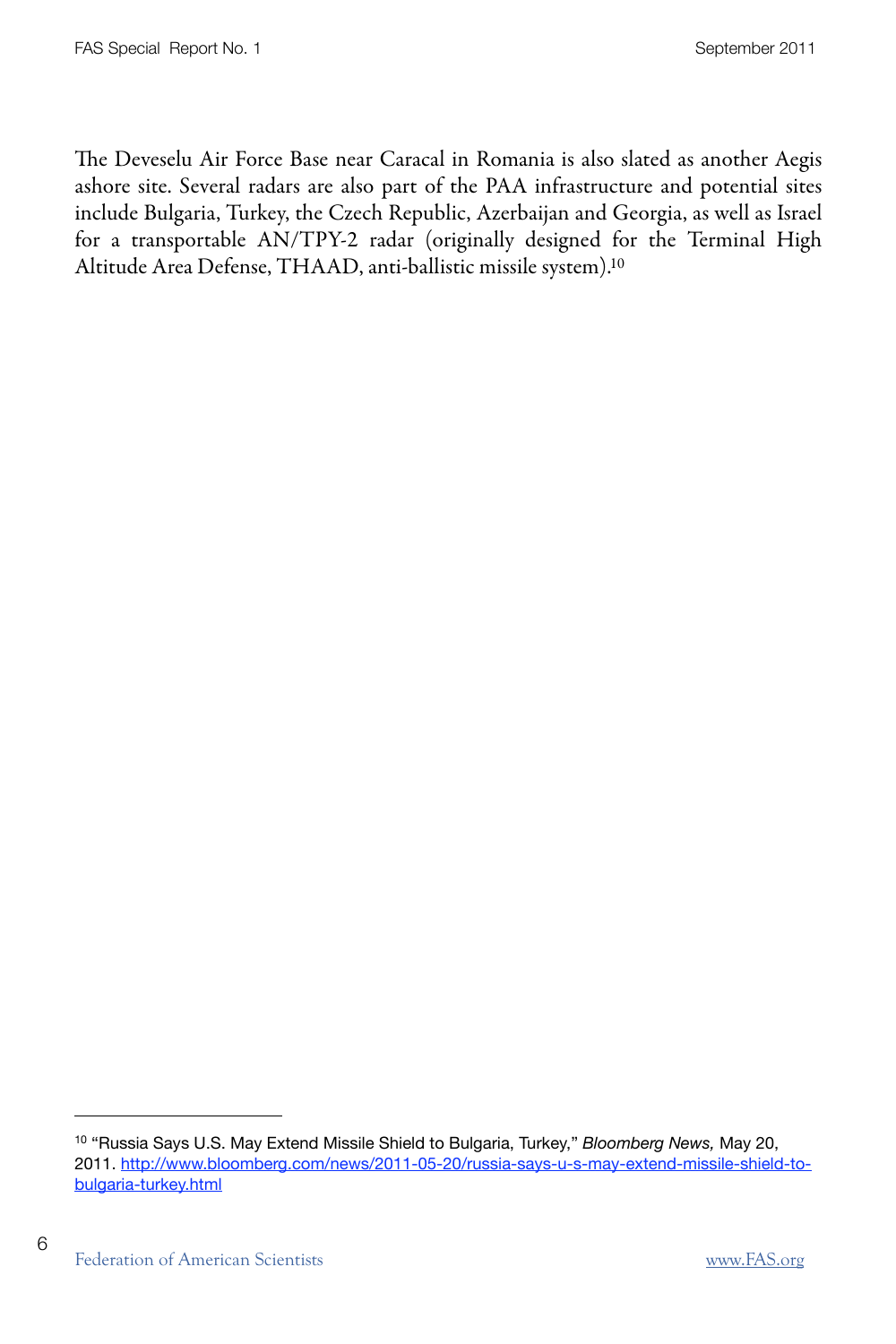#### II. Midcourse Missile Defense – General Considerations

Both the Ground-Based Interceptors (GBIs) in Alaska and California, and the Navy's SM-3 interceptors are "midcourse" missile defense systems, where the incoming warheads are intercepted in the near vacuum of space before re-entry through the atmosphere. Both types of interceptors are equipped with "hit-to-kill" warheads designed to acquire and home on target warheads or missile bodies using infrared sensors and destroy them by direct collision.

However, because the trajectories of lightweight decoys as well as heavy warheads are the same in the vacuum of space, it is straightforward for a missile to release dozens of simple, lightweight decoys that will be indistinguishable to infrared sensors on the interceptor or to radars on the ground. Making matters yet more problematic, it would be quite easy to inflate a balloon around the warhead, or hang material from the warhead, that would make it look different from its expected appearance to these sensors. Since the decoys and warheads would all look different from the expected appearance of the warhead, there would fundamentally be no way for the defense to identify warheads from decoys.<sup>11</sup> In sum, the simple scientific reason why the GBIs and SM-3s will never be able to reliably function in real combat conditions is because the infrared emissions and reflected radio waves from targets can be modified by an attacker to disguise, remove, deny, or simply overwhelm (e.g., via decoys and other countermeasures) critical information needed by the defense to find attacking warheads[.12](#page-14-1)

The 2010 BMD Review (BMDR) document states that "[t]he United States, with the support of allies and partners, seeks to create an environment in which the acquisition, deployment, and use of ballistic missiles by regional adversaries can be deterred, by eliminating their confidence in the effectiveness of such attacks, and thereby devaluing their ballistic missile arsenals."<sup>13</sup> This statement assumes that countries seeking ballistic

<span id="page-14-0"></span><sup>11</sup> More than a decade ago Robert D. Walpole, the CIA's National Intelligence Officer for Strategic and Nuclear Programs, attested that such countermeasures are relatively straightforward to obtain and implement, even for fledgling ballistic weapons states . See: [https://www.cia.gov/news](https://www.cia.gov/news-information/speeches-testimony/2000/nio_speech_020900.html)[information/speeches-testimony/2000/nio\\_speech\\_020900.html.](https://www.cia.gov/news-information/speeches-testimony/2000/nio_speech_020900.html) See also, [http://www.ucsusa.org/](http://www.ucsusa.org/assets/documents/nwgs/cm_all.pdf) [assets/documents/nwgs/cm\\_all.pdf](http://www.ucsusa.org/assets/documents/nwgs/cm_all.pdf)

<span id="page-14-1"></span> $12$  George N. Lewis and Theodore A. Postol, "A Flawed and Dangerous U.S. Missile Defense Plan," *Arms Control Today*, May 2010. [http://www.armscontrol.org/act/2010\\_05/Lewis-Postol](http://www.armscontrol.org/act/2010_05/Lewis-Postol)

<span id="page-14-2"></span><sup>&</sup>lt;sup>13</sup> Ballistic Missile Defense Review Report, U.S. Department of Defense, (February 2010). [http://www.defense.gov/bmdr/docs/BMDR%20as%20of%2026JAN10%200630\\_for%20web.pdf](http://www.defense.gov/bmdr/docs/BMDR%20as%20of%2026JAN10%200630_for%20web.pdf)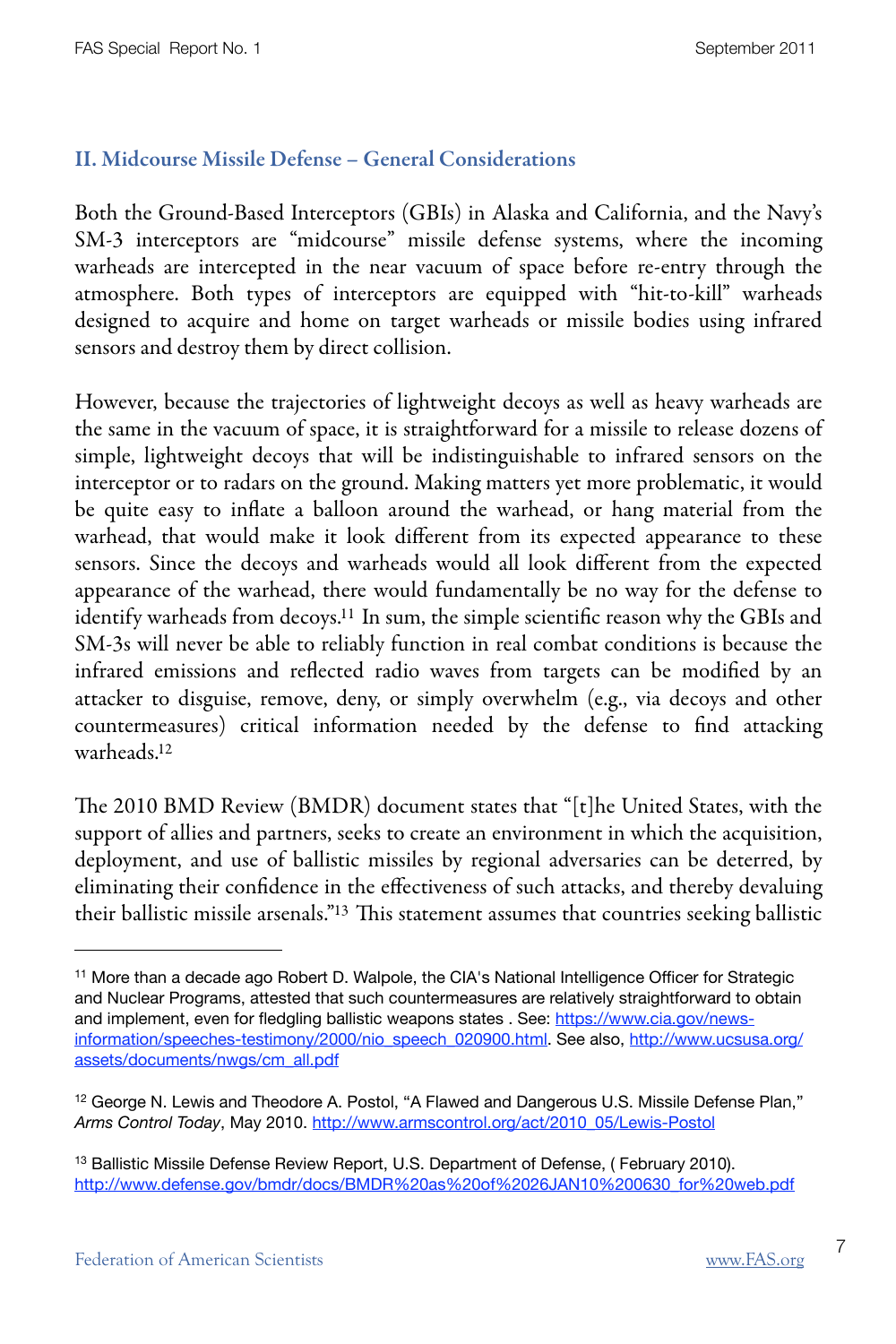missile capabilities would be confronted by such robust U.S. defenses that they would relinquish ballistic missiles as instruments of their national purpose. Because simple decoys can defeat the planned U.S. defenses, this assumption is false[.14](#page-15-0)

In addition, many countries desire ballistic missile technology for prestige or because of regional considerations. The United States may not be their only concern. Whether or not a U.S. missile defense system is operational, these nations will still try to acquire ballistic missile technology. In fact, the countries of most interest to the United States – Iran and North Korea – already have well-developed ballistic missile programs. The BMDR's claim of an already-functioning missile defense shield has not diminished their ballistic missile ambitions[.15](#page-15-1)

Moreover, space-launch and ICBM technology are virtually identical, and U.S. missile defenses are unlikely to dissuade an adversary from pursuing a space-launch capability.

So midcourse missile defense is, and will be, an empirical failure at dissuading countries of concern to the United States from pursuing ballistic missile programs – or their equivalent space launch programs.

On the contrary, instead of dissuading countries from pursuing ballistic missiles, missile defense may well lead to more missiles and more nuclear weapons in the world. The BMDR report states, "Both Russia and China have repeatedly expressed concerns that U.S. missile defenses adversely affect their own strategic capabilities and interests." And the bipartisan Strategic Posture Commission points out that, "China may already be increasing the size of its ICBM force in response to its assessment of the U.S. missile defense program.["16](#page-15-2)

8

<span id="page-15-0"></span><sup>&</sup>lt;sup>14</sup> Robert D. Walpole, CIA National Intelligence Officer for Strategic and Nuclear Programs, "The Ballistic Missile Threat to the United States," Statement for the Record to the Senate Subcommittee on International Security, Proliferation, and Federal Services, February 9, 2000. [https://www.cia.gov/](https://www.cia.gov/news-information/speeches-testimony/2000/nio_speech_020900.html) [news-information/speeches-testimony/2000/nio\\_speech\\_020900.html.](https://www.cia.gov/news-information/speeches-testimony/2000/nio_speech_020900.html) See also, [http://](http://www.ucsusa.org/assets/documents/nwgs/cm_all.pdf) [www.ucsusa.org/assets/documents/nwgs/cm\\_all.pdf](http://www.ucsusa.org/assets/documents/nwgs/cm_all.pdf).

<span id="page-15-1"></span><sup>15</sup> Yousaf Butt, "The Myth of Missile Defense as a Deterrent," *Bulletin of Atomic Scientists,* May 8, 2010. <http://www.thebulletin.org/web-edition/features/the-myth-of-missile-defense-deterrent>

<span id="page-15-2"></span><sup>16</sup> William Perry (Chair) and James R. Schlesinger (Vice-chair), "America's Strategic Posture: The Final Report of the Congressional Commission on the Strategic Posture of the United States," United States Institute of Peace Press, 2009. [http://www.usip.org/files/America%27s\\_Strategic\\_Posture\\_Auth\\_Ed.pdf](http://www.usip.org/files/America)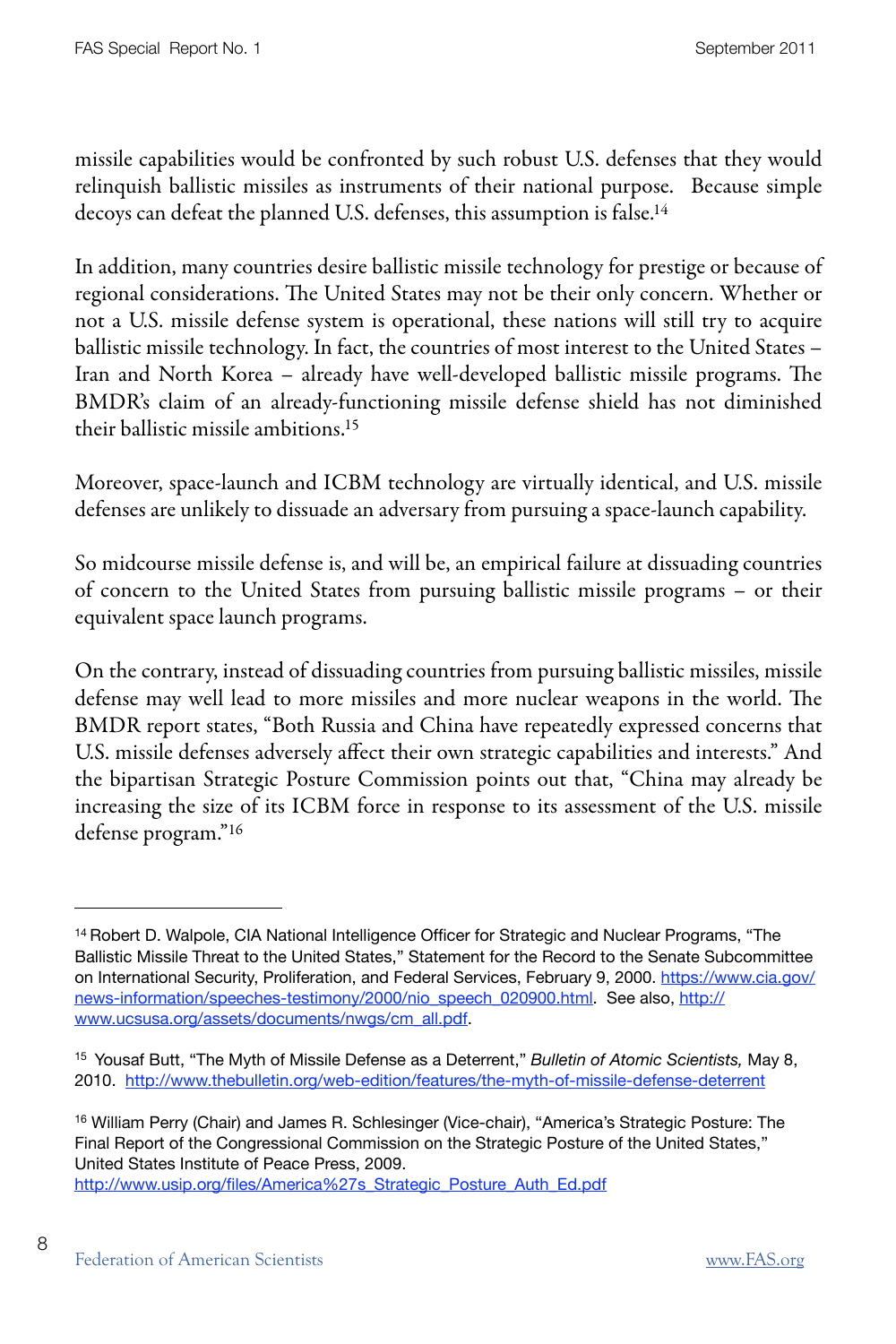While missile defenses would likely lead to increased worldwide missile stockpiles, such defenses could be defeated by any country capable of making missiles. The U.S. intelligence community has expressed concern about the ready availability of highly effective countermeasures that even developing world countries could use to defeat the PAA and GMD systems. Robert D. Walpole, the CIA's National Intelligence Officer for Strategic and Nuclear Programs, testified more than a decade ago that countries that have the technology and expertise to build long-range missiles would have the capability to add decoys and other countermeasures to those missiles[.17](#page-16-0) It therefore makes no sense to assume an adversary would develop technologically complex missiles and intend to use them but not add simple countermeasures to make them effective.

Exaggerating the abilities of missile defense is dangerous. It suggests that political and military leaders have capabilities and options that they, in fact, do not have. For instance, the BMDR claims, "The United States now possesses a capacity to counter the projected threats from North Korea and Iran for the foreseeable future." And that "[t]he United States is currently protected against the threat of limited ICBM attack, as a result of investments made over the past decade in a system based on ground-based midcourse defense." There have been no tests of these systems under realistic conditions to substantiate either of these claims: the current systems cannot reliably intercept a single test warhead that is launched at a known time and on a known trajectory, even when there are no countermeasures or decoy warheads involved.

None of the various missile defense systems, sea- or land-based, have ever been tested in a realistic setting[:18](#page-16-1) for instance, a surprise attack on a trajectory unknown to the intercept team and incorporating simple countermeasures or decoy warheads.<sup>19</sup> The Navy's sea-based Aegis system has not been tested in rough weather or against something as mundane as a tumbling missile with an attached warhead.

When the unclassified conclusions of a Defense Science Board study of the PAA were revealed during a hearing of the Senate Appropriations Defense Subcommittee, some

9

<span id="page-16-0"></span><sup>17</sup> Walpole, op.cit.

<span id="page-16-1"></span><sup>&</sup>lt;sup>18</sup> For example, Elliot Blair Smith and Gopal Ratnam, "\$35B Missile Defense Misses Bullet With Bullet," *Bloomberg News*, August 3, 2011. [http://www.bloomberg.com/news/2011-08-03/missile](http://www.bloomberg.com/news/2011-08-03/missile-defense-costing-35-billion-misses-bullets-with-bullets.html)[defense-costing-35-billion-misses-bullets-with-bullets.html](http://www.bloomberg.com/news/2011-08-03/missile-defense-costing-35-billion-misses-bullets-with-bullets.html)

<span id="page-16-2"></span><sup>&</sup>lt;sup>19</sup> For a layman's account of why countermeasures will defeat any midcourse national missile defense system see, e.g., page 38 of "The European Missile Defense Folly," *Bulletin of the Atomic Scientists*, Vol. 64, No. 2, May/June 2008, pp. 32.<http://www.thebulletin.org/files/064002009.pdf>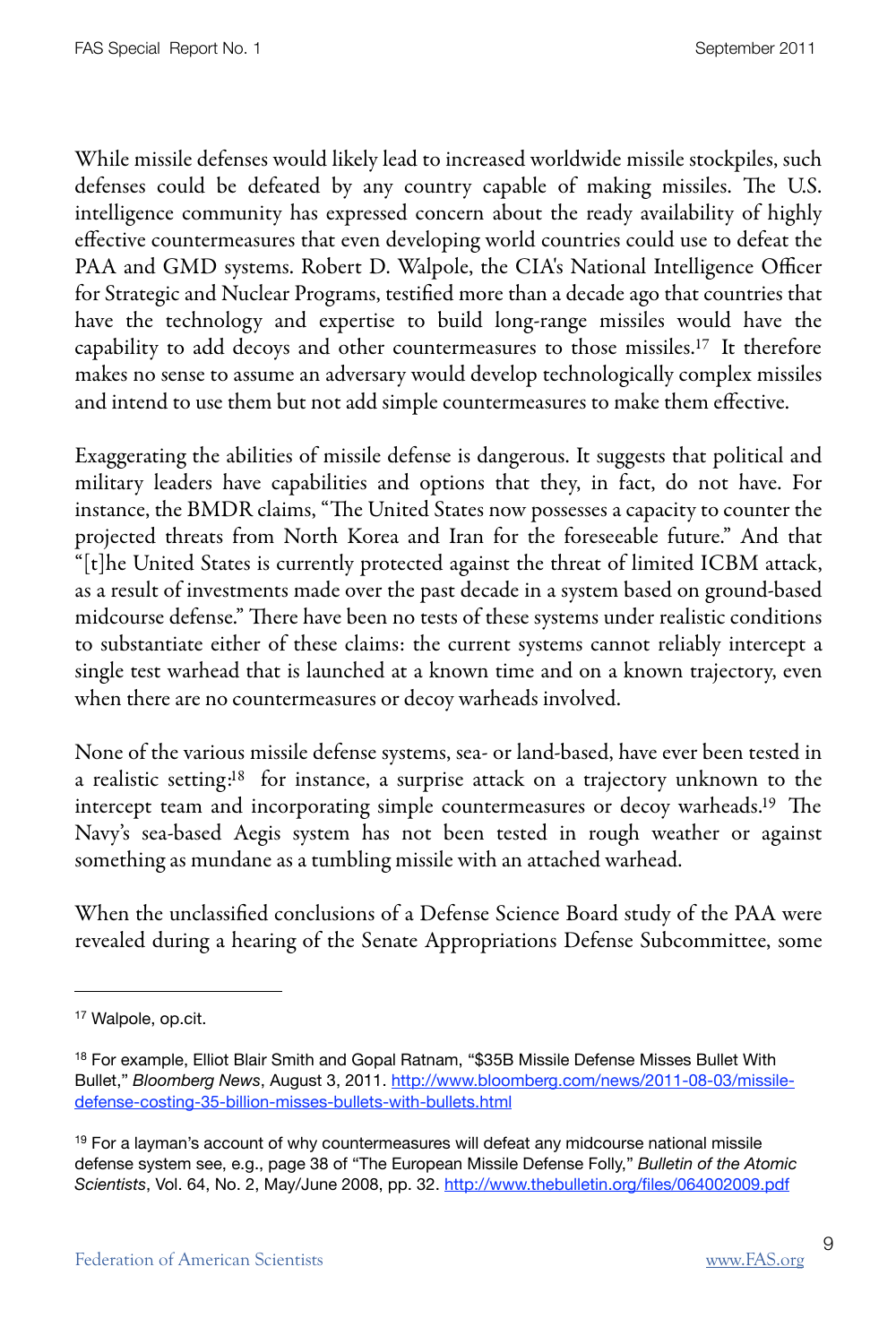U.S. officials expressed concern about decoys and countermeasures: "The report's unclassified conclusion [is] that [the Missile Defense Agency's] plans to achieve an early-intercept capability as part of the PAA is simply not credible," Senator Richard Shelby (R-Ala.) was quoted as saying.<sup>20</sup> This interest in an early-intercept capability – where the interceptor attempts to engage the missile in its post-boost, pre-apogee phase before the decoys and warhead are released – indicates that, at some level, the challenging task of differentiating decoys from the warhead during midcourse is understood and appreciated within the U.S. government. Nonetheless, the Defense Science Board study concludes that the MDA's claim that the PAA can deal with countermeasures in this way is "simply not credible."

For these reasons, the planned PAA midcourse missile defense system cannot devalue the nuclear deterrent forces of any nation, especially if simple countermeasures or decoys are used on their missiles.<sup>21</sup> There will be a significant probability that some nuclear warheads will get through, causing destruction to the United States.<sup>22</sup> Thus, U.S. cities, military installations, and political leadership could be held at risk, or deterred from action, whether or not the planned midcourse missile defenses were in play.

Missile defenses that show little promise of working well can, nevertheless, alter perceptions that the strategic balance between otherwise well-matched states is stable. Political leaders and military planners have natural concerns that some unforeseen future circumstance could lead to the neutralization of some of their nuclear warheads. Missile defense could also strengthen over-cautious, misinformed, opportunistic or hawkish elements within the Russian and Chinese political and military establishments. The interplay of the unknown future and pressure from internal constituencies to react to missile defenses can lead to an increase of deployed stockpiles and military expenditures. Advocates who argue for a response to the missile defenses could play up the uncertainties about future missile defense developments by pointing to the inflated claims made in documents like the BMDR and by senior U.S.

<span id="page-17-0"></span><sup>20</sup> "Gates, Mullen Defend European Missile Defense," *Aviation Week*, June 16, 2011. [http://www.aviationweek.com/aw/generic/story\\_channel.jsp?channel=defense&id=news/asd/](http://www.aviationweek.com/aw/generic/story_channel.jsp?channel=defense&id=news/asd/2011/06/16/05.xml) [2011/06/16/05.xml](http://www.aviationweek.com/aw/generic/story_channel.jsp?channel=defense&id=news/asd/2011/06/16/05.xml)

<span id="page-17-1"></span><sup>21</sup> Yousaf Butt, "What Missile Defense?" *Foreign Policy*, October 21, 2009. [http://www.foreignpolicy.com/articles/2009/10/21/what\\_missile\\_defense?page=full](http://www.foreignpolicy.com/articles/2009/10/21/what_missile_defense?page=full)

<span id="page-17-2"></span><sup>22</sup> Pavel Podvig, "The False Promise of Missile Defense," *Bulletin of the Atomic Scientists*, September 14, 2009. [http://www.thebulletin.org/web-edition/columnists/pavel-podvig/the-false](http://www.thebulletin.org/web-edition/columnists/pavel-podvig/the-false-promise-of-missile-defense)[promise-of-missile-defense](http://www.thebulletin.org/web-edition/columnists/pavel-podvig/the-false-promise-of-missile-defense)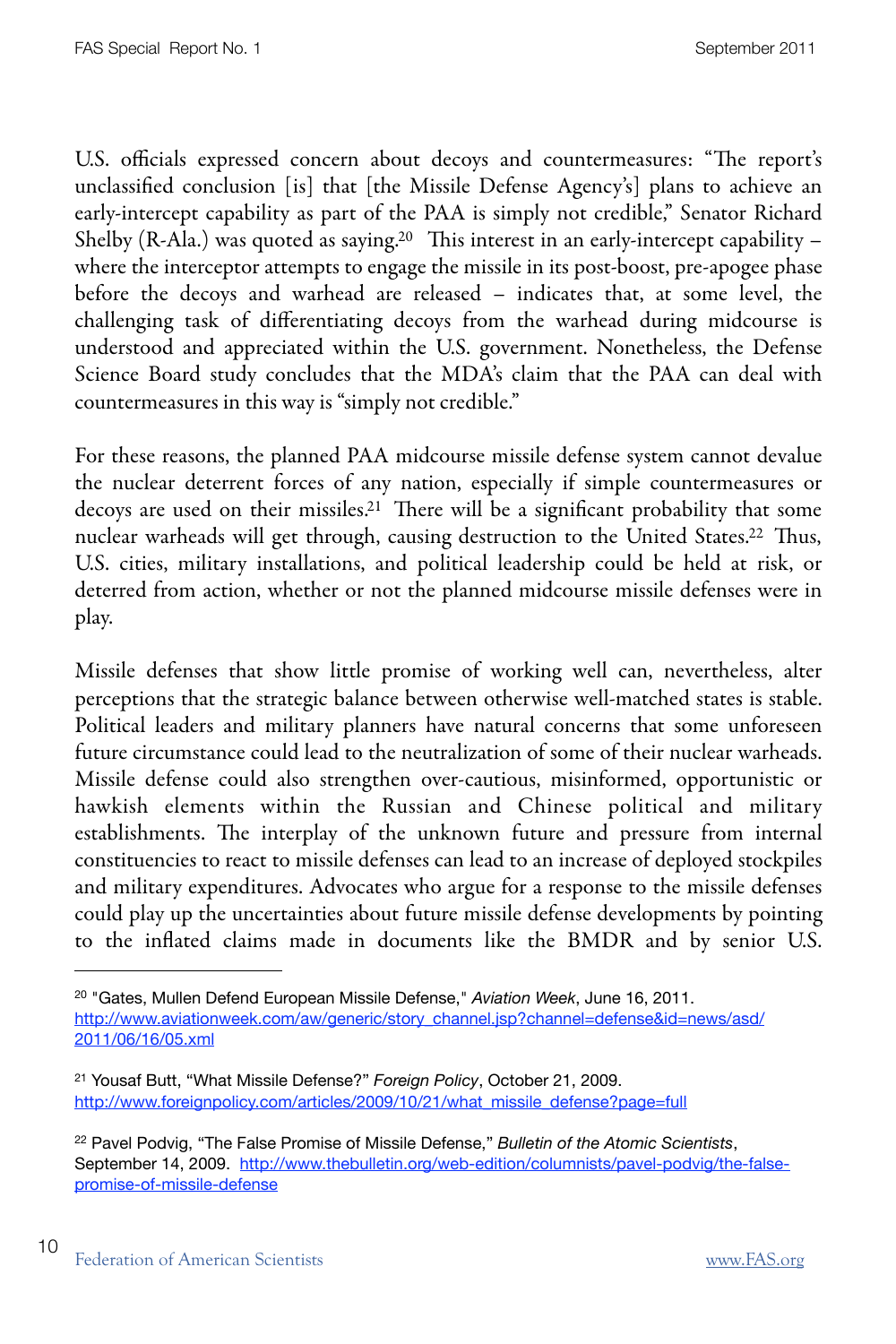government officials[.23](#page-18-0) Over time, these internal constituencies may pressure or intimidate their political leaders into actions that would have adverse consequences to U.S. security, as well as for the security of their own states. A similar dynamic also exists in the United States,<sup>24</sup> where defense projects of dubious effectiveness, costeffectiveness or need are often politically championed and eventually funded.

Thus, even when missile defenses can be shown to have little, if any technical capabilities, they can still cause adversaries and competitors to react as if they might work. The U.S. response to the Cold War era Soviet missile defense system was similarly overcautious [25](#page-18-2).

Because of the vulnerability of hit-to-kill interceptors to countermeasures, some Russian or Chinese analysts may also fear that a future U.S. administration may resuscitate interest in nuclear-tipped interceptors[.26](#page-18-3) Nuclear tipped interceptors could also be defeated by appropriately designed countermeasures. But many of the countermeasures that would be highly effective against hit-to-kill interceptors would be rendered ineffective because the nuclear explosion could destroy entire formations of closely spaced decoys and warheads. Uncertainties about the types of countermeasures that could be needed to deal with nuclear-armed interceptors relative to hit-to-kill interceptors could cause the Russians (and the Chinese) to modernize and expand the

<span id="page-18-0"></span><sup>&</sup>lt;sup>23</sup> For example, General James Cartwright, Vice Chairman of the Joint Chiefs of Staff, in U.S. Senate testimony claimed that the missile defense system in place in the United States was 90 percent effective: "I'd be very comfortable saying 90 percent." See: "Hearing to Receive Testimony on Ballistic Missile Defense Programs in Review of the Defense Authorization Request for Fiscal Year 2010 and the Future Years Defense Program," (June 16, 2009). [http://armed-services.senate.gov/](http://armed-services.senate.gov/Transcripts/2009/06%20June/09-44%20-%206-16-09.pdf) [Transcripts/2009/06%20June/09-44%20-%206-16-09.pdf](http://armed-services.senate.gov/Transcripts/2009/06%20June/09-44%20-%206-16-09.pdf) See also, Bradley Graham, "Test of Missile Defense System Delayed Again" where claims of "greater than 80 percent" effectiveness were made by the MDA. *Washington Post,* September 14, 2004. [http://www.washingtonpost.com/](http://www.washingtonpost.com/wp-dyn/articles/A18975-2004Sep13.html) [wp-dyn/articles/A18975-2004Sep13.html](http://www.washingtonpost.com/wp-dyn/articles/A18975-2004Sep13.html)

<span id="page-18-1"></span><sup>&</sup>lt;sup>24</sup> For example, Thomas L. McNaugher, "New weapons, Old politics: America's Military Procurement Muddle" (Washington, DC: Brookings Institution Press, 1989). [http://books.google.com/books/](http://books.google.com/books/about/New_weapons_old_politics.html?id=MgFPwnOxIC0C) [about/New\\_weapons\\_old\\_politics.html?id=MgFPwnOxIC0C](http://books.google.com/books/about/New_weapons_old_politics.html?id=MgFPwnOxIC0C). See also, Hans K. Klein, "System Development in the Federal Government: How Technology Influences Outcomes," *Policy Studies Journal*, Vol. 28, No. 2, 2000, p. 313-328. [http://www.prism.gatech.edu/~hk28/Klein\\_System-](http://www.prism.gatech.edu/~hk28/Klein_System-Dev_Policy-Studies.pdf)[Dev\\_Policy-Studies.pdf](http://www.prism.gatech.edu/~hk28/Klein_System-Dev_Policy-Studies.pdf)

<span id="page-18-2"></span><sup>25</sup> For example, Hans M. Kristensen, Matthew G. McKinzie and Robert S. Norris, "The Protection Paradox," *Bulletin of the Atomic Scientists*, March/April 2004, p. 68-79.

<span id="page-18-3"></span><sup>26</sup> News report, "Nuclear-Tipped Interceptors Studied," *Washington Post*, April 11, 2002. [http://](http://www.washingtonpost.com/ac2/wp-dyn?pagename=article&node=&contentId=A28866-2002Apr10) [www.washingtonpost.com/ac2/wp-dyn?pagename=article&node=&contentId=A28866-2002Apr10](http://www.washingtonpost.com/ac2/wp-dyn?pagename=article&node=&contentId=A28866-2002Apr10)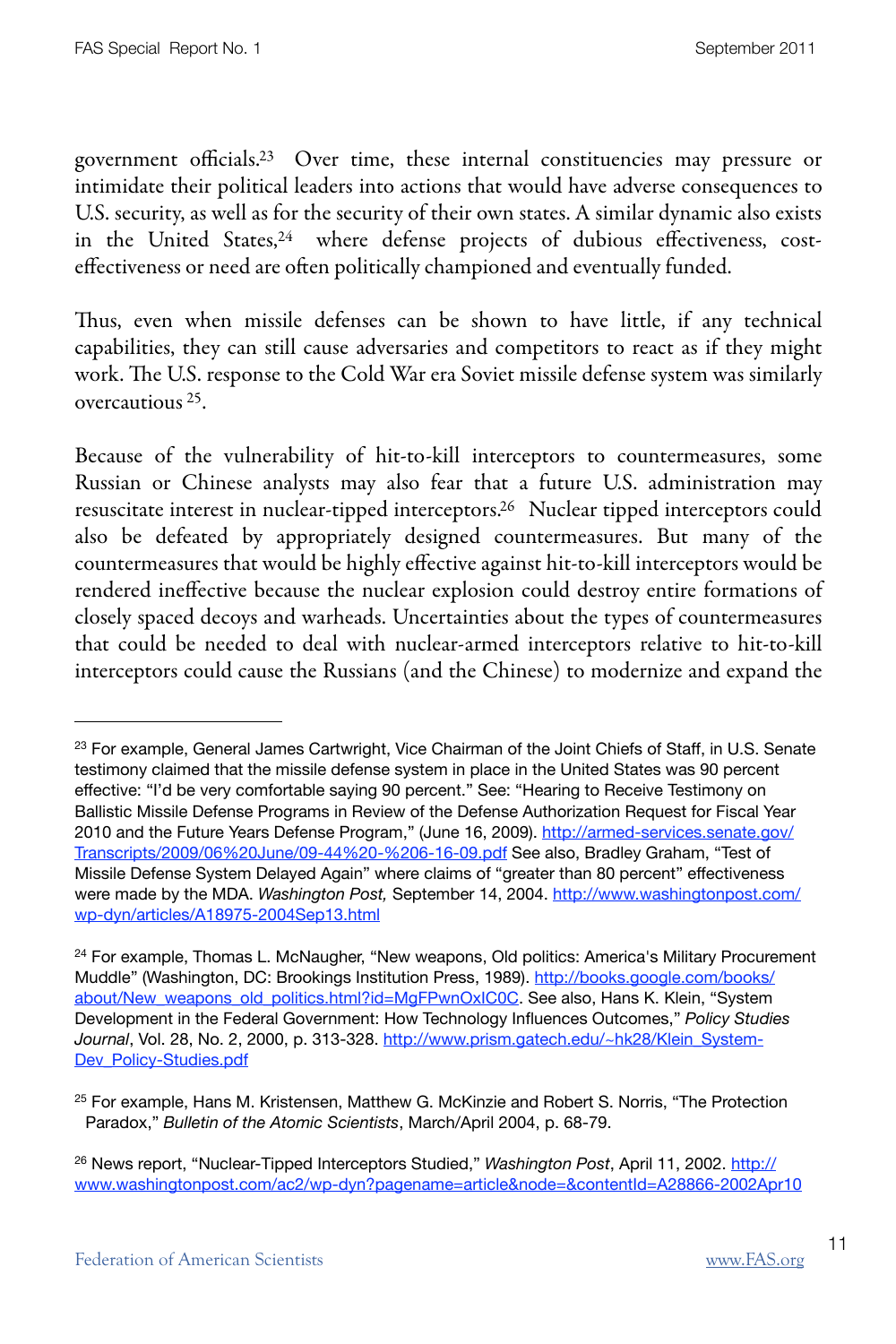number of delivered warheads and diversify the types of countermeasures required to defeat both nuclear and hit-to-kill systems.

Furthermore, in order to reassure their public that the government is responding decisively to threats to their security, Russian and Chinese leaders might respond in a more clear or visible way than by only building countermeasures into their missiles. For instance, they may decide to increase their stockpiles or modernize their weaponry. The Russian public's perception of the PAA capability might thus play a significant role in shaping their government's response to the defense system.

The PAA might also sow doubt in the minds of military planners regarding the effectiveness of any putative small strikes that may exist in Russian or Chinese war plans. They may be forced to reevaluate and possibly upgrade their war plans even if their technical experts are confident of defeating the planned defenses. Russian officials could also be concerned that the most potent phase of the PAA is due to be activated just as New START expires in 2021.

It is important to note that the governments in Russia and China and many other states are not monolithic but, as in the United States, have lobbies for and against increased nuclear stockpiles. Though some political leaders and military analysts exaggerate the abilities of the PAA, this may be considered part of their job, or may play to various political and bureaucratic agendas in their countries. Internal constituencies at the Pentagon, in the Congress, and elsewhere within the U.S. government play a similar powerful role in creating pressures on U.S. political leaders. As in the United States, high-level decision-makers in Russia or China would not necessarily have to believe or share the concerns of these political constituencies, or military analysts to feel pressured to react to them. The fact that U.S. officials continue to spend billions of dollars per year and promulgate a technically flawed missile defense system makes it plausible that similar dynamics could be at work in other nations.

The central conundrum of midcourse missile defense, then, is this: while it creates incentives for U.S. adversaries and competitors to increase their missile stockpiles, it does not offer the combat capability needed to defend the United States or its allies from these weapons.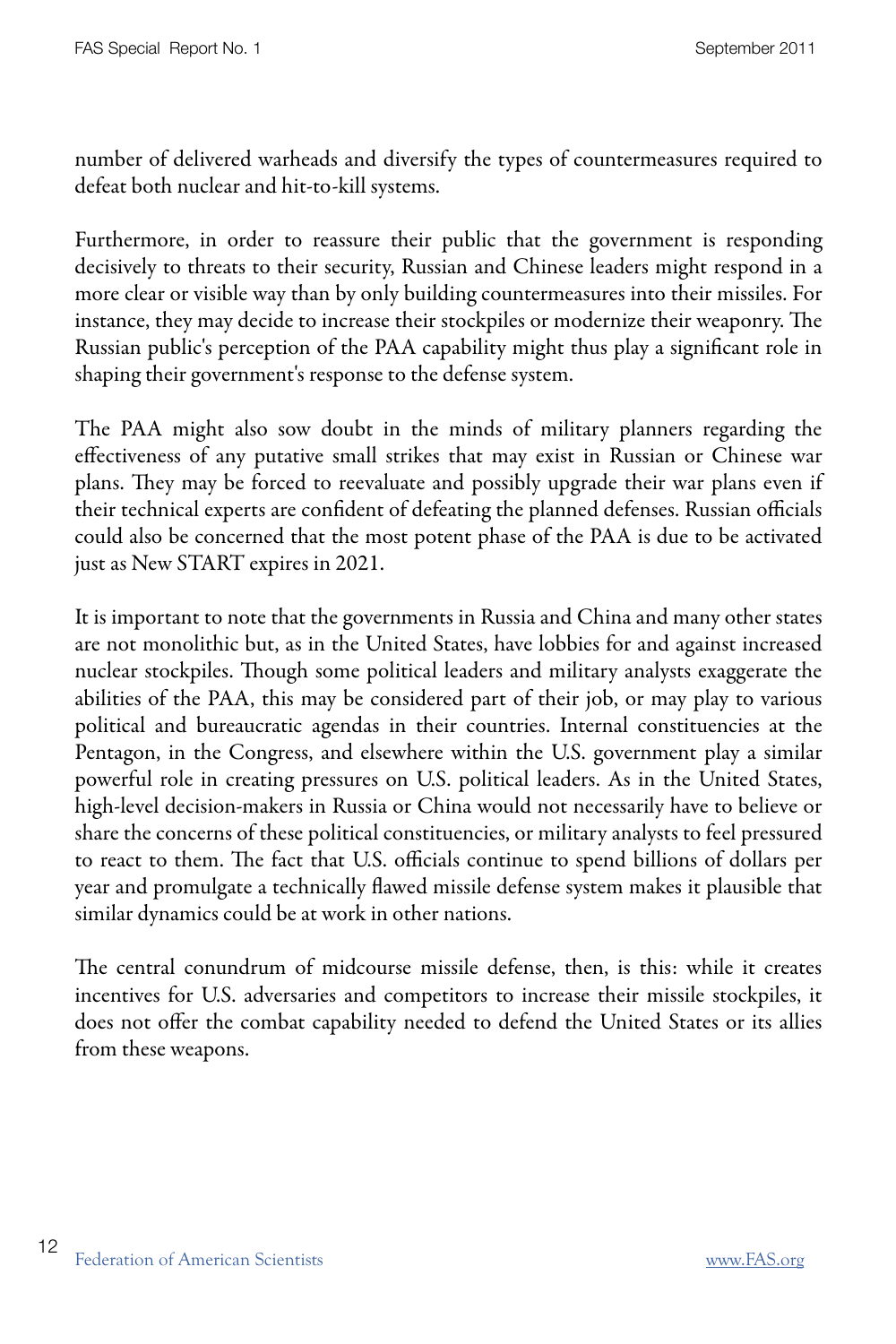#### III. Details of the Phased Adaptive Approach

e U.S. government's BMD Review document provides the broad outlines of the PAA plan[:27](#page-20-0)

In Phase 1 (2011 time frame), existing missile defense systems will be deployed to defend against short- and medium-range ballistic missiles. Phase 1 will focus on the protection of portions of southern Europe by utilizing sea-based Aegis missile defensecapable ships and interceptors (the SM-3 Block IA). This first phase will also include a forward-based radar, which, by providing data earlier in the engagement, will enhance the defense of Europe and augment homeland defense capabilities already in place in Alaska and California.

In Phase 2 (2015 time frame), a more advanced interceptor (the SM-3 Block IB) and additional sensors will enhance the capabilities. Phase 2 will include land-based SM-3s in southern Europe, in addition to the sea-based locations, expanding coverage to additional NATO allies.

In Phase 3 (2018 time frame), coverage against medium- and intermediate-range threats will be improved with a second land-based SM-3 site, located in northern Europe, as well as an upgraded Standard Missile 3 (the SM-3 Block IIA, which is already under development) at sea and land-based sites. These changes will extend coverage to all NATO allies in Europe.

In Phase 4 (2020 time frame), an additional capability against a potential ICBM launched from the Middle East to the United States will be available. This phase will take advantage of yet another upgrade to the Standard Missile 3, the Block IIB.

All four phases will include upgrades to the missile defense command and control system.

<span id="page-20-0"></span><sup>&</sup>lt;sup>27</sup> Ballistic Missile Defense Review, February 2010. [http://www.defense.gov/bmdr/docs/BMDR](http://www.defense.gov/bmdr/docs/BMDR%20as%20of%2026JAN10%200630_for%20web.pdf) [%20as%20of%2026JAN10%200630\\_for%20web.pdf](http://www.defense.gov/bmdr/docs/BMDR%20as%20of%2026JAN10%200630_for%20web.pdf)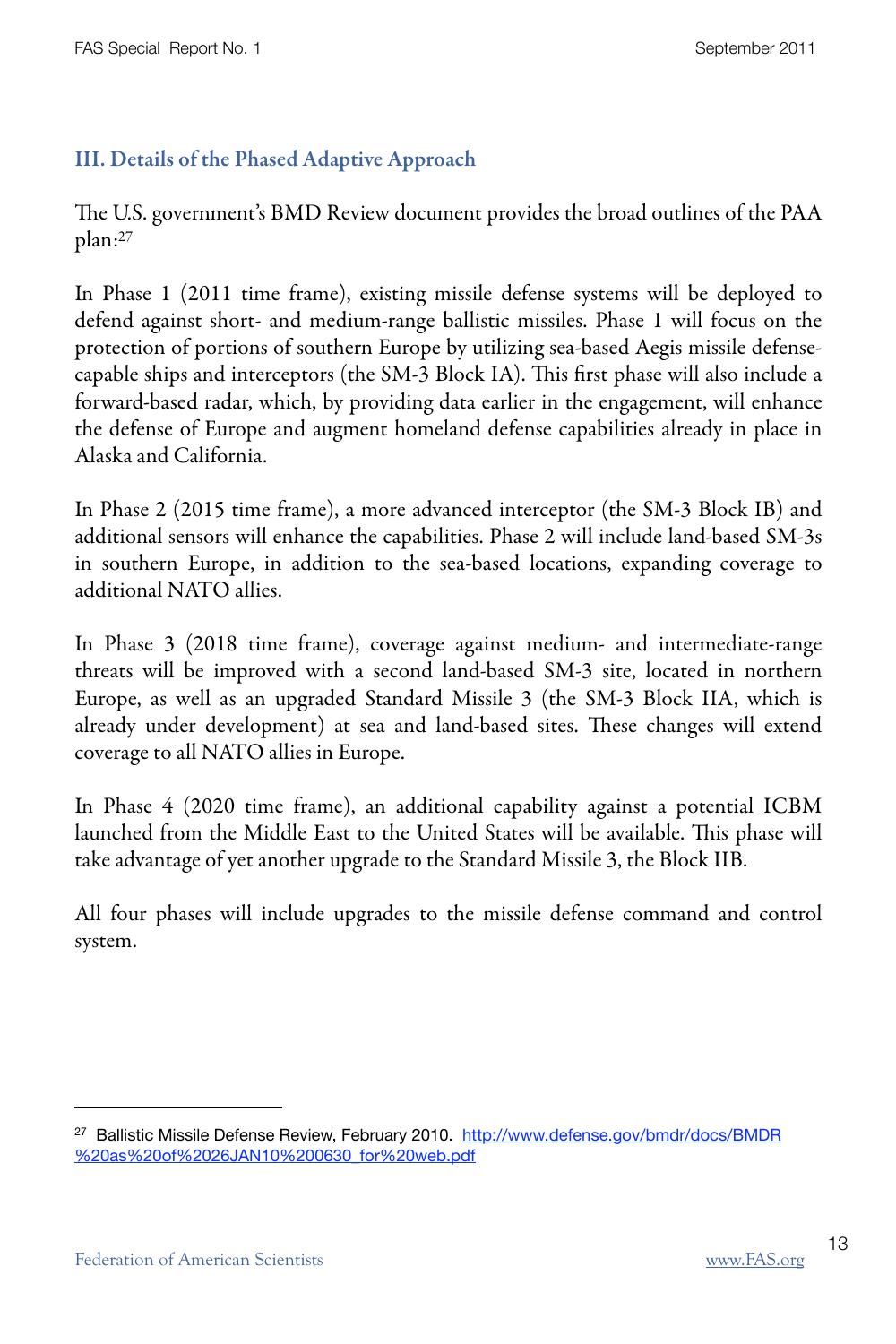More than 130 Block I SM-3s have been delivered to date, and are deployed with both the U.S. and Japanese navies[.28](#page-21-0)

According to Russian Foreign Minister Sergey Lavrov, it is not these Block I interceptors that are the issue for Russia but rather the planned Block II interceptors in Phase III and beyond (see Section VI). During this timeframe, towards the end of the decade, the BMDR states that "more capable interceptors and sensors will become available. The SM-3 Block IIA will have a higher burnout velocity and a more advanced seeker. These features will make it much more capable than the SM-3 Block IA or IB and will provide greater regional coverage. A follow-on missile, the SM-3 Block IIB, is now in the process of being defined, and it is in the initial phase of technology assessment and development. It is expected to be even more capable than the IIA, with a higher burnout velocity and a kill vehicle that has a greater divert capability. The SM-3 Block IIB will have some early-intercept capability against long-range missiles. Matched against regional medium-range and intermediate-range ballistic missiles, the SM-3 IIB will, in theory, be able to defend a greater area than the SM-3 IIA." [See Figure 1]



Figure 1: An unclassified image showing the planned evolution of the SM-3 interceptors.

<span id="page-21-0"></span><sup>28</sup> Press release issued by Raytheon on February 8, 2011, "Raytheon and Aerojet Complete System Integration Test for SM-3 Kinetic Warhead." [http://www.defenseprocurementnews.com/2011/02/09/](http://www.defenseprocurementnews.com/2011/02/09/raytheon-and-aerojet-complete-system-integration-test-for-sm-3-kinetic-warhead-press-release/) [raytheon-and-aerojet-complete-system-integration-test-for-sm-3-kinetic-warhead-press-release/](http://www.defenseprocurementnews.com/2011/02/09/raytheon-and-aerojet-complete-system-integration-test-for-sm-3-kinetic-warhead-press-release/)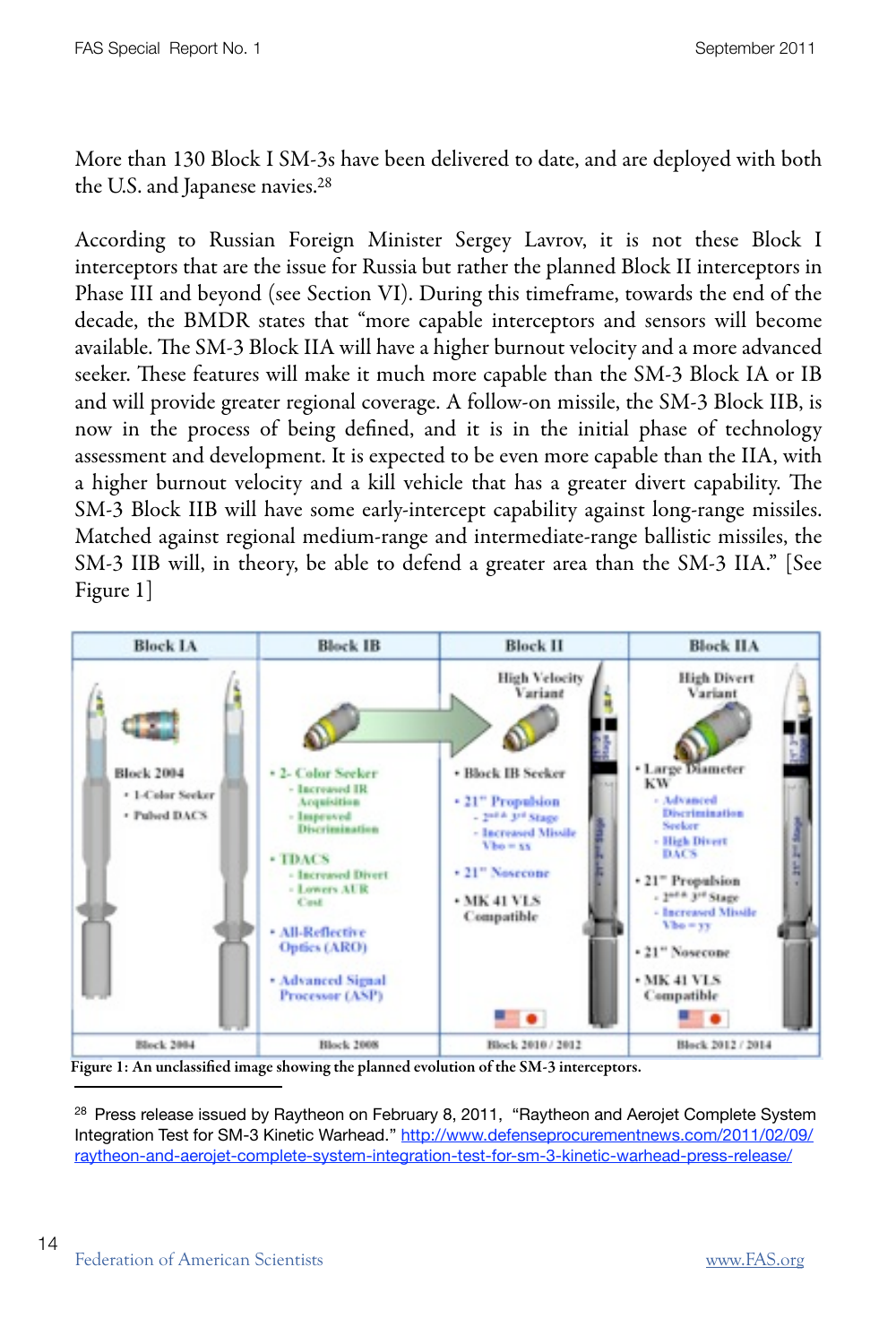As shown in the figure, the overall maximum diameter of all the interceptor versions remains unchanged at 21 inches, meaning that the Block II interceptors are designed to fit in the existing launch tubes on board the Navy's Aegis cruisers. (See the Appendix for further details including the sections of the Block I interceptors that are 13.5 inches in diameter). This means that the system would have a potent breakout capability to be upgraded to Block II interceptors with short notice, which would be a natural concern for Russian and Chinese military planners.

An "engage-on-remote" technology that includes launching on data from a remote sensor track, as well as the ability to uplink data from assets other than the Aegis radar was examined in the "FTM-15" test<sup>29</sup> against an Intermediate Range Ballistic Missile  $(IRBM)$  on April 15, 2011. The BMDR states that the engage-on-remote technology "allows the interceptor to engage the threat missile at greater ranges. A further longterm effort seeks to develop persistent overhead sensors to detect and track large raid sizes of ballistic missiles over their entire trajectories from space. This Precision Tracking and Space System (PTSS) is an important funding priority in the President's Budget for FY 2011 and the Future Years Defense Program."

Thus, during Phase III and beyond, the higher burnout velocity SM-3 Block II interceptors, and improved sensors and battle management systems, will enable the kill vehicle (KV) to "engage the threat missile at greater ranges," and the system will be able to "detect and track large raid sizes of ballistic missiles over their entire trajectories from space." Russian and Chinese military analysts reading such official statements are liable to be concerned by the terminology of "large raid sizes," given that the system was supposedly planned to protect against smaller Iranian raids.

Several Missile Defense Agency (MDA) documents and statements claim future capabilities that could alarm Russian and Chinese planners. For instance, a presentation from the PTSS Industry Day boasts: "Anticipate and develop technologies for BMDS to negate any missile, in any phase, at any range, in any region, at anytime.["30](#page-22-1) Although this may be yet another case of exaggerated advertising and bluster, it cannot be ignored by foreign intelligence and military planners.

<span id="page-22-0"></span><sup>&</sup>lt;sup>29</sup> Although the test itself was classified a success, it was not realistic since no countermeasures were used and the intercept team knew the timing and trajectory of the incoming missile.

<span id="page-22-1"></span><sup>&</sup>lt;sup>30</sup> Presentation by Dr. David Burns, "Hedging Against Future Uncertainty," U.S. Department of Defense, Missile Defense Agency, July 29, 2010. [http://www.winmda.com/downloads/](http://www.winmda.com/downloads/2010_Industry_Day/2_Burns.pdf) [2010\\_Industry\\_Day/2\\_Burns.pdf](http://www.winmda.com/downloads/2010_Industry_Day/2_Burns.pdf)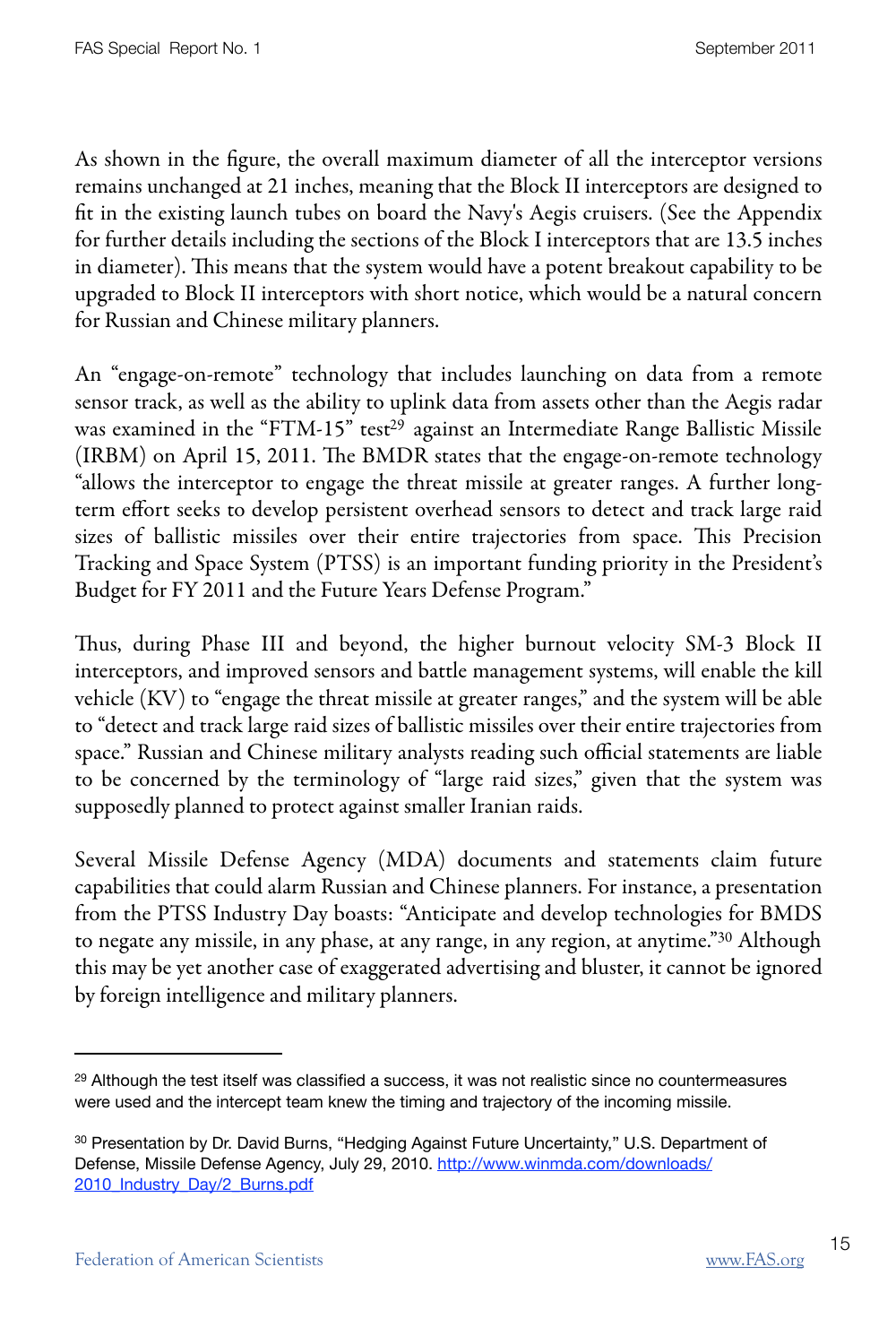Although the final configuration of the PAA (i.e., the exact numbers and versions of the interceptors, the precise location of the radar and Aegis ashore land sites, and the placement of Aegis cruisers) has not been fully determined or announced, the latest Congressional Research Service (CRS) report on the Aegis BMD system provides some guidance.<sup>31</sup> The plan calls for 500 or more SM-3 interceptors based on  $43$  ships and two land sites in Europe by 2018. Increasing numbers of the more capable SM-3 Block II interceptors are envisioned in phases III and IV of the PAA, although their precise numbers are not yet available, at least not in the unclassified reports. Of the two "Aegis ashore" land sites, the one in Romania is planned to be activated by 2015 and the Polish site by 2018. These will initially host about 24 SM-3 interceptors each.

<span id="page-23-0"></span><sup>31</sup> O'Rourke, op.cit.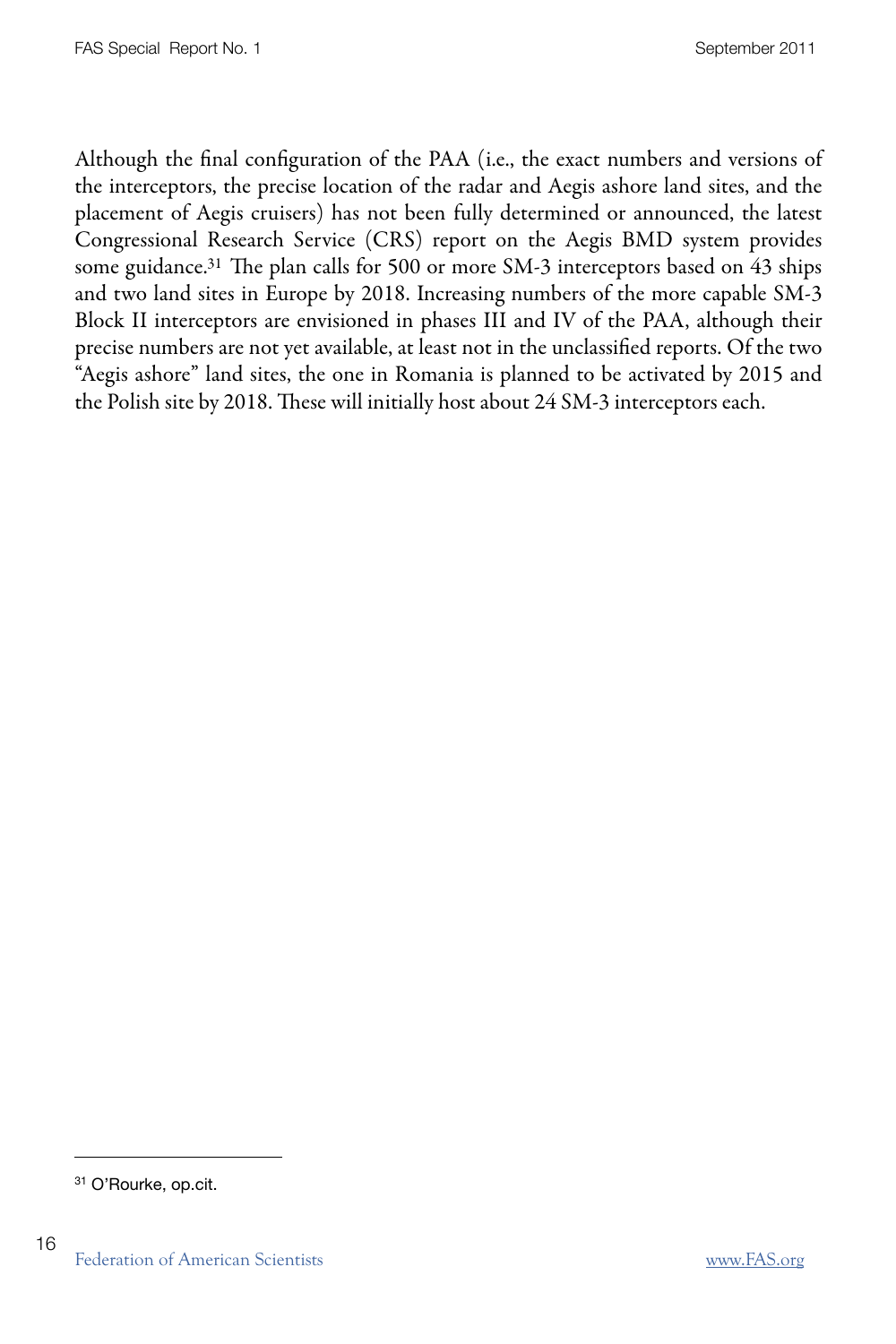#### IV. Technical Study

Does the planned PAA missile defense system have the technical capability to reach or "engage" Russian ICBM warheads on a flight path to the United States? If so, the Russians could claim this as an infringement upon the balance of strategic arms that lies at the basis of New START.

The process of intercepting the incoming warheads can be considered as two main steps:

 $(1)$  Kinematics: The purely kinematic issue of whether the interceptor can reach the target cluster (consisting of the warhead and any decoys that may be present) in the time available given the sensors, interceptor speed, trajectory geometry, etc., and:  $(2)$  Kill Probability: The issue of whether the interceptor can identify and actually hit the warhead, assuming that it has reached the position of the target cluster in time.

The first step in the two-stage process can be analyzed given knowledge of, or reasonable assumptions about, the basic parameters of the intercept. The second step is sensitive to precise details of both the offensive and defensive systems, in addition to the exact nature of the combat environment (e.g., engagement geometries, closing speeds, quality of tracking data used to commit the interceptors, kill vehicle acquisition, homing and divert capabilities, the presence of intended or inadvertent countermeasures, etc.). Determining the kill probabilities for the myriad circumstances that could occur during various types of engagements, even when there are no intentional countermeasures, is fundamentally not possible<sup>32</sup> and not something that Russian, Chinese or even U.S. planners would – or even could – base their analysis on. The critical issue of concern for Russian and Chinese analysts is whether the

<span id="page-24-0"></span> $32$  The extremely small number of highly scripted tests of the GMD and PAA that have been made, and are expected to be made in the future, provides no information about what level of performance can be expected in combat. For example, prior to the Gulf War of 1991, the Patriot missile defense was reported by its contractor, the Raytheon Corporation, to have been successful in 17 out of 17 similarly scripted missile defense tests. The substantial body of evidence from videos of Patriot engagements against Iraqi Al-Husayn missiles during the Gulf War of 1991 indicates that the Patriot system's performance was consistent with 0 interceptions in 44 attempts during actual combat. See, Sullivan, J. D. et al., "Technical Debate over Patriot Performance in the Gulf War," *Science and Global Security*, Volume 8. pp. 41-98, (1999). [http://www.princeton.edu/sgs/publications/sgs/pdf/](http://www.princeton.edu/sgs/publications/sgs/pdf/8_1sullivan.pdf) [8\\_1sullivan.pdf](http://www.princeton.edu/sgs/publications/sgs/pdf/8_1sullivan.pdf)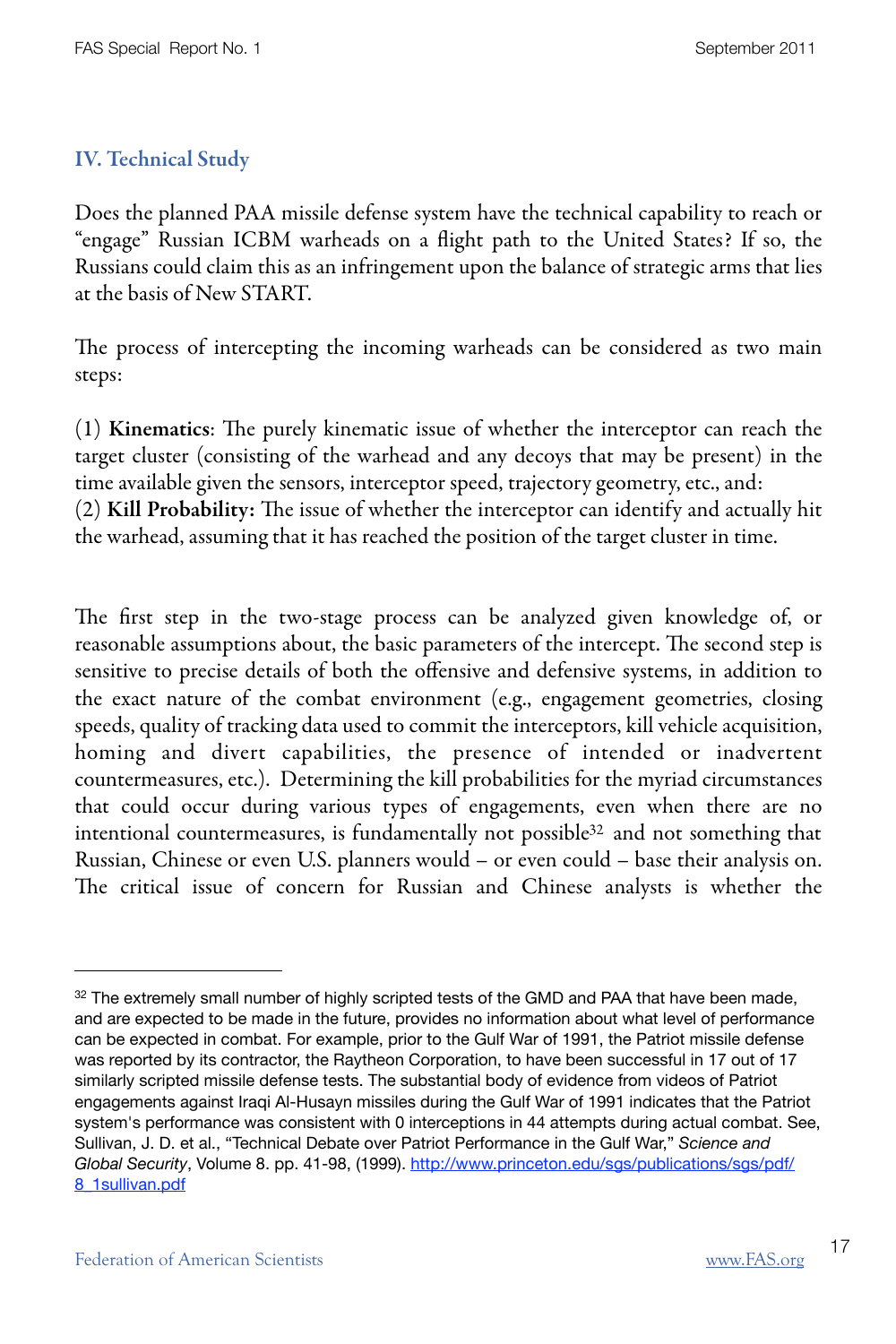interceptors of the planned PAA system could engage their ICBM warheads, i.e., whether the first step of the two-stage process was achievable.<sup>33</sup>

Could the elements of the PAA be geographically reconfigured to increase the ability to engage Russian or Chinese warheads launched at the United States? Even the most cursory Russian or Chinese assessment of the proposed PAA would consider the potential geographical reconfiguration of a mobile ship-based system. Indeed, General James Cartwright has explicitly mentioned this possible reconfiguration – or global surge capability – as an attribute of the planned system: "part of what's in the budget is to get us a sufficient number of ships to allow us to have a global deployment of this capability on a constant basis, with a surge capacity to any one theater at a time." $34$ 

As shown below, Phases III and IV of the PAA – in which the higher burnout velocity Block II variants of the SM-3 interceptors come on-line – would be the main concern for Russia and China.

The SM-3 is designed to intercept ballistic missiles above the atmosphere, in the "midcourse" phase of its flight. It is equipped with a "hit-to-kill" vehicle, called a kinetic kill vehicle, which is designed to destroy a ballistic missile's warhead by colliding with it. The first-generation Block IA and IB versions of the SM-3 have a 21-inch-diameter booster stage at the bottom but are 13.5 inches in diameter along the remainder of their lengths [Figure 1]. By contrast, the second-generation Block IIA version would have a 21-inch diameter along its entire length. The increase to a uniform 21-inch diameter provides more room for rocket fuel, permitting the Block IIA version to have a burnout velocity that is 45 to 60 percent greater than that of the Block IA and IB versions.

<span id="page-25-0"></span><sup>33</sup> Though previous detailed technical studies have shown how simple decoys and other countermeasures (e.g., A. Sessler et al., *Countermeasures: A Technical Evaluation of the Operational Effectiveness of the Planned U.S. National Missile Defense System*, April 2000, [http://www.ucsusa.org/assets/documents/nwgs/cm\\_all.pdf](http://www.ucsusa.org/assets/documents/nwgs/cm_all.pdf) ) can render midcourse missile defenses largely ineffective in step (2), cautious Russian military planners would base their conclusions about the potential capabilities of the PAA system by assessing whether the interceptors could simply reach, or "engage,", Russian target clusters. Russian military planners would have little choice but

<span id="page-25-1"></span>to assume at least the possibility of a "worst-case" scenario. Thus, if interceptors can simply reach the target cluster, regardless of whether such an engagement results in an actual interception, the potential for a worst- case outcome would have to be considered as at least one of many possible outcomes.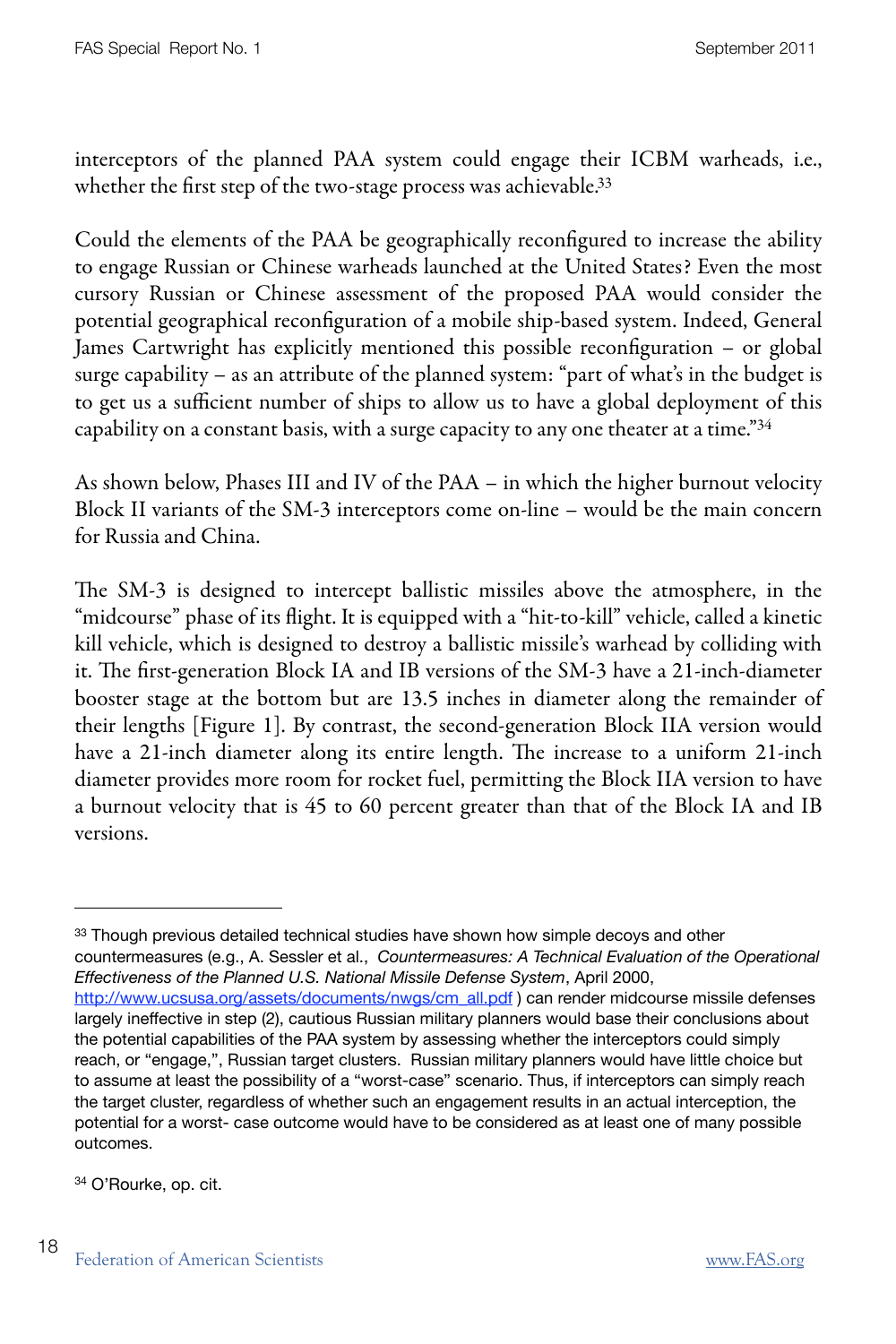This higher burnout speed makes it possible for the SM-3 Block II interceptors to engage targets at much greater ranges from interceptor launch sites relative to the Block I variants of the SM-3. The SM-3 Block I versions have a reported<sup>35</sup> burnout velocity of 3.0 to 3.5 km/sec and thus the burnout speed of the Block II interceptors could reach  $\sim$  5.5 km/sec. To be conservative, the Block II burnout velocities are considered up to only 5 km/sec. Because the overall maximum diameter of both Block I and Block II interceptors is 21 inches, second-generation versions can use the same launch tubes that were built on Aegis cruisers for the first-generation versions.

#### (a)Limited Ability of Block I interceptors

The limited ability of the Block I interceptors against incoming Russian ICBM warheads is a consequence of their lower burnout velocity of about 3.3 km/sec. According to simulations, the Block I interceptors can reach altitudes of 600 to 700 km where they could, in some circumstances, engage a Russian warhead post-apogee. Block I interceptors do not have enough velocity to reach these altitudes at significant lateral ranges from the warhead trajectory. Thus, the Aegis cruisers with Block I interceptors would have to be fortuitously located beneath a given Russian ICBM warhead flight path in order to be kinematically capable of intercepting that warhead.

In addition, the kill vehicle associated with the Block I interceptors has a small sensor aperture, which means that the range at which it can acquire targets is relatively short. At the high closing speeds associated with hitting an ICBM warhead, interception would be challenging unless a (new) larger aperture kill vehicle is used. Such a larger aperture kill vehicle is on the drawing boards but will require the more powerful SM-3 Block IIA rocket booster as it will weigh considerably more than the current kill vehicle.

#### (b)Ability of Block II SM-3 interceptors against ICBMs

Due to their higher burnout velocity, the Block II interceptors can more easily reach altitudes to engage Russian or Chinese ICBM warheads on flight paths to the United States. Furthermore, they have sufficient velocity and divert potential to engage ICBMs at significant lateral ranges from the trajectory. The specific cases below show graphically how the Block II interceptors could be a legitimate concern to the Russians and Chinese if the Aegis cruisers are moved from the Mediterranean to the northwestern Atlantic and northeastern Pacific. For instance, the following figure

<span id="page-26-0"></span><sup>35</sup> *Ibid*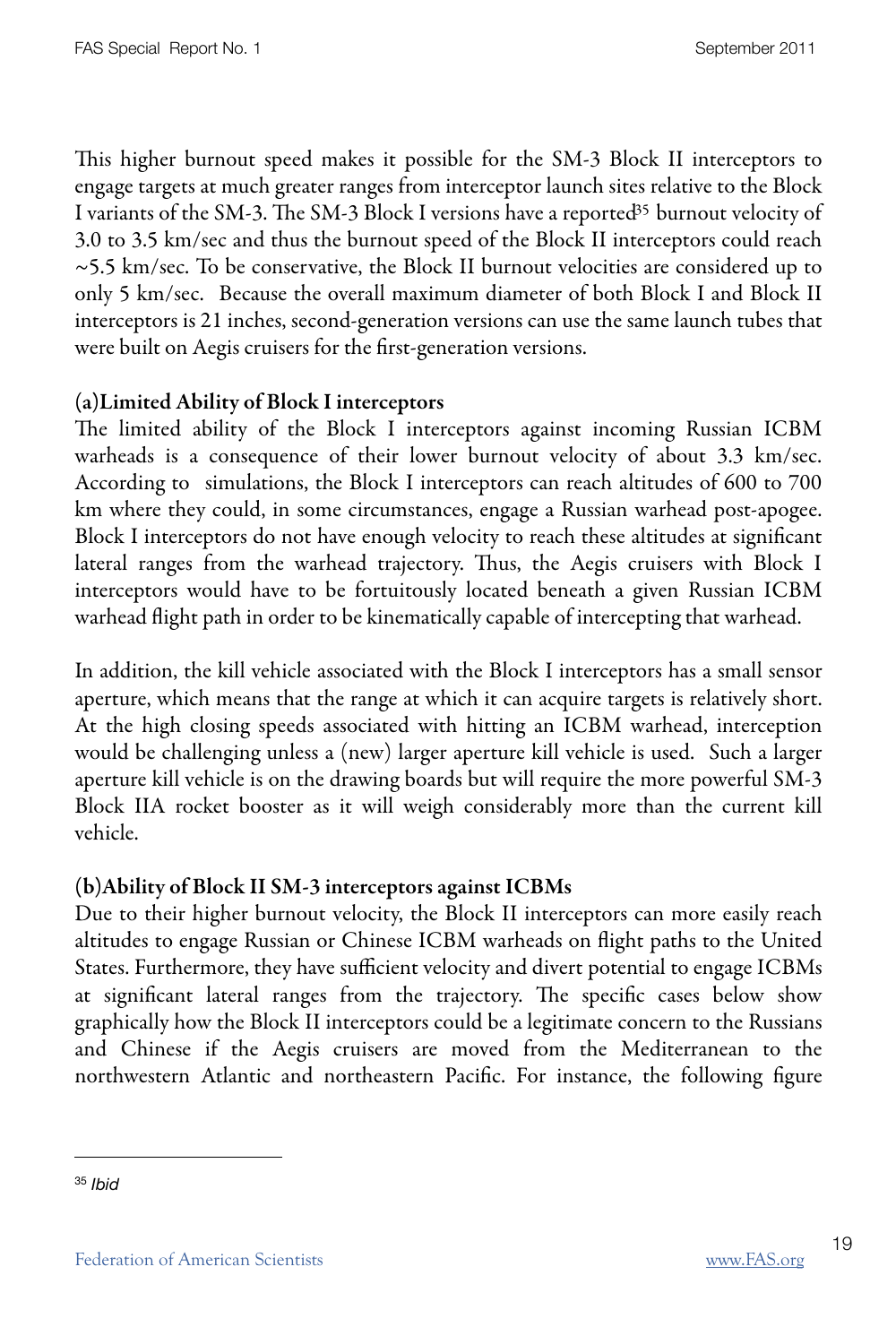(Figure 2) appears in an unclassified MDA presentation, "Aegis Ballistic Missile Defense System – Status, Integration and Interoperability."[36](#page-27-0)



Figure 2: MDA Figure showing the post-apogee midcourse intercept ability of SM-3. The bold blue lines show the regions where Aegis BMD has a capacity for engaging ICBM warheads.

Clearly, according to the claims of the MDA, the Block II interceptors will have a postapogee intercept capability, as depicted in the right side of the missile trajectory associated with the SM-3 Block II (descent phase of midcourse) in Figure 2 above. This means that Aegis cruisers that are placed in the northwestern Atlantic and the northeast Pacific will be able to engage Russian and Chinese ICBM warheads, even at

<span id="page-27-0"></span><sup>36</sup> MDA presentation, "Aegis Ballistic Missile Defense System – Status, Integration and Interoperability," National Defense Industrial Association, (May 2008). [http://www.ndia.org/](http://www.ndia.org/Resources/OnlineProceedings/Documents/8100/AegisBMD-StatusIntergrationandInteroperability.pdf) [Resources/OnlineProceedings/Documents/8100/AegisBMDStatusIntergrationandInteroperability.pdf](http://www.ndia.org/Resources/OnlineProceedings/Documents/8100/AegisBMD-StatusIntergrationandInteroperability.pdf)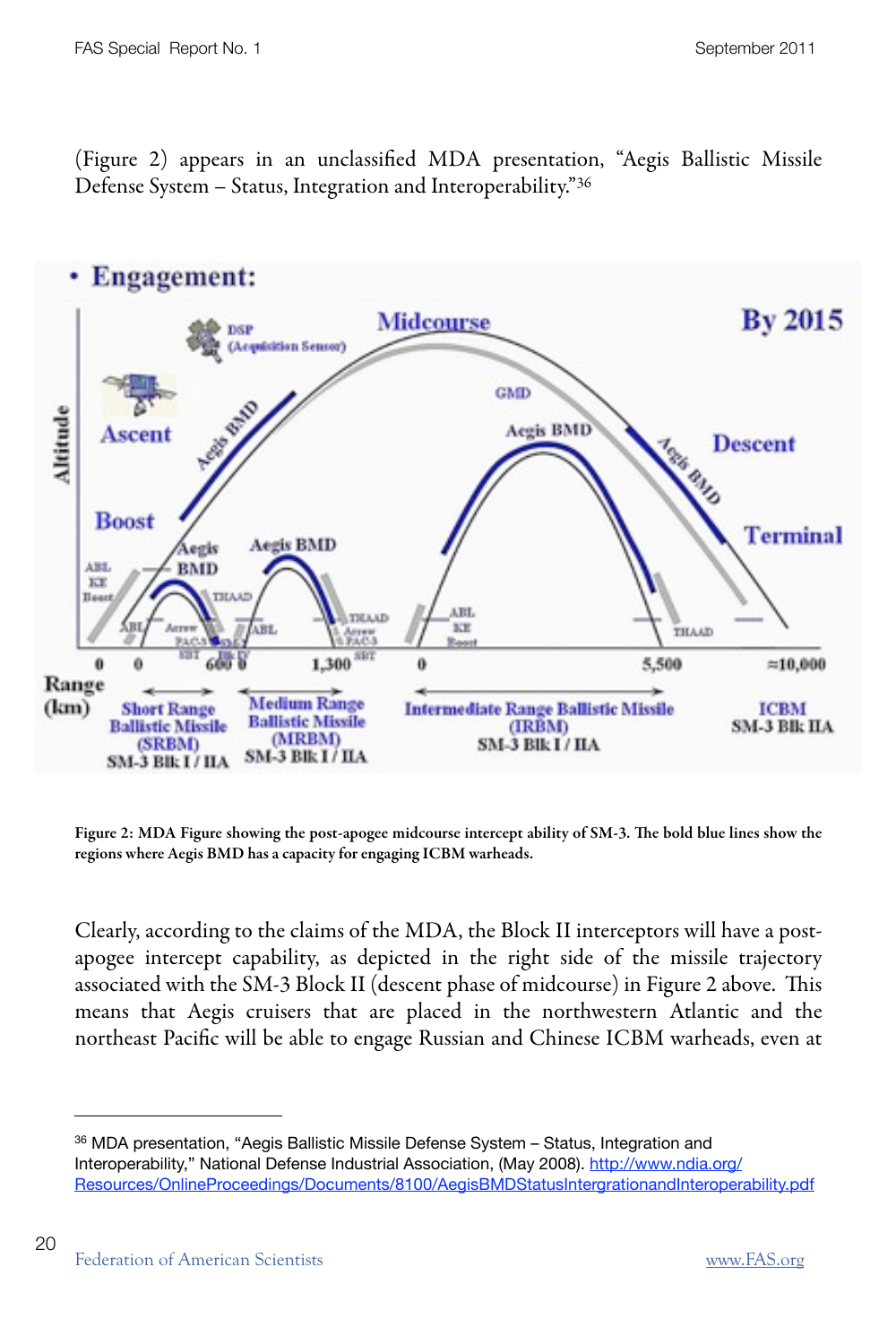considerable lateral ranges from the warhead flight path (due to the higher burnout velocity and divert capabilities of the Block II interceptors).

Furthermore, as it would take the SM-3 Block II interceptors – even assuming a burnout speed of only 4 km/sec – about 9 minutes to reach an altitude for intercepting the ICBMs, there will be plenty of time to cue the interceptor. For example, the most demanding case for the SM-3s to attempt intercepts is the one in which an ICBM is launched from the northwest corner of Russia (i.e., the Vypolzovo site with a battalion of SS-25 ballistic missiles) towards Washington, DC, New York City, or Boston. The SS-25s are solid propellant ballistic missiles, which burn for about 180 seconds (3 minutes). Such a missile could be tracked by the Fylingdales radar in the United Kingdom just as its powered flight ends. Since it would then be about 14 minutes before the intercept attempt, the interceptor would have to be launched after about 5 minutes of tracking by the Fylingsdale radar (it takes the interceptor about 9 minutes to reach the proper altitude for the intercept). These 5 minutes of tracking would be more than adequate to determine the region, or "basket", into which the interceptor must be placed for the kill vehicle's homing to have a chance to work. Other launch locations in Russia would be less challenging for SM-3 Block II interceptors due to the lower combined tracking and cueing requirements.

Of course, if the SM-3 Block II interceptors achieve a burnout velocity of  $\sim$  5.5 km/sec, then they will have an even greater ability to engage Russian (and Chinese) warheads, and will require even less time to be cued. The higher burnout speed will further relax the positioning requirements on the Aegis cruisers as they will be able to engage Russian and Chinese warheads at even greater lateral ranges from the ICBM trajectory, and at higher altitudes.

Because the SM-3s (especially in Phase III and beyond) will be able to engage ICBM warheads post-apogee there may be considerable pressure to place the Aegis cruisers in the northwestern Atlantic: this will allow a second shot at any putative Iranian ICBM warheads that may have survived intercept attempts closer to Europe. Such a placement would also permit the interceptors to engage Russian warheads, inciting objections from Russia.

#### (c) Scenarios

Simulations of several launch scenarios were carried out in order to examine the areas that the PAA could theoretically defend against Russian and Chinese ICBMs. To be conservative, a burnout speed of 4 km/sec was assumed for the SM-3 Block II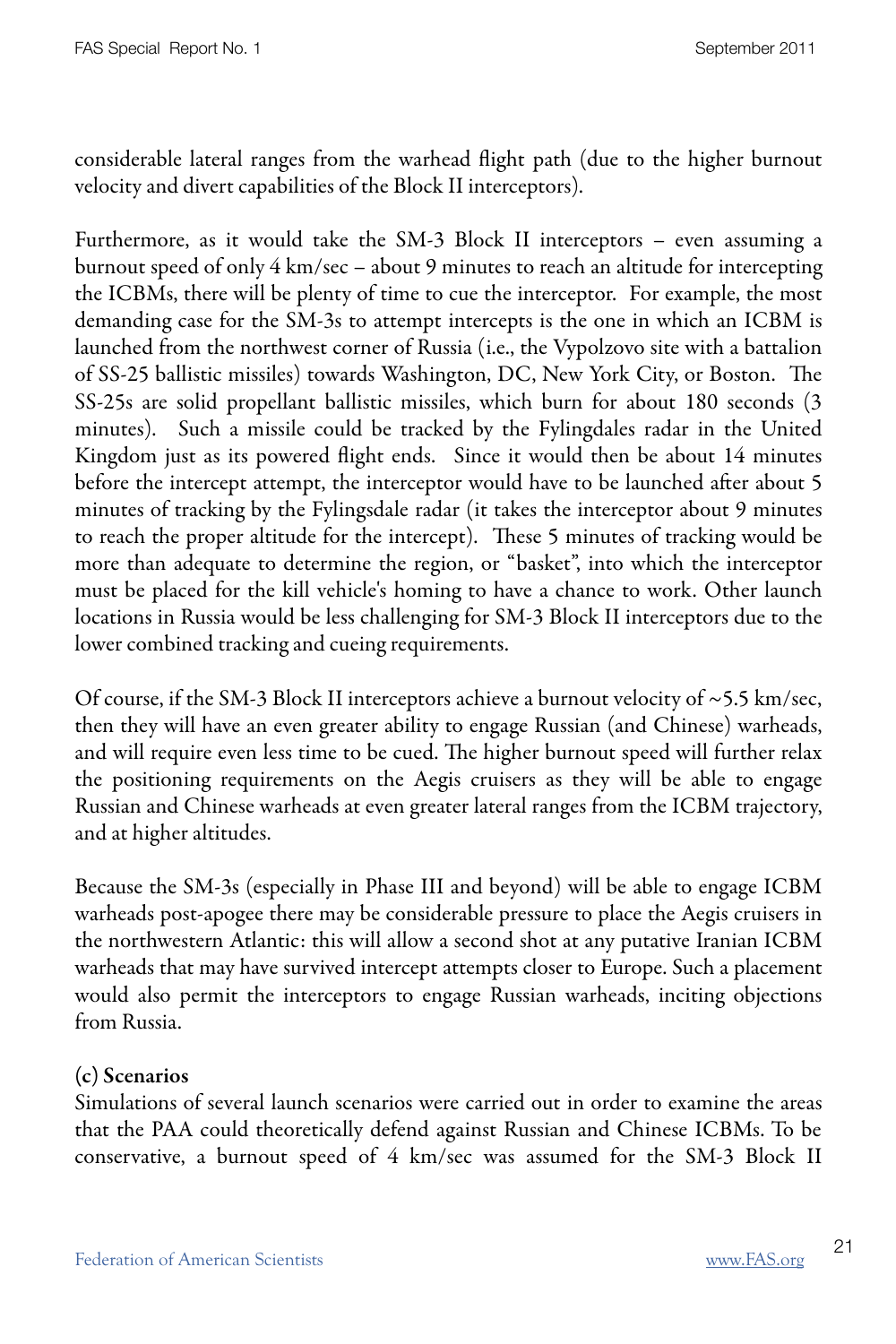interceptors. If the Block II interceptors are faster at burnout (as they are expected to be), then they will be able to engage warheads at greater ranges from ship launch platforms and at higher altitudes. Burnout speeds of 4.5 and 5.0 km/sec were also examined to see how much more potent the faster interceptors would be. Although the primary interest was in examining the potential of the PAA for engaging Russian ICBM warheads, Chinese ICBM trajectories were also included in the analysis. Analyses of the following trajectories was carried out:

1. A representative central Chinese ICBM field to Washington, DC, Chicago, and Los Angeles.

2. Vypolzovo ICBM field in Russia to Washington, DC, Chicago, and Los Angeles.

3. Tatischevo ICBM field in Russia to Washington, DC, Chicago, and Los Angeles.



Figure 3: Northwest Atlantic-based SM3 Block II interceptors (with a conservative assumed burnout speed of 4 km/sec) engaging Russian ICBM warheads: each tick on the trajectories marks one minute.

Figure 3 above shows how an SM-3 Block II interceptor (with a conservative assumed burnout speed of just 4 km/sec) can engage Russian warheads, if launched from ships in the northwestern Atlantic. Each tick mark on the trajectories shown indicates one minute of time. It takes about one minute of powered flight for the SM-3 interceptor to achieve a burnout speed of about  $4 \text{ km/s}$ . The figure illustrates the location of the SM-3

22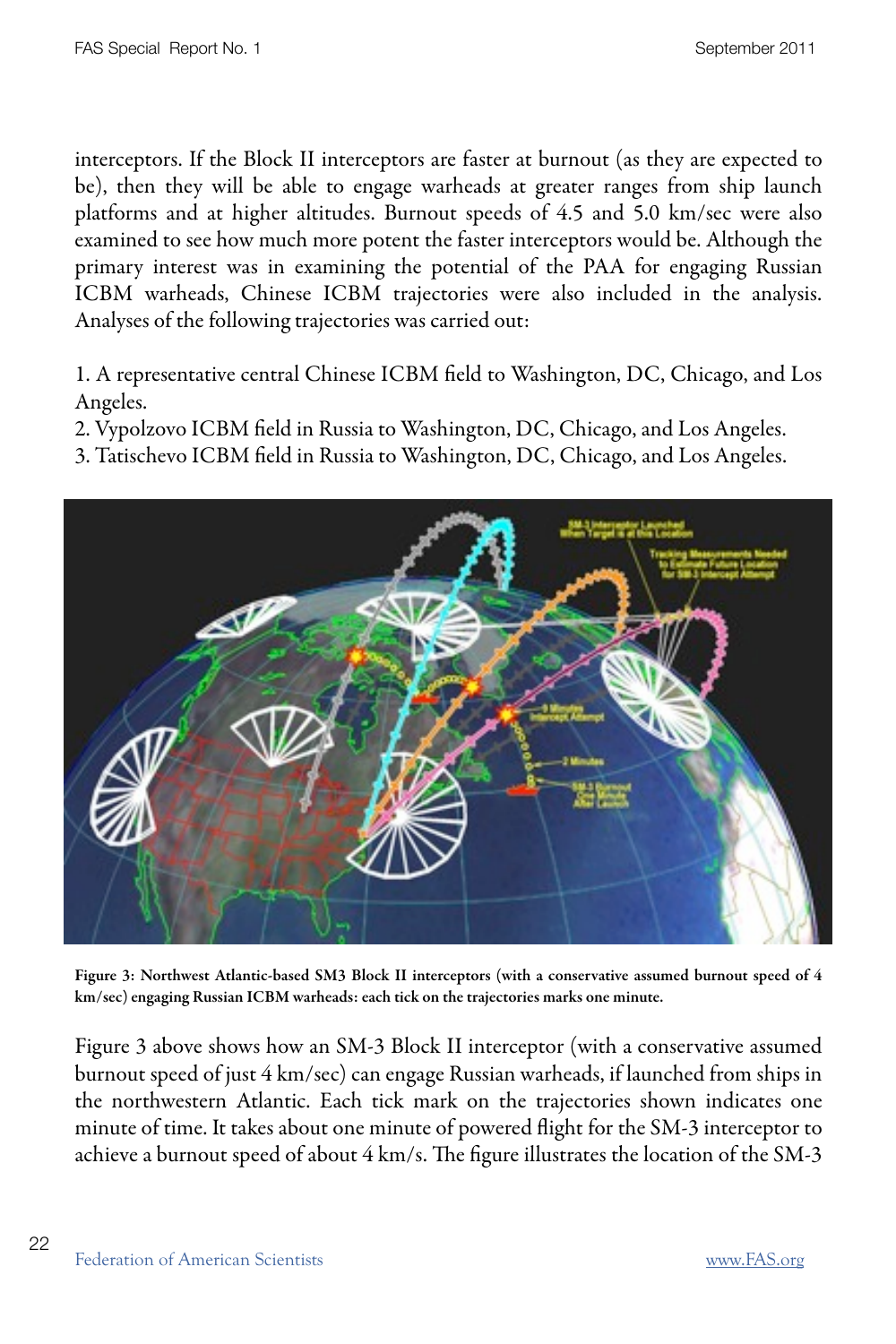burnout point. After this point, it takes about eight additional minutes for the SM-3 interceptor to coast to the location where the intercept will be attempted.

Figure 4 shows some representative Chinese ICBM trajectories (light blue). The analysis in this figure is for assumed 4.5 km/sec Block II interceptors, although an additional 4 km/sec simulation is included for the east coast Aegis ship off of Florida to show that slower interceptors could also reach ICBM warheads heading deep into the U.S. mainland.



Figure 4: Atlantic- and Pacific-based SM-3 Block II interceptors (of assumed 4.5 km/sec burnout speed) engaging Chinese (light blue) ICBM warheads. Each tick on the trajectories marks one minute. An additional 4 km/sec simulation for the Aegis ship off of Florida is also included to show that slower interceptors would have a considerable reach deep into the U.S. mainland to attempt an intercept.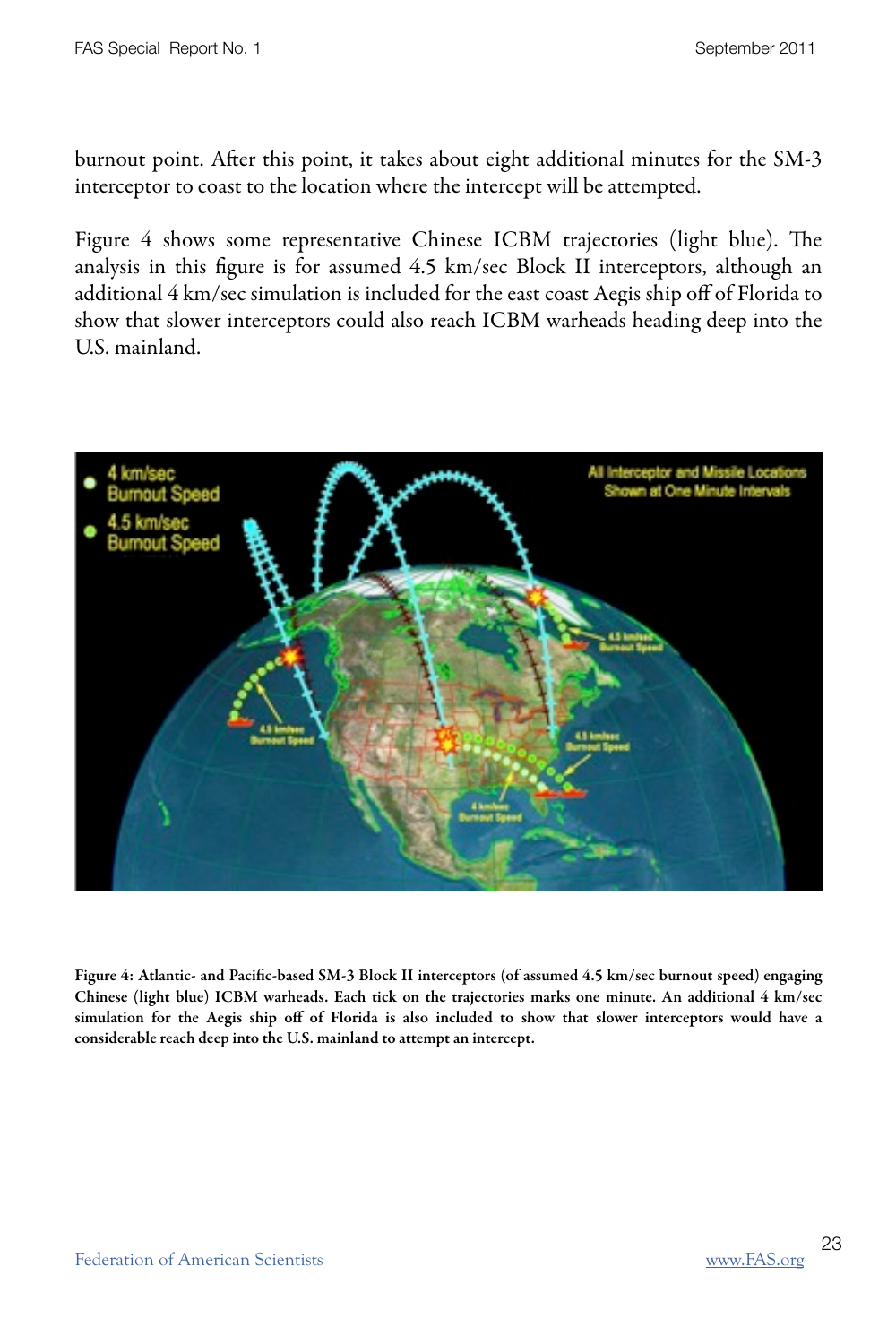

Figure 5: Atlantic- and Pacific-based SM-3 Block II interceptors (of assumed 4.5 km/sec burnout speed) engaging Russian ICBM warheads. Each tick on the trajectories marks one minute. An additional 4 km/sec simulation for the Aegis ship off of Virginia is included to show that these slower interceptors would have a considerable reach deep into the U.S. mainland to attempt an intercept. Lofted trajectories are also shown for some Russian flight paths to show that lofting does not provide an advantage against interceptors of greater than 4 km/sec burnout speed.

Figure 5 illustrates a similar analysis for Russian ICBM flight paths. Again, the analysis assumes 4.5 km/sec Block II interceptors, although an additional 4 km/sec simulation is also included for the east coast Aegis ship off of Virginia to demonstrate that slower interceptors could also engage Russian ICBM warheads heading to the Midwest.

Figure 6 illustrates the greater reach and increased standoff distances that are possible with a potential 5 km/sec interceptor, for the case of incoming Chinese warheads.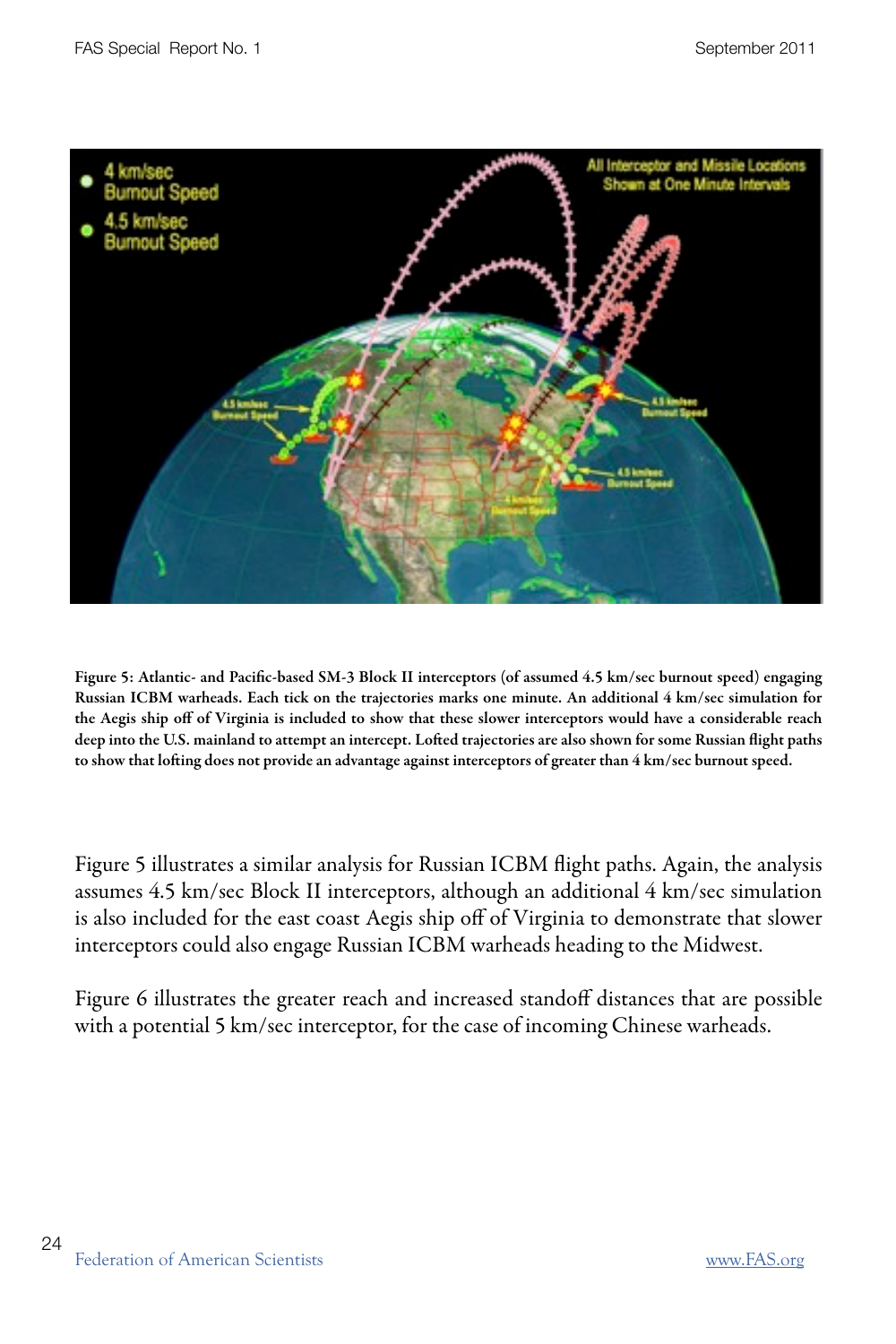

Figure 6: Same as Figure 4 but three additional interceptor engagements are shown (red dots) to illustrate the greater reach of an SM-3 Block II interceptor with an assumed 5 km/sec burnout speed.

For ballistic missile trajectories of shorter range (from the northwest of Russia to the northeast of the United States), it is possible to loft the trajectories so that they could be out of reach of SM-3 interceptors for a large part of their flight. But warheads on such lofted trajectories could still be engaged as they fall to lower altitudes towards targets. Such lofting is therefore ineffective against 4 km/sec interceptors, as long as the interceptors have the range to reach targets they are defending at sufficiently high altitudes where they can home against the warheads. The situation is even more favorable to the defense for Block II interceptors with higher burnout speeds of 4.5 to 5 km/sec as they are kinematically capable of attempting intercepts against Russian and Chinese warheads at even longer ranges and higher altitudes. Hence, lofting trajectories as a countermeasure against the postulated PAA defense holds little benefit for Russian and Chinese attackers. In Figure 7 the other trajectories shown in Figure 5 were removed to focus on a single lofted trajectory from Russia: it shows why lofting is not an effective way to circumvent engagement by SM-3 Block II interceptors.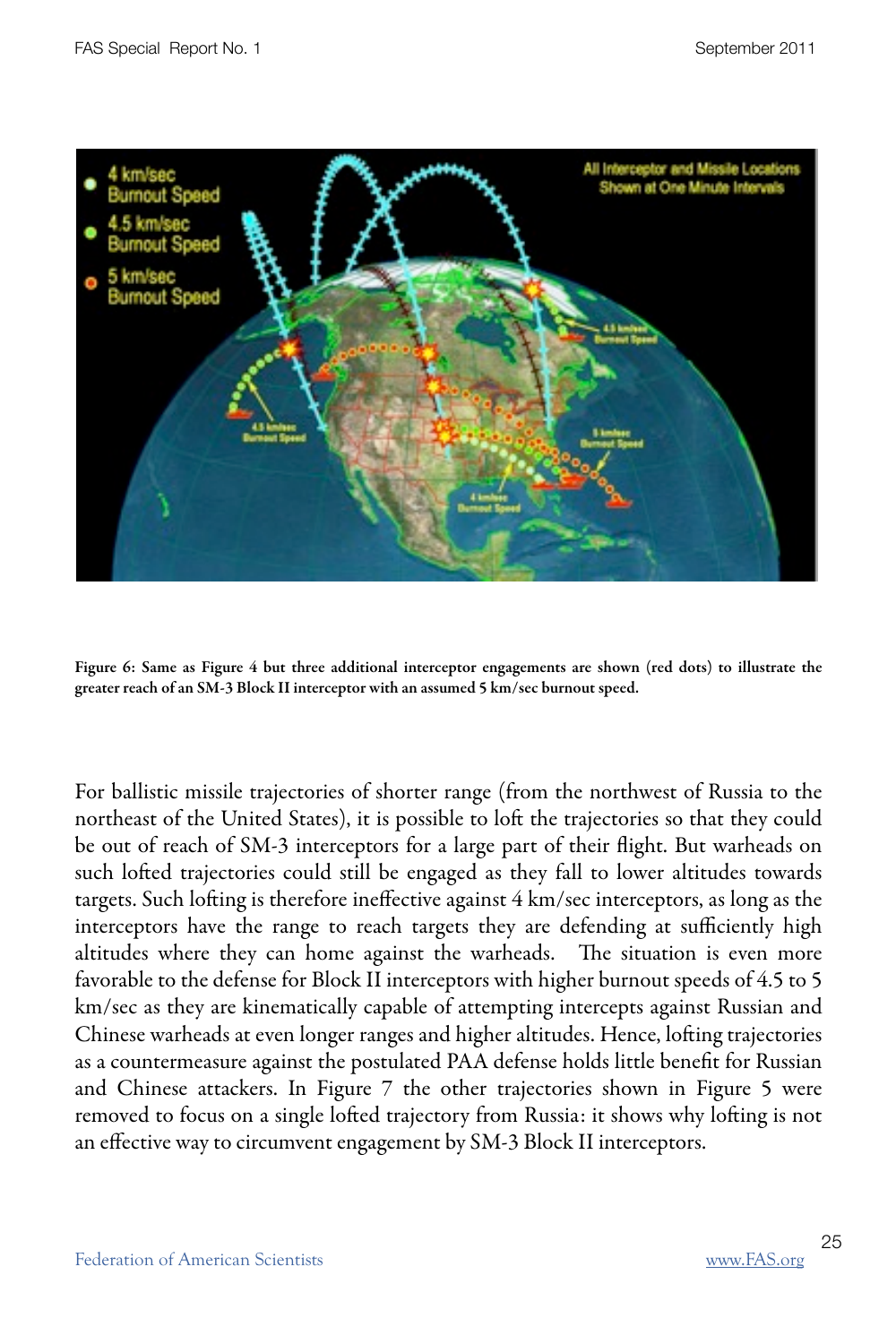

Figure 7: Northwest Atlantic-based SM-3 Block II interceptors (of assumed 4 km/sec and 4.5 km/sec) engaging lofted Russian ICBM warheads launched from Tatischevo, Russia to Chicago: each tick on the trajectories marks one minute. Lofting is an ineffective way of avoiding engagements when interceptors with a burnout speed of greater than 4 km/sec are present.

If warheads are launched on lofted trajectories in an attempt to limit the possible early intercept capabilities of the SM-3 Block II interceptors, these warheads will be easier to engage with GMD interceptors deployed in Alaska and California. Warheads on lofted trajectories take considerably longer times to reach their targets relative to warheads on minimum energy trajectories (minimum energy trajectories might take 26 to 28 minutes from launch to impact while lofted trajectories might take 40 minutes or more from launch to impact). This capability of the GMD system is illustrated in Figure 8 (a) and (b) – the two figures show different views of the same engagements.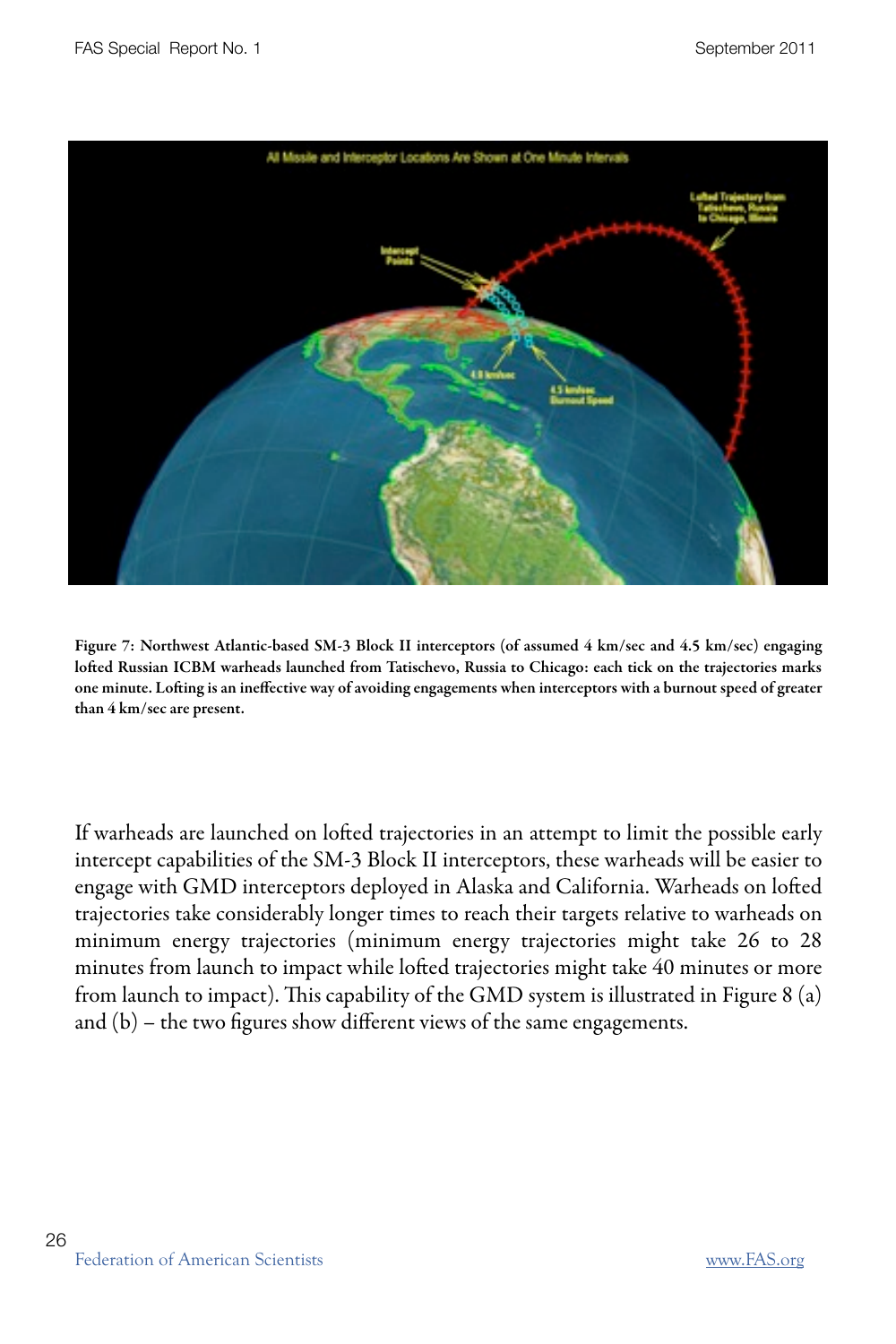

#### Figure 8a.

Figure 8: The two panels (a) above and (b) below show different views of the same engagements: if warheads are launched on lofted trajectories from Russia in an attempt to limit the possible early intercept capabilities of the seabased SM-3 interceptors, then these warheads will be easier to engage with GMD interceptors deployed in Alaska and California. Notice that the GMD interceptors can engage the lofted Russian warheads much further (in projected distance along the ground) from the continental U.S. as compared to the unlofted trajectories.



#### Figure 8b.

Federation of American Scientists [www.FAS.org](http://www.FAS.org)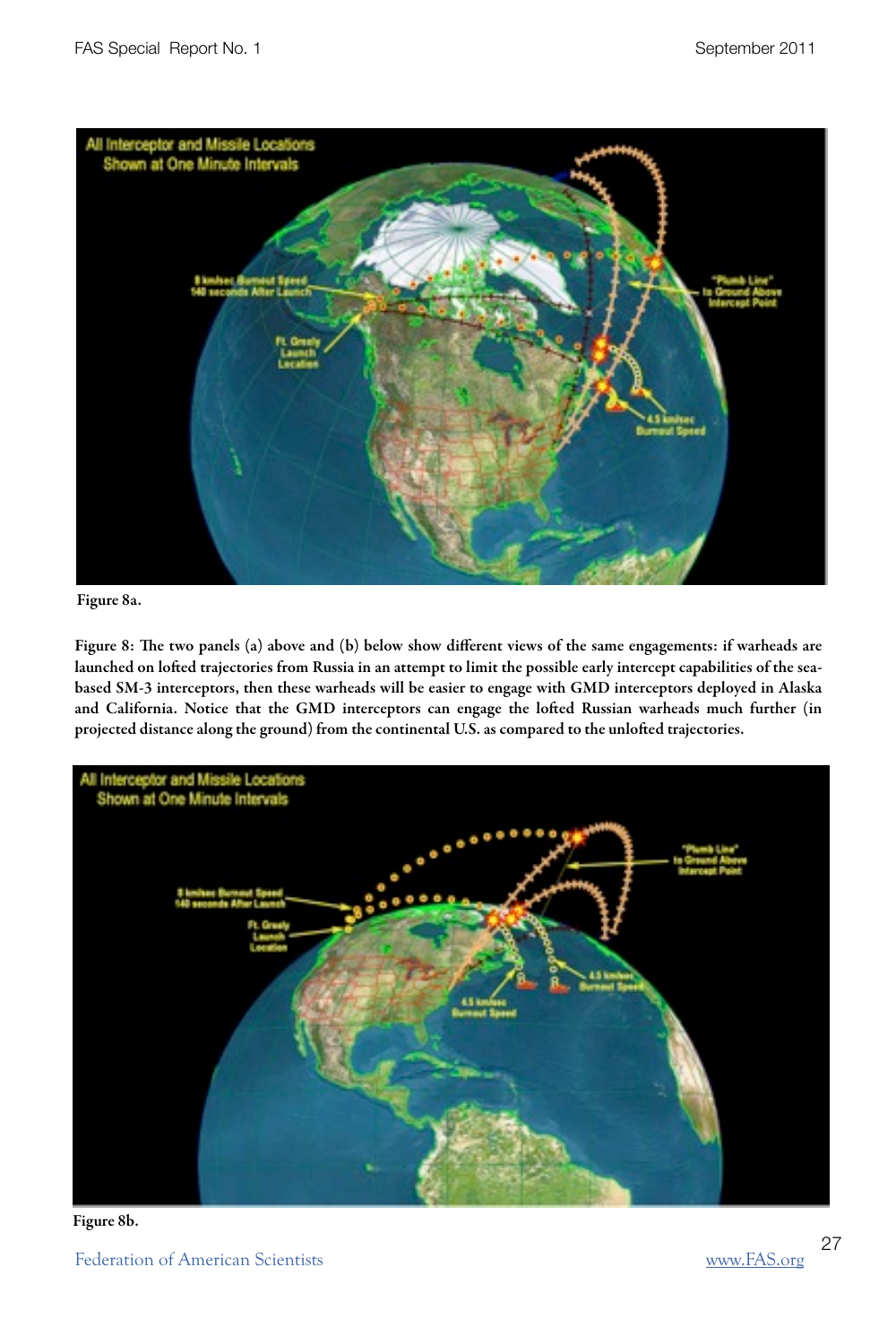The long time-of-flight associated with lofted trajectories makes it possible for GMD interceptors on the west coast of the United States to reach and engage warheads launched towards the east coast of the United States.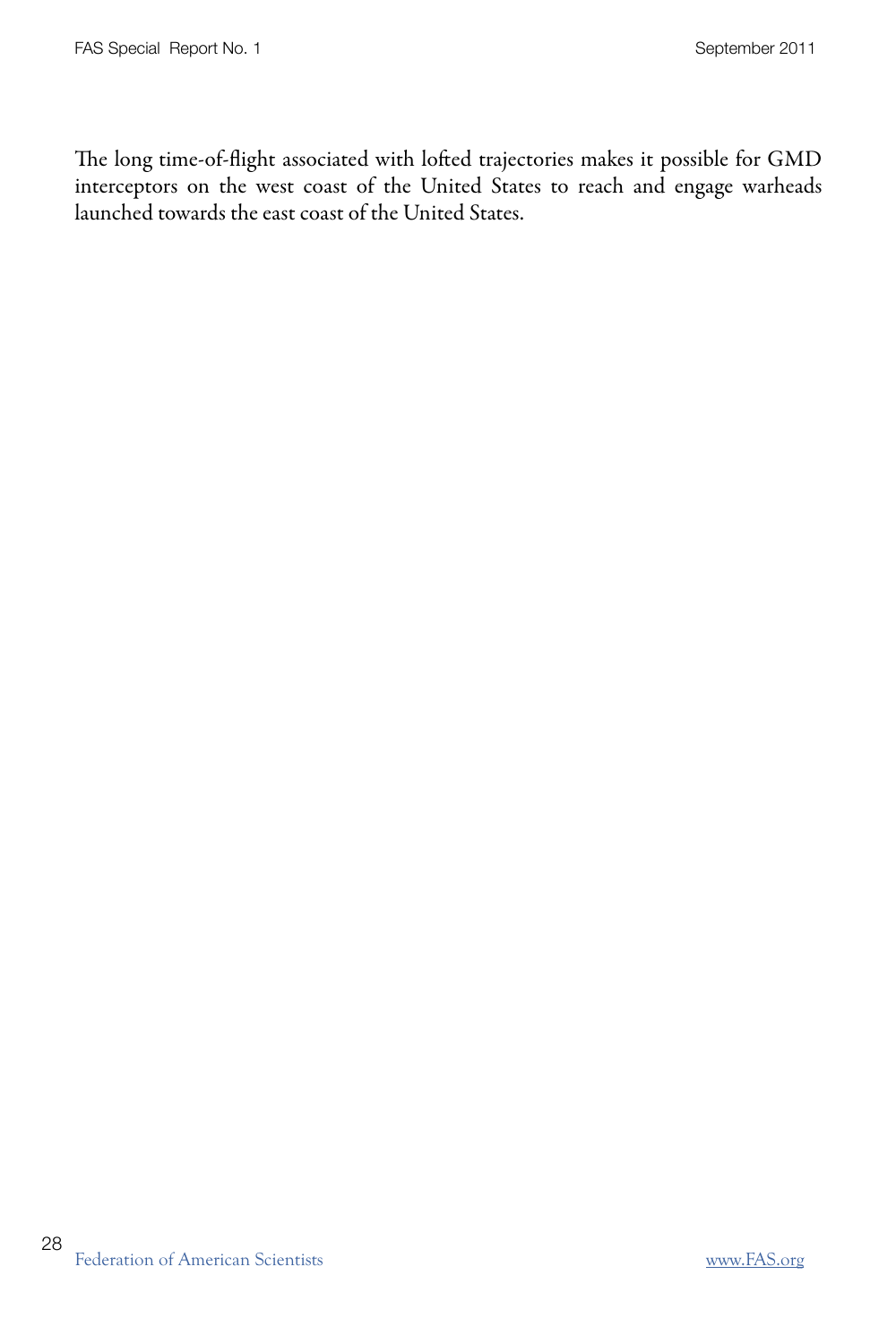#### V. Results

The major findings are as follows:

 1. Assuming a minimum intercept altitude of approximately 250 km, SM-3 Block II interceptors with a 4.5 km/s burnout speed could engage incoming warheads at a range of about 2400 km to 2500 km. The assumption of a 250-kilometer minimum intercept altitude is quite conservative, as the actual minimum intercept altitude could be closer to 100 kilometers. The range at which engagements can occur is large enough such that interceptors launched from Aegis ships stationed off the east and west coasts of the United States could attempt a defense of any target in the continental United States.

 2. A slower interceptor with a burnout speed of about 4 km/s could attempt intercepts at an altitude of about 250 km and a range of about 2100 km. The kinematic capabilities of such an interceptor would make it possible to achieve a "last-ditch" engagement of warheads bound for any locations within the continental United States. Such engagements could only be achieved if shiplaunching platforms are operated very close (less than 100 km) from land on the east and west coasts.

 3. A faster interceptor, with a burnout speed of about 5 km/s could engage incoming warheads at an altitude of 250 km and a range of 3300 km. (The same interceptor would have the capability of intercepting targets at altitudes of over 800 km but at a reduced range of 2100 km to 2300 kilometers.) Such a capability would make it possible, in principle, for ships to attempt a defense of the entire continental United States while operating at many hundreds of kilometers off the coasts of the United States.

 4. If warheads are launched on lofted trajectories to limit the early intercept capabilities of the SM-3 Block II interceptors, the warheads will then be easier to engage with GMD interceptors deployed in Alaska and California. Warheads on lofted trajectories take considerably longer times to reach their targets relative to warheads on minimum energy trajectories. The long flight time associated with lofted trajectories makes it possible for GMD interceptors on the west coast of the United States to reach and engage warheads launched towards the east coast of the United States.

In all cases above, the theoretical defensive capability would be degraded if the incoming ICBMs carry countermeasures or decoy warheads.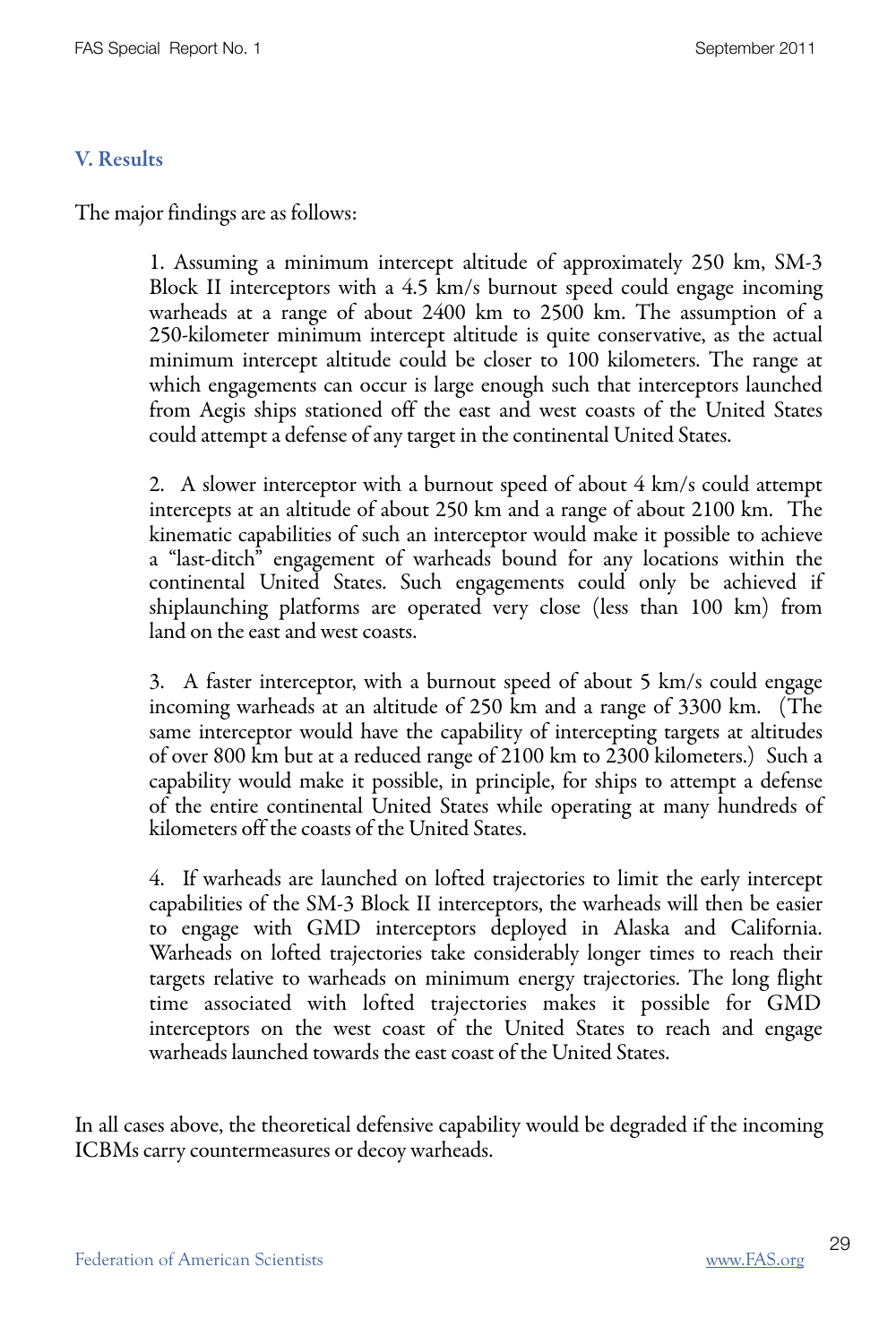#### VI. Russian and Chinese Concerns with the Phased Adaptive Approach

A Russian news report sums up the Russian concerns: "[Russian foreign minister] Lavrov said Russia's agreement to discuss cooperation on missile defense in the NATO-Russia Council does not mean that Moscow agrees to the NATO projects which are being developed without Russia's participation. The minister said the fulfillment of the third and fourth phases of the U.S. 'adaptive approach' will enter a strategic level threatening the efficiency of Russia's nuclear containment forces.["37](#page-37-0) [boldface added]

The analysis presented in Sections IV and V vindicate this view: whether or not the planned PAA system is intended against Russia, the salient point is that it will have some inherent *capability* against Russia's strategic forces, especially in Phases III and IV.

Some of the implications of this capability were discussed in general terms in Section II; below additional aspects are analyzed in light of the technical analysis presented in Sections IV and V.

While it is true that the Russians could defeat the SM-3 interceptors by using decoys and other countermeasures, it is also true that their military planners would have little choice but to entertain the possibility, however remote, of a "worst-case" scenario in which U.S. missile defense interceptors could be more effective than expected, or Russian countermeasures less effective. In other words, the potential threat to Russian nuclear deterrent forces from the U.S. missile defense system will likely be judged by the ability of the interceptors to reach and engage Russian warheads – not by whether or not every such engagement results in a kill (see Section IV).

To better understand this contrast between intentions and capabilities in strategic analysis one need look no further than the interactive process of sizing U.S. and Russian deployed strategic nuclear forces. Russian and U.S. strategic nuclear forces are not directed at each other post-Cold War and there should be little reason for Russian concern over the size of the American strategic arsenal, or vice-versa. While this may be true in principle, it is also true – as encapsulated in New START – that the United States and Russia do, as a pragmatic matter, spend an inordinate amount of time and effort carefully calibrating the size of their strategic nuclear forces to each other's. For each side, the bottom line is not intentions, but capabilities. Any system that could raise uncertainties about the strict balance in strategic nuclear forces agreed upon in a

<span id="page-37-0"></span><sup>37 &</sup>quot;Lavrov says missile defense projects should not 'upset parity,'" *RIA Novosti*, February 2011. <http://en.rian.ru/russia/20110205/162465891.html>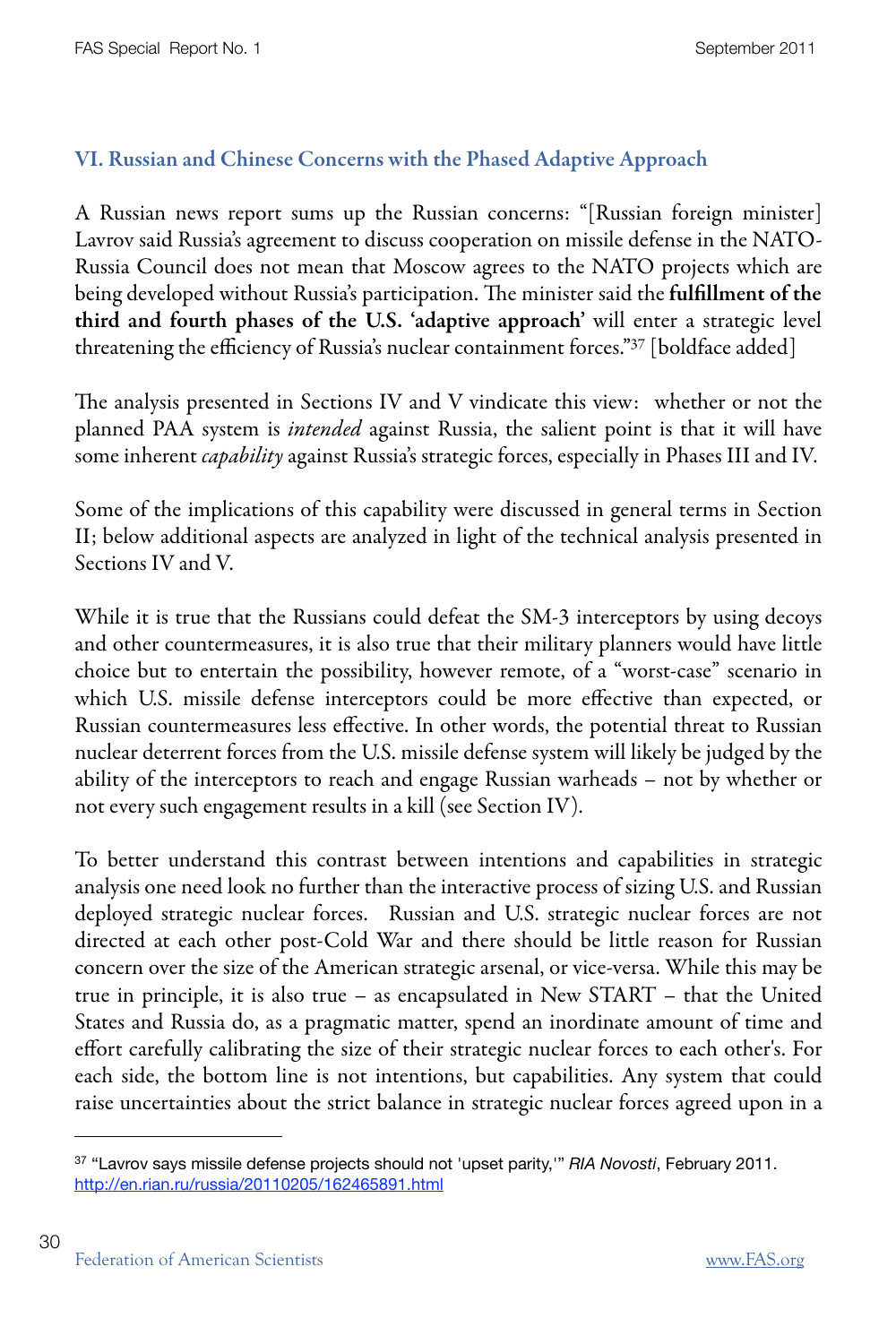treaty is a natural concern to both parties, even if this violation of equilibrium does not affect deterrence. The preamble to New START explicitly recognizes this interplay between strategic offense and defense.

The concern over U.S. missile defense plans is not limited to Russia. According to cables released by WikiLeaks, Assistant Foreign Minister He Yafei implied that China could consider upgrading or increasing its nuclear stockpile in response to U.S. missile defense plans. "China is not saying missile defense is 'good or bad,' only that it will affect the strategic balance... Because missile defense undercuts China's limited deterrence capabilities, this, rather than the size of the U.S. nuclear arsenal, would 'force China to rethink its nuclear strategy,'" he stated. [38](#page-38-0) Although this comment was made in reference to the Bush-era missile defense plan, one may assume that the sentiment also applies to the more muscular and flexible PAA of the Obama administration. A proposed Aegis BMD naval base on the South Korean island of Jeju has generated fierce opposition from local residents and has reportedly further stressed U.S.-China relations.[39](#page-38-1)

Professor Li Bin, a Chinese arms control expert, explains that China is also concerned about "nuclear coercion." The psychological-political effect of the U.S. preserving the option of the first use of nuclear weapons means that, to Chinese eyes, the U.S. could indulge in nuclear coercion, over Taiwan and or the South China Sea[.40](#page-38-2) Li Bin argues that China's strategic nuclear arsenal is meant to be anti-coercion. Though Chinese leaders may know they can defeat U.S. missile defenses, they may still worry that U.S. leaders will think the defenses are effective at negating Chinese forces, which may encourage Washington to be more coercive. China may, therefore, want to do something more visible than including countermeasures and decoys on its missiles – e.g., increasing the size of its nuclear arsenal – to make it clear to American leaders that they cannot negate China's deterrent, nor indulge in nuclear coercion. Indeed, the bipartisan Strategic Posture Commission has pointed out that "China may already be

<span id="page-38-0"></span><sup>&</sup>lt;sup>38</sup> Wikileak cable: "U.S.-China Security Dialoque Working Lunch: Strategic Security, Missile Defense, Space, Nonpro, Iran," June 13, 2008. [http://cablesearch.org/cable/view.php?](http://cablesearch.org/cable/view.php?id=08BEIJING2322&hl=asat) [id=08BEIJING2322&hl=asat](http://cablesearch.org/cable/view.php?id=08BEIJING2322&hl=asat)

<span id="page-38-1"></span><sup>39</sup> Christine Ahn, "Unwanted Missiles for a Korean Island," *New York Times*, August 6, 2011. [http://www.nytimes.com/2011/08/06/opinion/06iht-edahn06.html](http://www.nytimes.com/2011/08/06/opinion/06iht-edahn06.html?pagewanted=print) 

<span id="page-38-2"></span><sup>40</sup> Lora Saalman, "China and the U.S. Nuclear Posture Review," The Carnegie Papers, Carnegie Endowment for International Peace, (February 2011). [http://www.carnegieendowment.org/files/](http://www.carnegieendowment.org/files/china_posture_review.pdf) [china\\_posture\\_review.pdf](http://www.carnegieendowment.org/files/china_posture_review.pdf)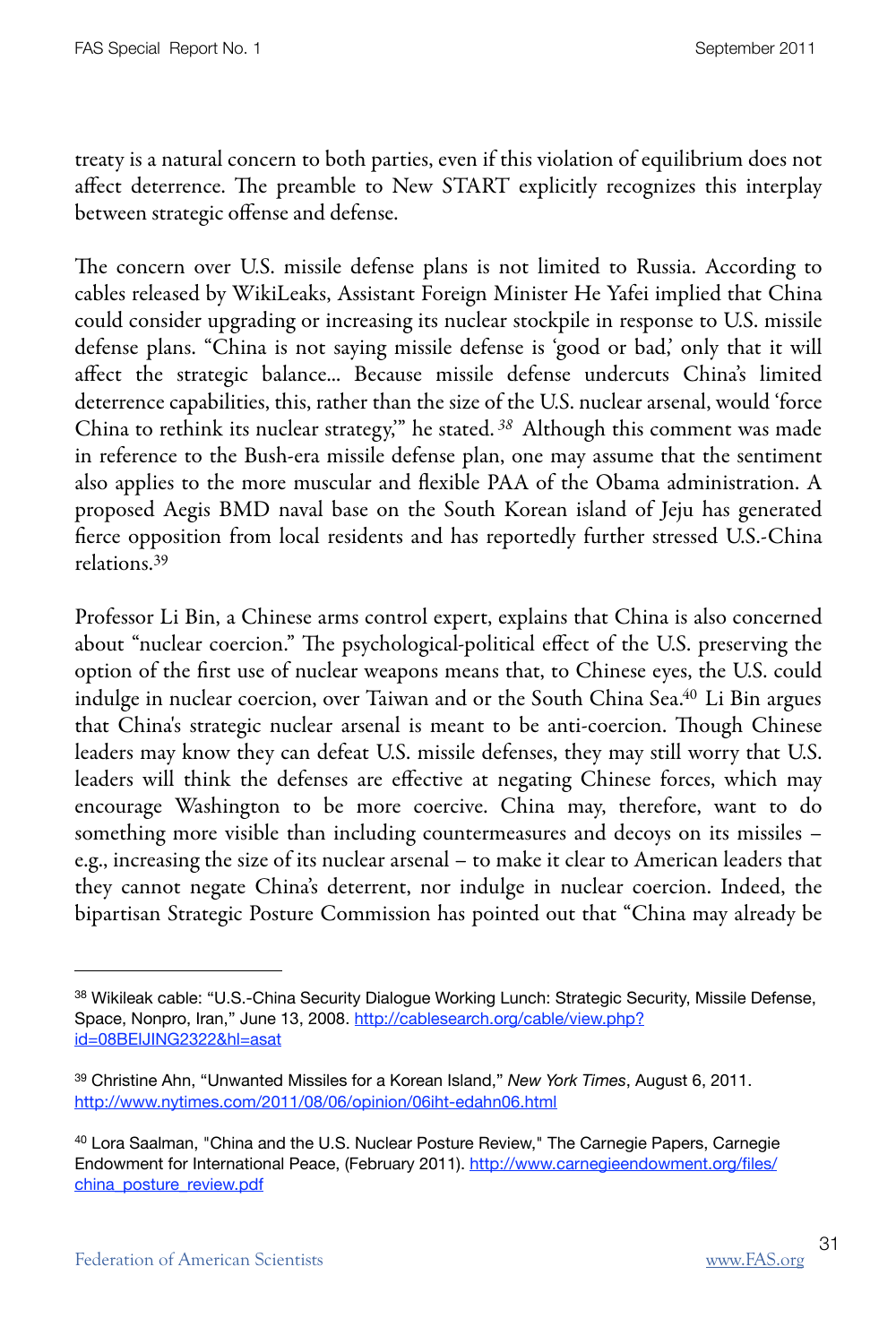increasing the size of its ICBM force in response to its assessment of the U.S. missile defense program.["41](#page-39-0)

In addition to concerns of deterrence or coercion, Russia may be preoccupied with the balance of strategic nuclear arms – referred to as "parity" – as agreed to in New START. A numerical example may be helpful in understanding these Russian objections. While the Russians could render NATO midcourse missile defenses ineffective, military analysts might assume a generous value for the defense's future effectiveness: perhaps a 20 percent chance of success per engagement. Some analysts could even assume a worst-case scenario of 100 percent. Given that there are to be  $\sim$ 500 interceptors,<sup>42</sup> a system of 20 percent effectiveness could "neutralize" 100 Russian ICBM warheads (post-2018, in Phase III and beyond). Since Russia would then be able to deliver 1450 warheads to the United States, while the United States could deliver 1550 warheads against Russia, this could be interpreted by Russia as a violation of the strict parity called for in New START.

An even more cautious approach, where the Russian military analysts would assume a 100 percent effective missile defense system, would imply 1550-500=1050 "effective" Russian weapons vs. 1550 U.S. ones, a natural cause for concern.

From the point of view of Russian analysts, and the political leaders they advise, SM-3 Block II interceptors might impose some level of attrition on Russian warheads that could be interpreted as an unacceptable infringement on the balance of arms agreed to in New START. Since this interplay between strategic offense and defense is recognized explicitly in the preamble to New START, it could be seen as legitimizing Russian concerns in a legal sense. In fact, Russian President Medvedev threatened to terminate New START over this perceived violation of parity when he said, in May 2011: "If missile defense systems are to be developed -- which would mean the disruption of strategic parity -- the treaty could be suspended or even terminated.["43](#page-39-2)

<span id="page-39-0"></span><sup>41</sup> Perry and Schlesinger, op. cit.

<span id="page-39-1"></span> $42$  The planned numbers of the Block II interceptors are not public yet, but by Phase III and IV many of the interceptors would likely be of the Block II variety. Russian and Chinese military analysts will likely assume a "worst-case" scenario where all the interceptors are assumed to be of the Block II design. We use this as the working assumption here.

<span id="page-39-2"></span><sup>43 &</sup>quot;Russia threatens nuclear build-up over U.S. missile shield," *CNN*, May 18, 2011. <http://www.cnn.com/2011/WORLD/europe/05/18/russia.nuclear.missiles>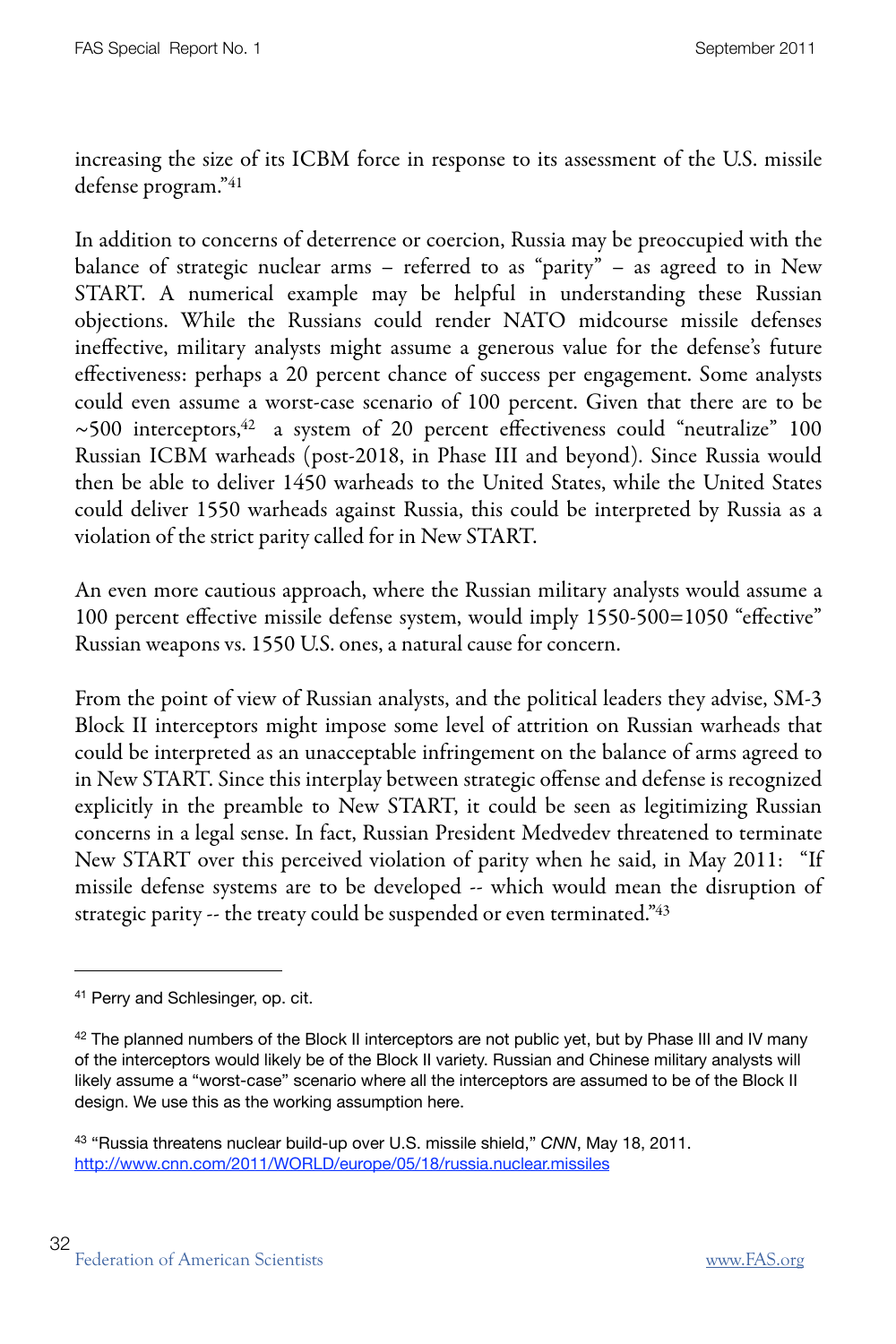China's concern over missile defense could be perceived as more serious since China is thought to possess only about 50 nuclear ballistic missiles capable of reaching the United States. The 500 SM-3 interceptors could then theoretically neutralize all these missiles if the missile defense system was assumed by Chinese analysts to be 10 percent (or more) effective.

Section II examined how such technical concerns and internal constituencies in Russia and China could mold political decision-making.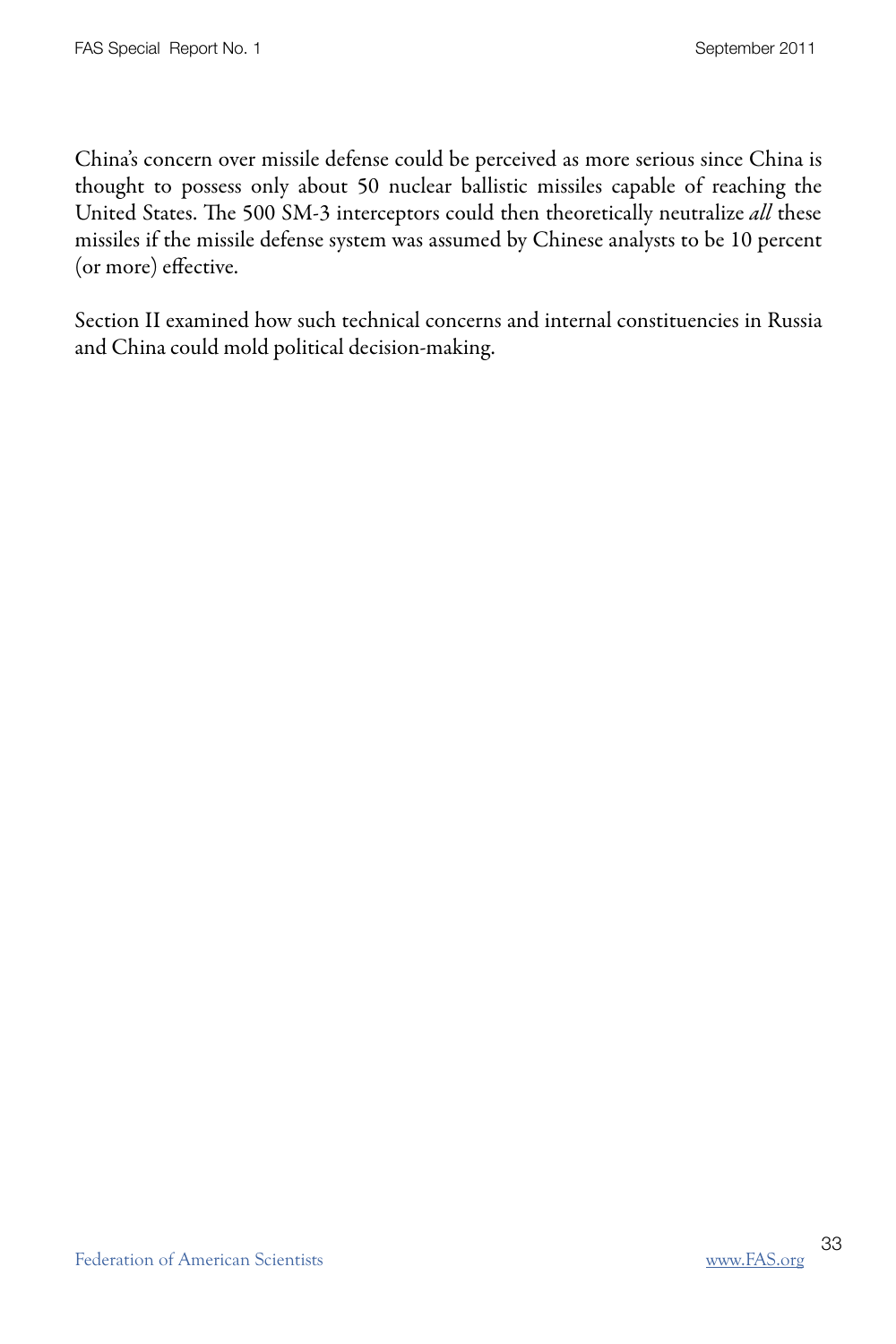#### VII. Alternate Ballistic Missile Defense Architectures

Midcourse missile defenses are susceptible to countermeasures and decoys and therefore can be expected to be ineffective.<sup>44</sup> If a political decision is, nevertheless, made to move forward with future phases of the PAA, adjustments could be made to perhaps lessen Russian and Chinese concerns.

#### (a) Geographical Restrictions on Aegis ships

For example, restricting the placement of Aegis cruisers such that they are not in the northwest Atlantic or northeast Pacific is one way of assuring the Russians that the United States would not have the ability to use the PAA to engage Russian ICBMs post-apogee. Section V showed effective engagement ranges for various assumed burnout speeds of Block II interceptors. They ranged from  $\sim$  2000-3300 km, depending on the burnout speed. This would require that the U.S. Navy keep its Aegis cruisers at least 3300 km away from both U.S. coasts during their regular patrol (and a similar distance south of a line connecting the southern coasts of Greenland and Iceland).

Since the PAA is mobile, however, the breakout time would be short. The United States could order its ballistic missile capable Aegis cruisers to operate along its Pacific and Atlantic coasts to undo any such arrangement. This rapid breakout capability would not be acceptable to the Russians and Chinese. Furthermore, the United States in announcing the PAA mentioned having a global surge capability, $45$  so it is difficult to see how Russia or China – or the U.S. Navy – could accept any agreement based on geographical restrictions of the Aegis cruisers.

#### (b) Abandon Block II SM-3 upgrades

If NATO decides to pursue PAA, a possibility to reduce Russian and Chinese concerns is to abandon fielding the Block II variants of the SM-3 interceptors. As outlined in Sections III and IV, the higher burnout speed of the SM-3 Block II interceptors makes them more threatening compared to the Block I versions – in terms of their capability to engage Russian warheads on flight paths to the United States. Of course, both the Block I and II remain susceptible to countermeasures in practice. Abandoning the planned upgrade from Block I to Block II would go a long way towards reassuring

34

<span id="page-41-0"></span><sup>44</sup> Walpole, op.cit.

<span id="page-41-1"></span><sup>45</sup> O'Rourke, op.cit.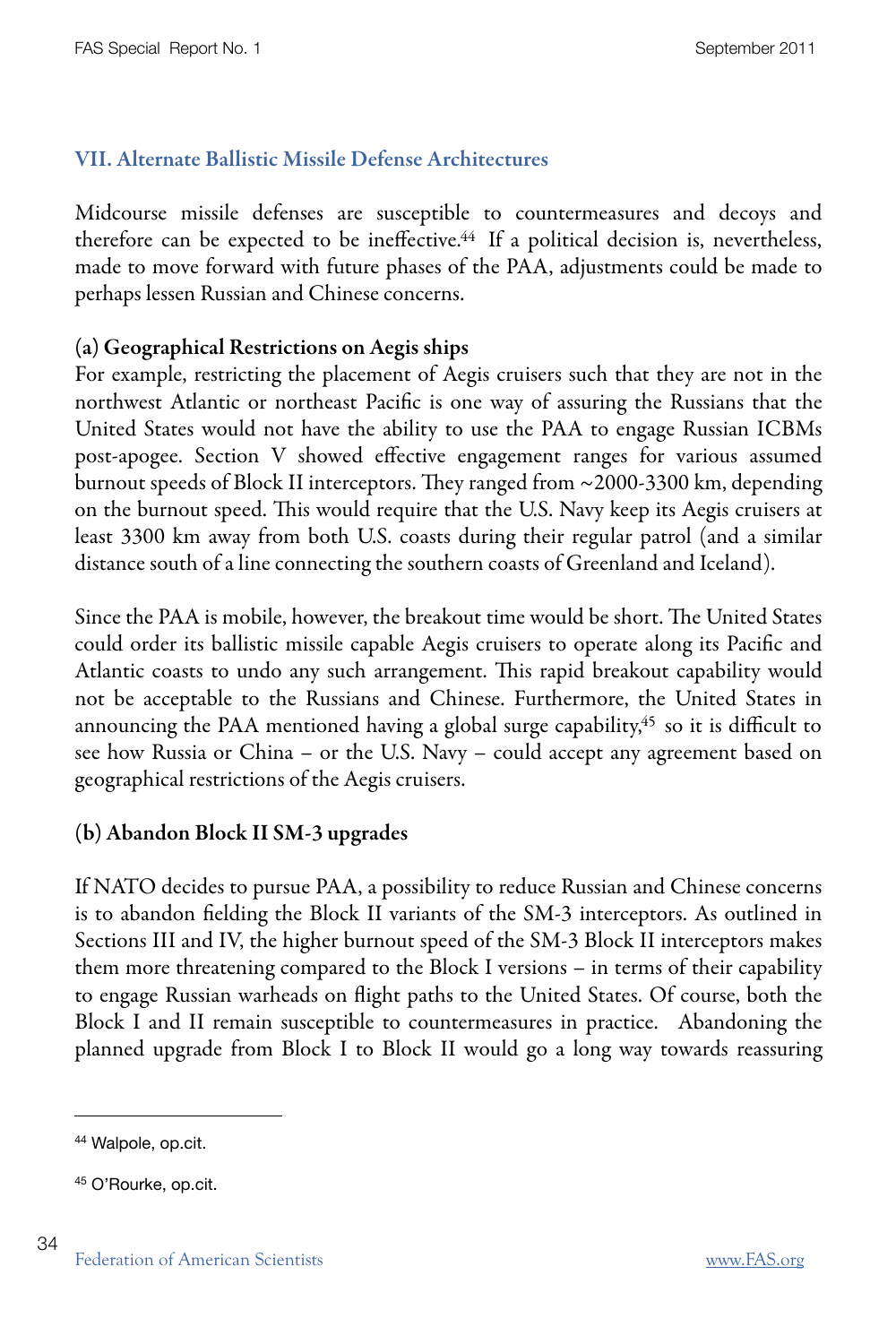Russia and China that the PAA will not be used as a means of neutralizing their nuclear weapons and will not violate the parity written into New START.

Russian officials object most strenuously to Phases III and IV of the PAA, when the higher burnout speed SM-3 Block II weapons are due to come on-line. Russian General Staff operations head Lt. Gen. Andrei Tretiak has stated that Russian "analysis has shown that the initial phases of the U.S. system do not pose a threat to Russian strategic nuclear weapons.... $[t]$ his will change by the third and fourth phases.<sup>["46](#page-42-0)</sup>

Abandoning the fielding of Block II interceptors will not impact the deterrence calculus between the United States and a (possible future) nuclear-armed Iran since both Block I and Block II interceptors have the same Achilles's Heel: they are equally susceptible to decoys and countermeasures. A (possible future) nuclear-armed Iran could be a threat to the Unites States whether it has no missile defenses, has just Block I interceptors, or even has Block II interceptors. Midcourse missile defense would not alter the fundamental *deterrence* equation (with respect to Iran – or Russia) but it may, in the Russian view, constitute an infringement of New START –especially the Block II interceptors due to their theoretical capability to engage Russian warheads.

Missile defense may also encourage a (possible future) nuclear-armed Iran to increase its stockpile of nuclear warheads and the number of conventionally armed ballistic missiles that could appear to carry nuclear weapons, to overwhelm U.S. missile defenses in a nuclear attack.

Lastly, there may be considerable cost savings in not further developing or testing Block II interceptors.

#### (c) Boost-phase Drone-based BMD system

A boost-phase drone-based BMD system would have little ability against Russian and Chinese long-range strategic missiles and may be more acceptable to them. This architecture was discussed in a recent article for the *Bulletin of the Atomic Scientists*.<sup>[47](#page-42-1)</sup> This system would not be as expensive as the PAA and would be less susceptible to

<span id="page-42-0"></span><sup>46 &</sup>quot;European Missile Shield Targets Russia, General Claims," Global Security Newswire, May 20, 2011. [http://gsn.nti.org/gsn/nw\\_20110520\\_2687.php](http://gsn.nti.org/gsn/nw_20110520_2687.php) 

<span id="page-42-1"></span><sup>&</sup>lt;sup>47</sup> George Lewis and Theodore Postol, "How U.S. strategic antimissile defense could be made to work," *Bulletin of the Atomic Scientists*, Vol. 66 No. 6, November/December 2010, pp: 8-24. <http://bos.sagepub.com/content/66/6/8.full>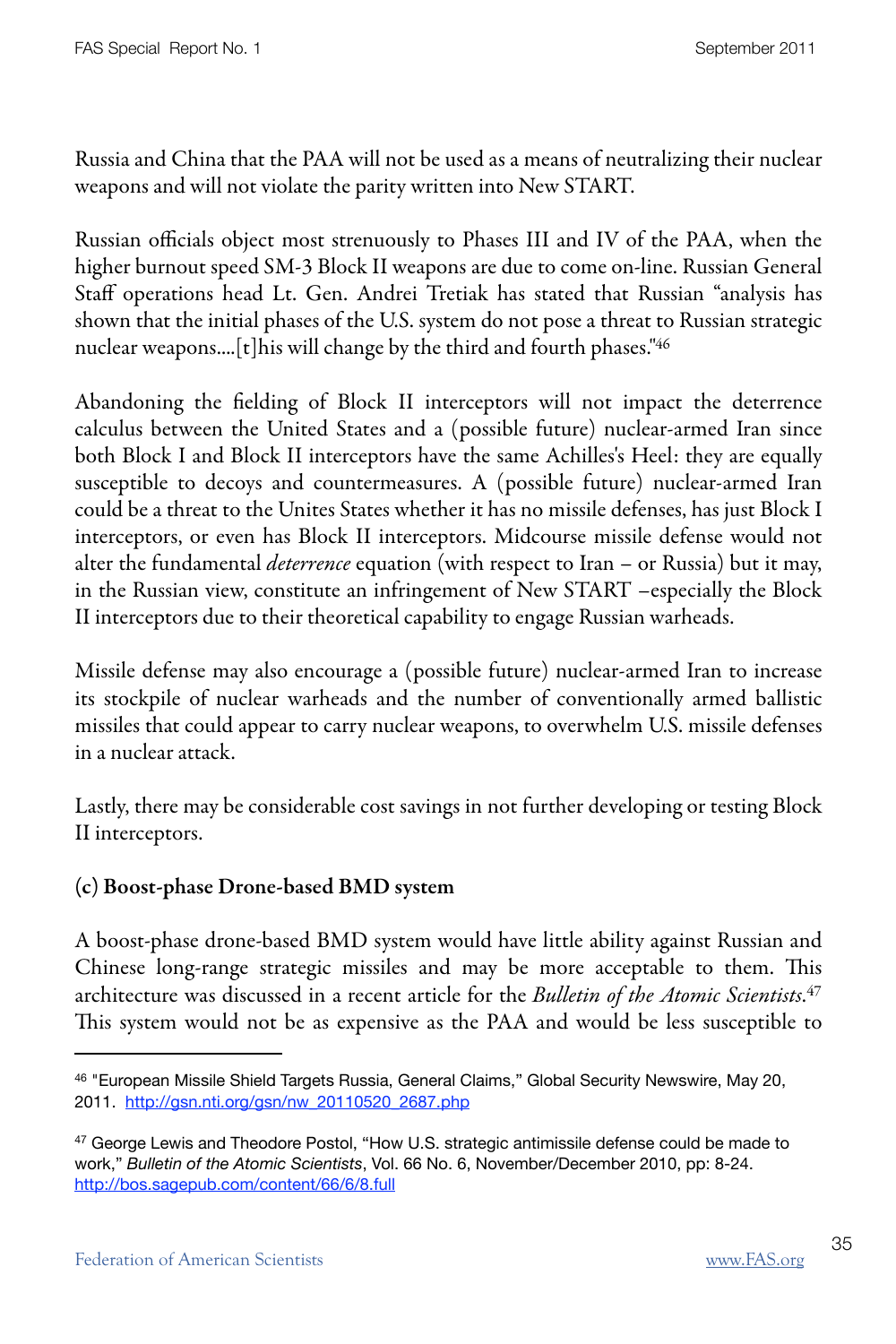midcourse missile defense system countermeasures.<sup>48</sup> Although the capabilities of the SM-3 Block IA/B are limited, these interceptors could be used to engage shorter-range ballistic missiles, which cannot be reliably intercepted by the proposed boost-phase system. A peer-reviewed, technical, military, legal and geopolitical analysis of dronebased missile defense performed by a qualified team of objective scientists should be done to determine if this concept better supports the stated U.S. security objectives relative to the planned PAA.

36

<span id="page-43-0"></span><sup>48</sup> George Lewis and Theodore Postol, "The European missile defense folly," *Bulletin of the Atomic Scientists*, Vol. 64: No. 2, May/June 2008, pp 32-39. <http://www.thebulletin.org/files/064002009.pdf>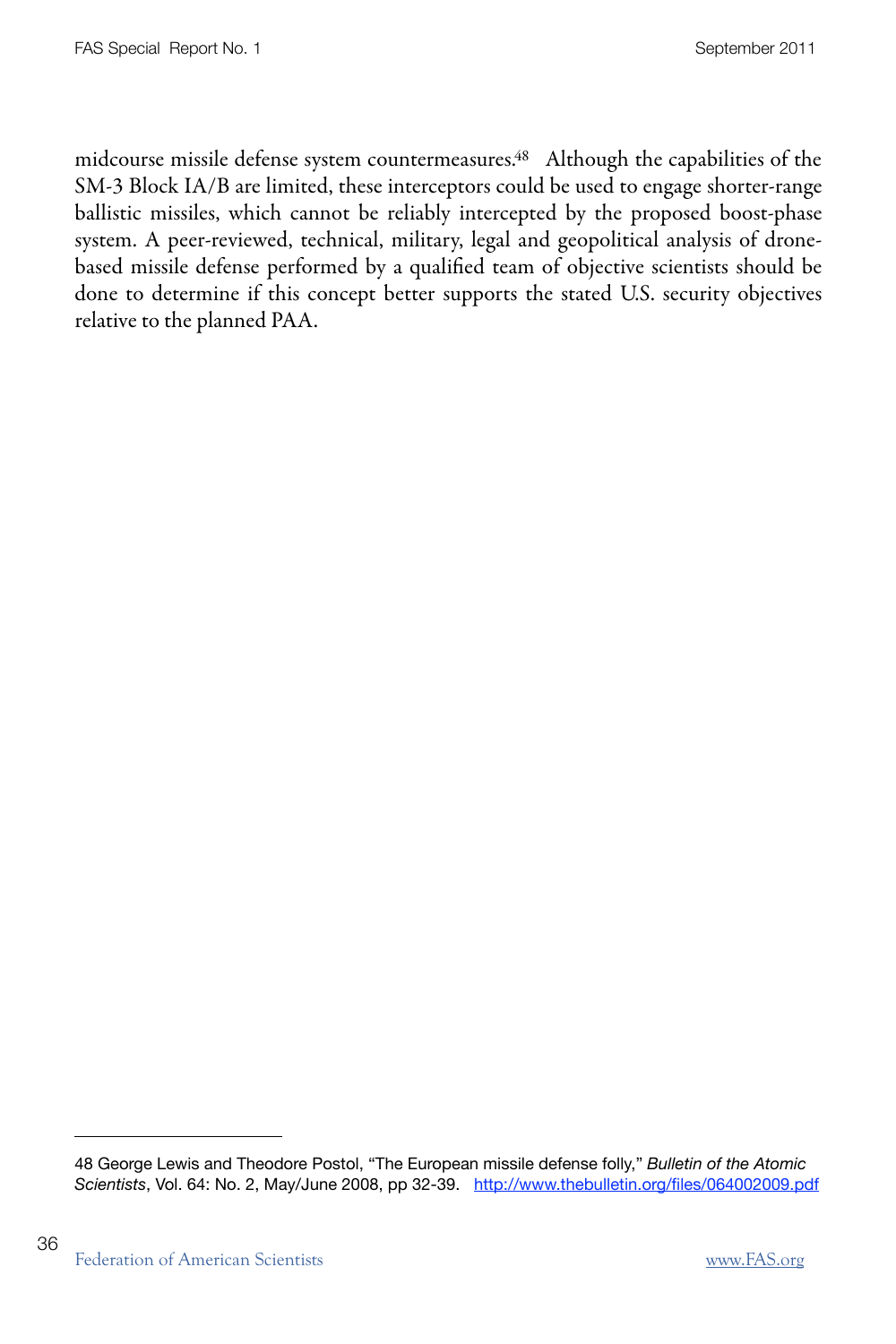#### VIII. Final Comments

While it would not devalue the deterrent value of (possible future) Iranian nuclear warheads on missiles incorporating simple countermeasures,<sup>49</sup> the planned PAA may create problems regarding the strategic balance with Russia and China. Earlier this year, Russian President Medvedev hinted of increasing the Russian stockpile in response to NATO missile defense plans,<sup>50</sup> and in May 2011, he threatened that, "[i]f missile defense systems are to be developed -- which would mean the disruption of strategic parity -- the treaty could be suspended or even terminated," referring to New START[.51](#page-44-2) A further Russian concern over the planned NATO missile defense system might be the timing: New START is due to expire in 2021, just as the most potent phase of the PAA is due to be activated.

According to U.S. policy, the "ideal" missile defense system – if it could be realized – would not threaten the capabilities of Russian or Chinese strategic nuclear forces, but would be capable against Iranian and North Korean long-range missiles. The PAA does not achieve these goals: it alters the nuclear weapons' parity with Russia (at least, as viewed by Russia) while providing no credible defense from future Iranian or North Korean missiles incorporating simple countermeasures.

As noted previously, the planned PAA missile defense system will pressure national security circles within Russia and China to attempt to compensate for the perceived challenge to their nuclear strategic forces – for further details please see Sections II and VI. High-level political decision-makers would not have to embrace or share the concerns raised in internal debates to feel compelled to react to them. This conclusion is reinforced by the bipartisan Strategic Posture Commission which stated, "China may

<span id="page-44-0"></span><sup>49</sup> Butt, *Foreign Policy*, op.cit.

<span id="page-44-1"></span><sup>&</sup>lt;sup>50</sup> Quote from President Medvedev: "[e]ither we agree to certain principles with NATO, or we fail to agree, and then in the future we are forced to adopt an entire series of unpleasant decisions concerning the deployment of an offensive nuclear missile group..." from "Russia demands role in NATO missile shield: otherwise will deploy nuclear weapons," *Nuclear-News,* January 25, 2011. [http://nuclear-news.net/2011/01/25/russia-demands-role-in-nato-missile-shield-otherwise-will](http://nuclear-news.net/2011/01/25/russia-demands-role-in-nato-missile-shield-otherwise-will-deploy-nuclear-weapons/)[deploy-nuclear-weapons/](http://nuclear-news.net/2011/01/25/russia-demands-role-in-nato-missile-shield-otherwise-will-deploy-nuclear-weapons/)

<span id="page-44-2"></span><sup>51&</sup>quot;Russia threatens nuclear build-up over U.S. missile shield," *CNN,* May 18, 2011. <http://www.cnn.com/2011/WORLD/europe/05/18/russia.nuclear.missiles/>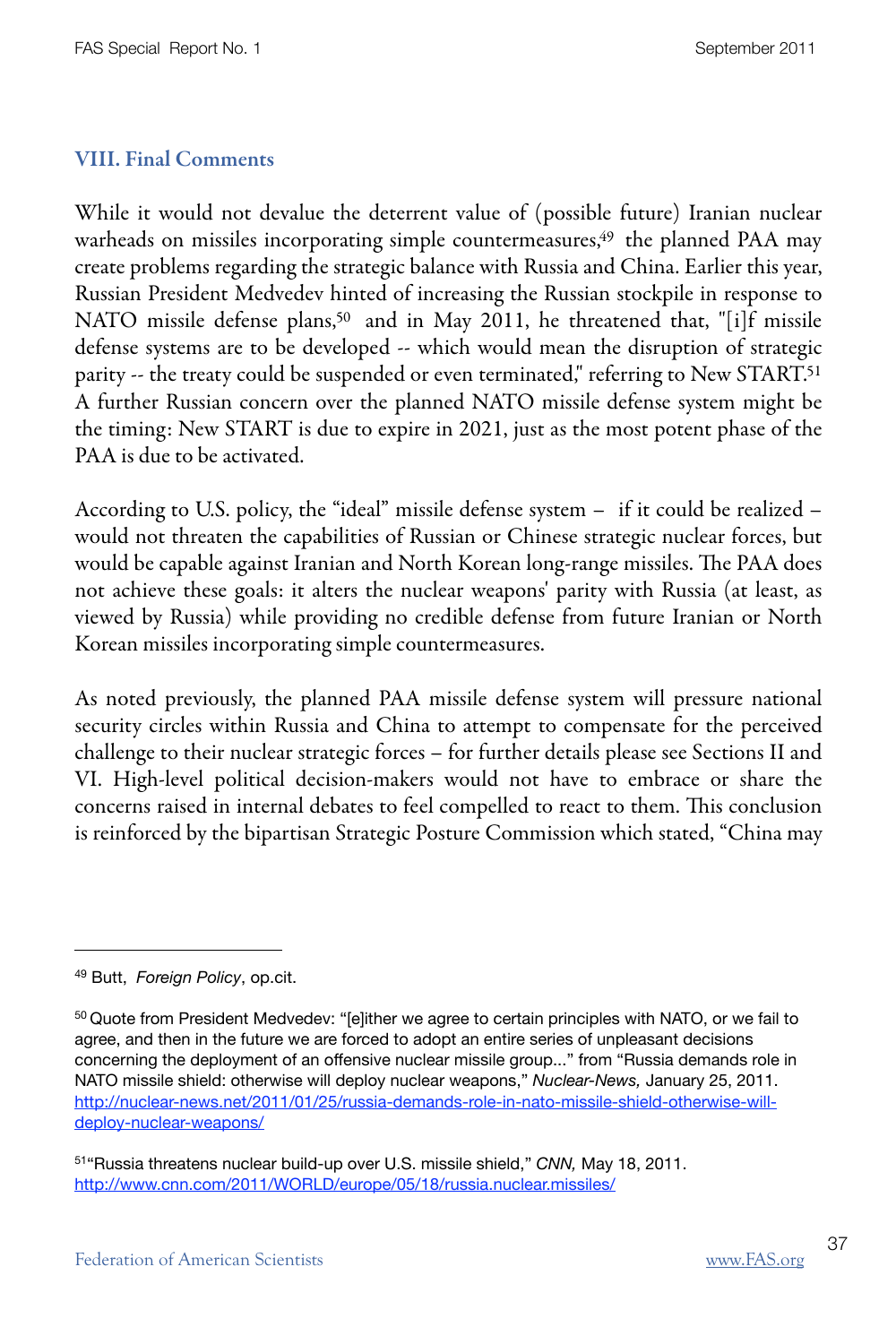already be increasing the size of its ICBM force in response to its assessment of the U.S. missile defense program.["52](#page-45-0)

The central conundrum of midcourse missile defense remains that while it creates incentives for adversaries and competitors of the United States to increase or modernize their missile stockpiles, it offers no credible defense against this weaponry.

The planned Block II interceptors in the latter phases of the PAA threaten to provoke Russia's exit from New START, in addition to possibly restarting a nuclear arms race – while providing no credible defense against possible future Iranian or North Korean missiles hosting simple countermeasures. Russia and China might increase their arsenals, end future arms reductions talks with the United States, and decrease their assistance with worldwide counter-proliferation efforts. Such a result would diminish U.S. – and global – security and would be at odds with President Obama's vision of a nuclear-weapons-free world.

<span id="page-45-0"></span><sup>52</sup> Perry and Schlesinger, op.cit.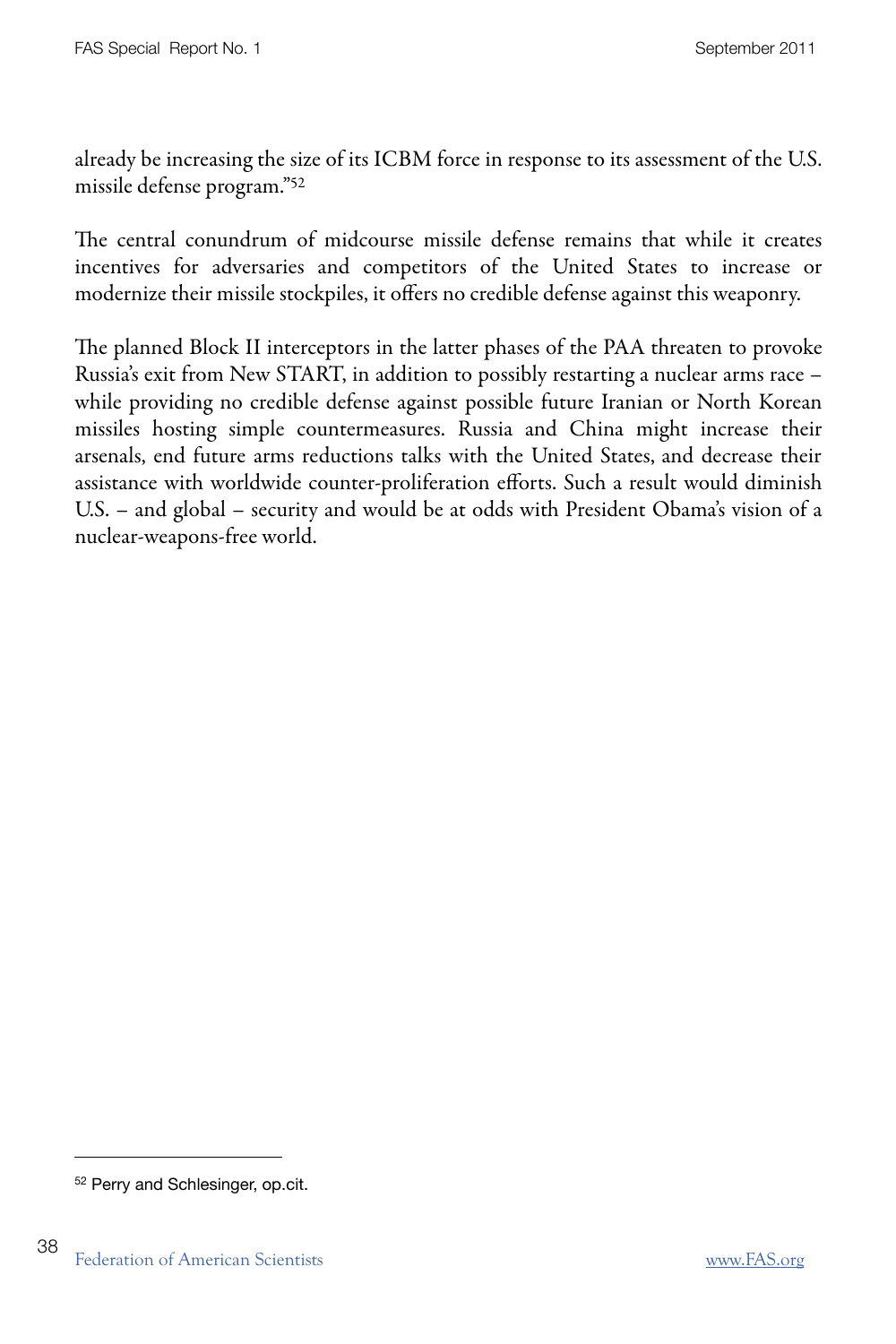#### APPENDIX: The Evolution of SM-3 Interceptors

e CRS report, "Navy Aegis Ballistic Missile Defense (BMD) Program: Background and Issues for Congress" (April 2011), provides details on the different types of SM-3 interceptors[:53](#page-46-0)

"The SM-3 is designed to intercept ballistic missiles above the atmosphere, in the midcourse phase of an enemy ballistic missile's flight. It is equipped with a "hit-to-kill" warhead, called a kinetic warhead, which is designed to destroy a ballistic missile's warhead by colliding with it.

MDA and Navy plans call for fielding increasingly capable versions of the SM-3 in coming years.

The version currently in use, the SM-3 Block IA, is to be followed by the SM-3 Block IB, then the SM-3 Block IIA and (for land-based use) the SM-3 Block IIB.

Compared to the Block IA version, the Block IB version has an improved (two-color) target seeker, an advanced signal processor, and an improved divert/attitude control system for adjusting its course.

In contrast to the Block IA and 1B interceptors, which have a 21-inch-diameter booster stage with a 13.5-inch diameter along the remainder of their lengths, the Block IIA interceptor would have a 21-inch diameter along its entire length. The increase to a uniform 21-inches diameter provides more room for rocket fuel, permitting the Block IIA version to have a burnout velocity (a maximum velocity, reached at the time the propulsion stack burns out) that is 45 percent to 60 percent greater than that of the Block IA and IB versions, as well as a larger-diameter kinetic warhead. The United States and Japan have cooperated in developing certain technologies for the Block IIA version, with Japan funding a significant share of the effort. The Block IIB version would include a lighter kill vehicle, flexible propulsion, and upgraded fire control software."

<span id="page-46-0"></span><sup>53</sup> O'Rourke, op. cit.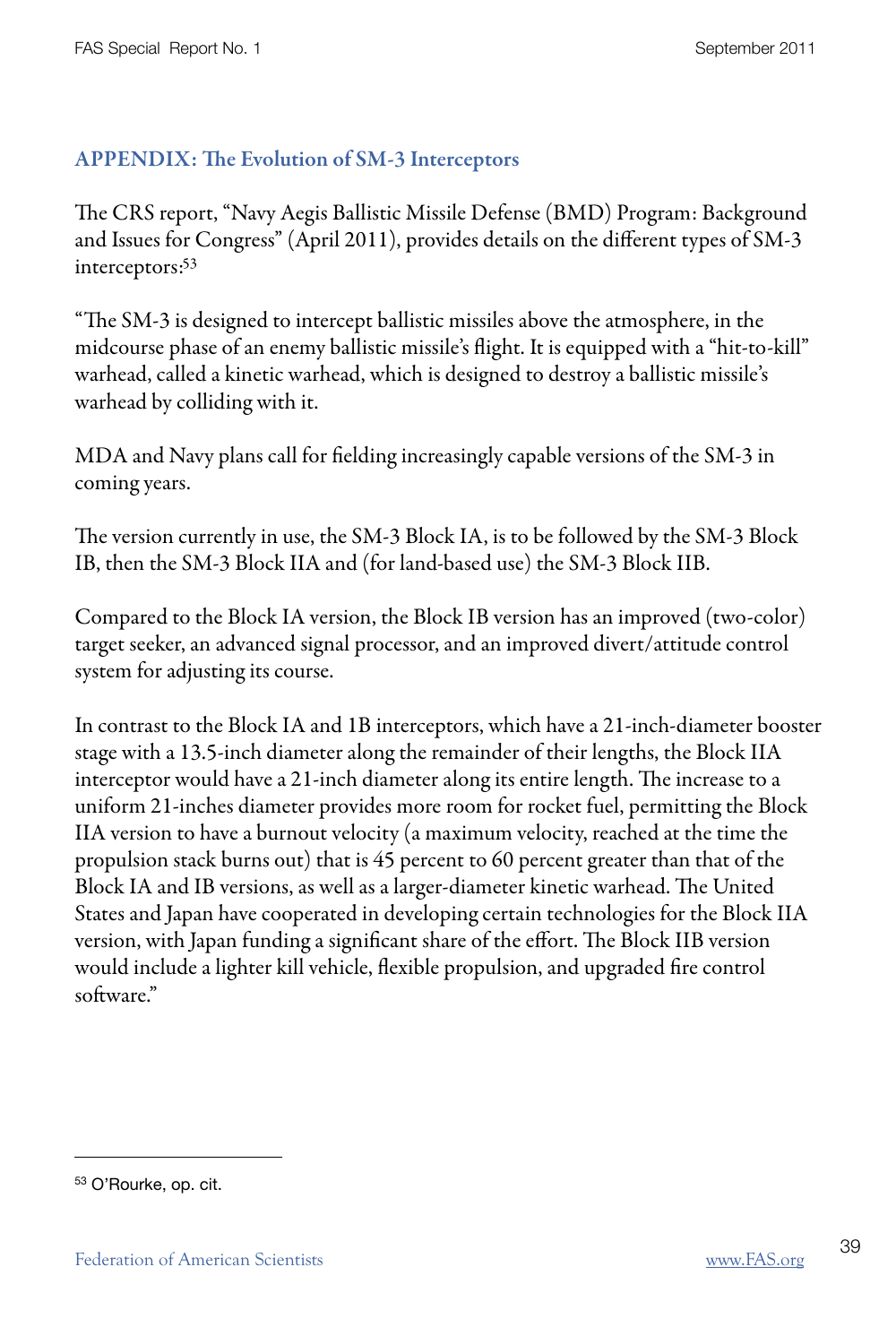#### ABOUT THE AUTHORS

Yousaf M. Butt is a nuclear physicist and currently serves as a consultant to FAS on nuclear security issues. Previously, he was a staff scientist in the High-Energy Astrophysics Division at the Harvard-Smithsonian Center for Astrophysics. He also served on the instrument operations team responsible for the main focal plane instrument aboard NASA's orbiting Chandra X-ray Observatory from 1999-2004. He has been a fellow in the Committee on International Security and Arms Control at the National Academy of Sciences and a research fellow in the Global Security Program at the Union of Concerned Scientists. He has authored numerous papers on technical aspects of national and global security issues, as well as on astrophysics and nuclear physics. He holds a PhD in nuclear physics from Yale University.

Theodore A. Postol is Professor of Science, Technology and National Security Policy in the Program in Science, Technology, and Society at MIT. He did his undergraduate work in Physics and his graduate work in Nuclear Engineering at the Massachusetts Institute of Technology. After receiving his PhD, Dr. Postol joined the staff of Argonne National Laboratory, where he studied the microscopic dynamics and structure of liquids and disordered solids using neutron, X-ray and light scattering, along with computer molecular dynamics techniques. Subsequently he went to the Congressional Office of Technology Assessment to study methods of basing the MX Missile, and later worked as a scientific adviser to the Chief of Naval Operations. His work for the Chief related to strategic submarine and anti-submarine warfare, targeting of US nuclear weapons, Soviet ballistic missile defense systems, US anti-ballistic missile defense countermeasure systems for the Trident II ballistic missile, and other matters related to strategic nuclear technologies and policies. He also acted as a key technical and policy advisor to the Chief of Naval Operations on matters related to national decisonmaking by the Joint Chiefs of Staff. After leaving the Pentagon, Dr. Postol helped to build a program at Stanford University to train mid-career scientists to study developments in weapons technology of relevance to defense and arms control policy. In 1990 Dr. Postol was awarded the Leo Szilard Prize from the American Physical Society. In 1995, he received the Hilliard Roderick Prize from the American Association for the Advancement of Science. In 2001 he received the Nobert Wiener Award from Computer Professionals for Social Responsibility for uncovering numerous and important false claims about missile defenses. In 2003 he was awarded the Joe A. Callaway Award for Civic Courage. And in 2005 the German Federation of Scientists honored him at their conference, Thinking with Einstein, (Berlin, Germany) for Whistleblowing in Support of Free Discourse in Science.

40